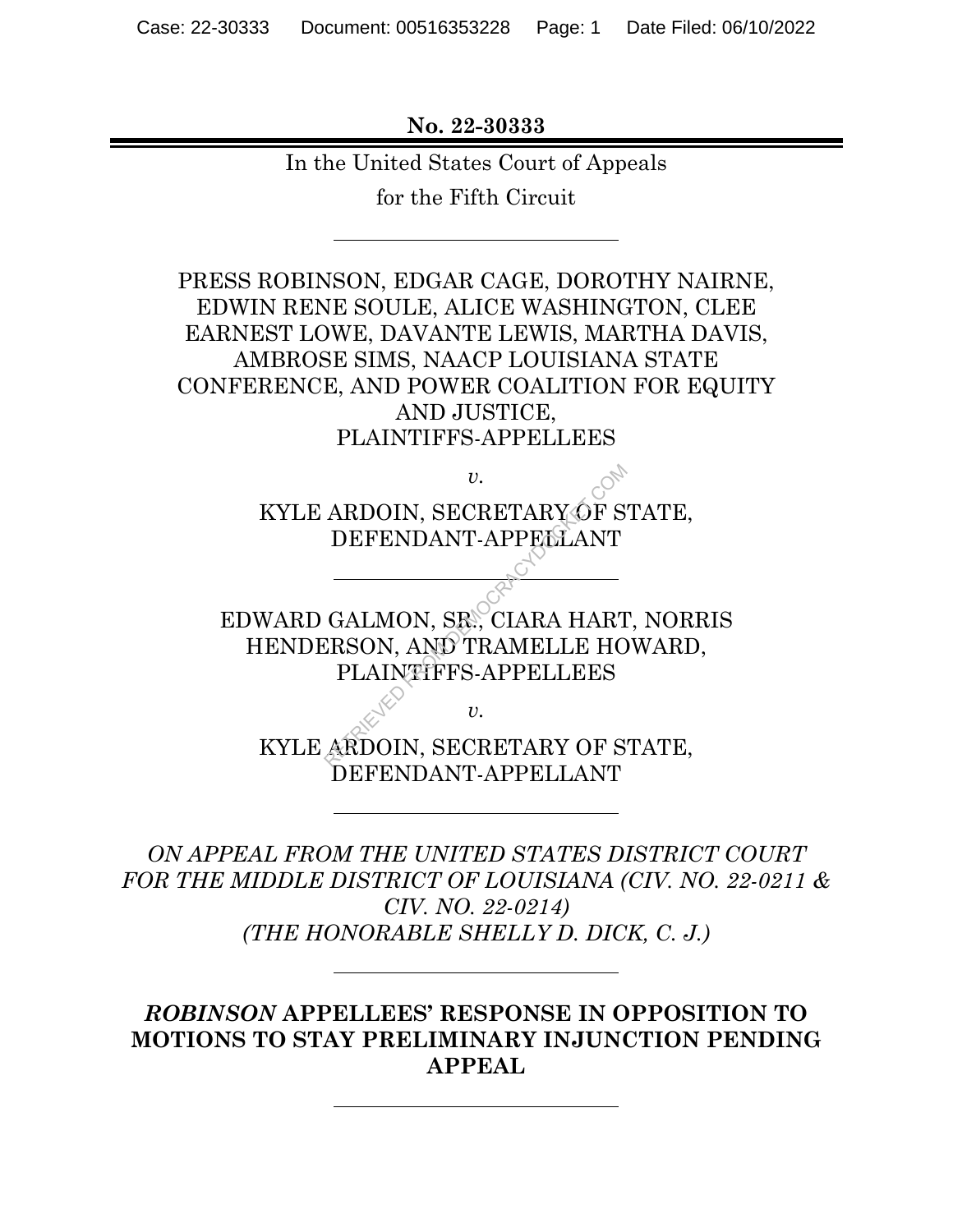LEAH ADEN STUART NAIFEH KATHRYN SADASIVAN VICTORIA WENGER NAACP LEGAL DEFENSE AND EDUCATIONAL FUND, INC. *40 Rector Street, 5th Floor New York, NY 10006 Tel: (212) 965-2200 laden@naacplef.org snaifeh@naacpldf.org ksadasivan@naacpldf.org vwenger@naacpldf.org* 

R. JARED EVANS SARA ROHANI NAACP LEGAL DEFENSE AND EDUCATIONAL FUND, INC. *700 14th Street N.W. Ste. 600 Washington, DC 20005 Tel: (202) 682-1300 jevans@naacpldf.org srohani@naacpldf.org* 

NORA AHMED MEGAN E. SNIDER ACLU FOUNDATION OF LOUISIANA *1340 Poydras St, Ste. 2160 New Orleans, LA 70112 Tel: (504) 522-0628 nahmed@laaclu.org msnider@laaclu.org* 

TRACIE WASHINGTON LOUISIANA JUSTICE INSTITUTE *Suite 132 3157 Gentilly Blvd* 

JOHN ADCOCK ADCOCK LAW LLC *3110 Canal Street New Orleans, LA 70119 Tel: (504) 233-3125 Fax: (504) 308-1266 jnadcock@gmail.com* 

ROBERT A. ATKINS YAHONNES CLEARY JONATHAN H. HURWITZ AMITAV CHAKRABORTY ADAM P. SAVITT PAUL, WEISS, RIFKIND, WHARTON & GARRISON LLP *1285 Avenue Of The Americas, New York, NY 10019 Tel.: (212) 373-3000 Fax: (212) 757-3990 ratkins@paulweiss.com ycleary@paulweiss.com jhurwitz@paulweiss.com dsinnreich@paulweiss.com achakraborty@paulweiss.com asavitt@paulweiss.com*   $\begin{array}{ll} \text{PAUL, WEISS}, \ \text{WHARTON} \& \text{1285} \ \text{R\&PAL, WEISS}, \ \text{NHARTON} \& \text{1285} \ \text{R\&POR}, \ \text{D, INC.} \ & \text{NP} \ \text{POL: (212) 3'}; \ \text{POOS} & \text{Fax: (212) 7;} \ \text{ratkins@pau} \ & \text{Nekins@pau} \ & \text{Nekins@pau} \ & \text{Nekins@pau} \ & \text{Nekins@pau} \ \text{Nekins@pau} \ & \text{Nekins@pau} \ \text{Nek$ 

> T. ALORA THOMAS SOPHIA LIN LAKIN SAMANTHA OSAKI AMERICAN CIVIL LIBERTIES UNION FOUNDATION *125 Broad Street, 18th Floor New York, NY 10004 athomas@aclu.org slakin@aclu.org sosaki@aclu.org*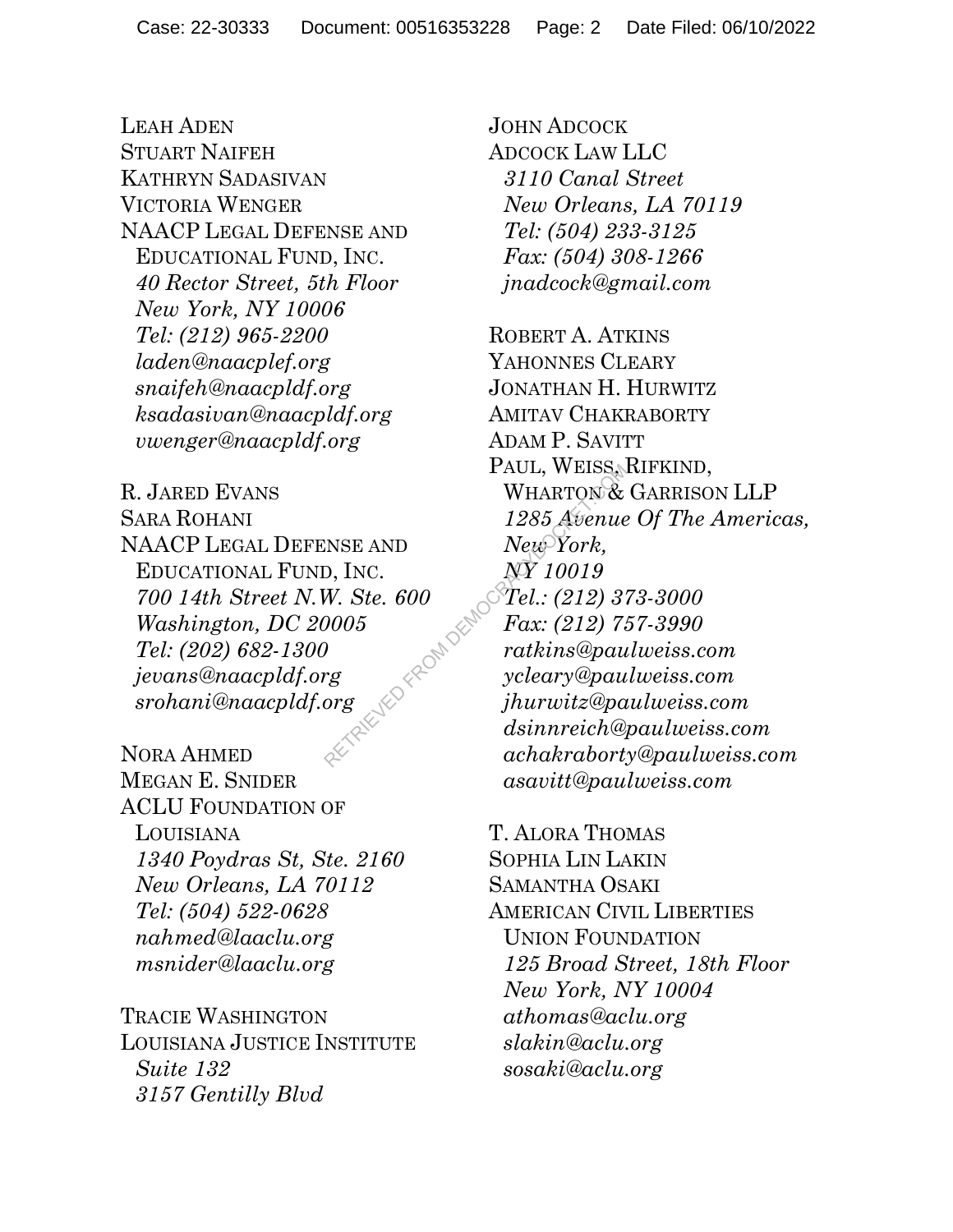*New Orleans LA, 70122 Tel: (504) 872-9134 tracie.washington.esq@gmail.com*  SARAH BRANNON AMERICAN CIVIL LIBERTIES UNION FOUNDATION *915 15th St., NW Washington, DC 20005 sbrannon@aclu.org* 

RECTAINED FROM DEMOCRACY DOCKET.COM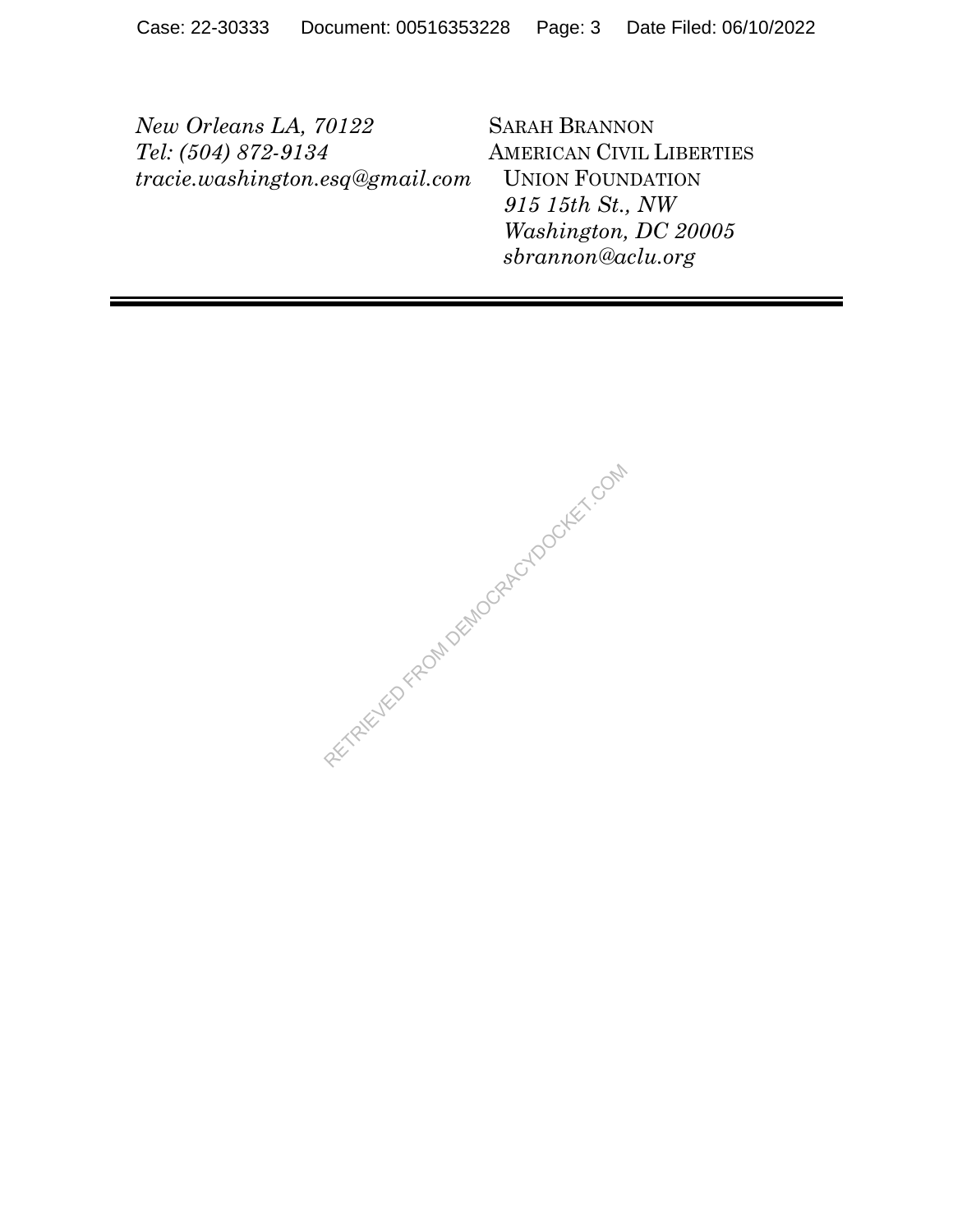## **CERTIFICATE OF INTERESTED PERSONS**

#### No. 22-30333

PRESS ROBINSON, EDGAR CAGE, DOROTHY NAIRNE, EDWIN RENE SOULE, ALICE WASHINGTON, CLEE EARNEST LOWE, DAVANTE LEWIS, MARTHA DAVIS, AMBROSE SIMS, NAACP LOUISIANA STATE CONFERENCE, AND POWER COALITION FOR EQUITY AND JUSTICE, PLAINTIFFS-APPELLEES



KYLE ARDOIN, SECRETARY OF STATE, DEFENDANT-APPELLANT

The undersigned counsel of record certifies that the following listed persons and entities, as described in the fourth sentence of Rule 28.2.1, have an interest in the outcome of this case. These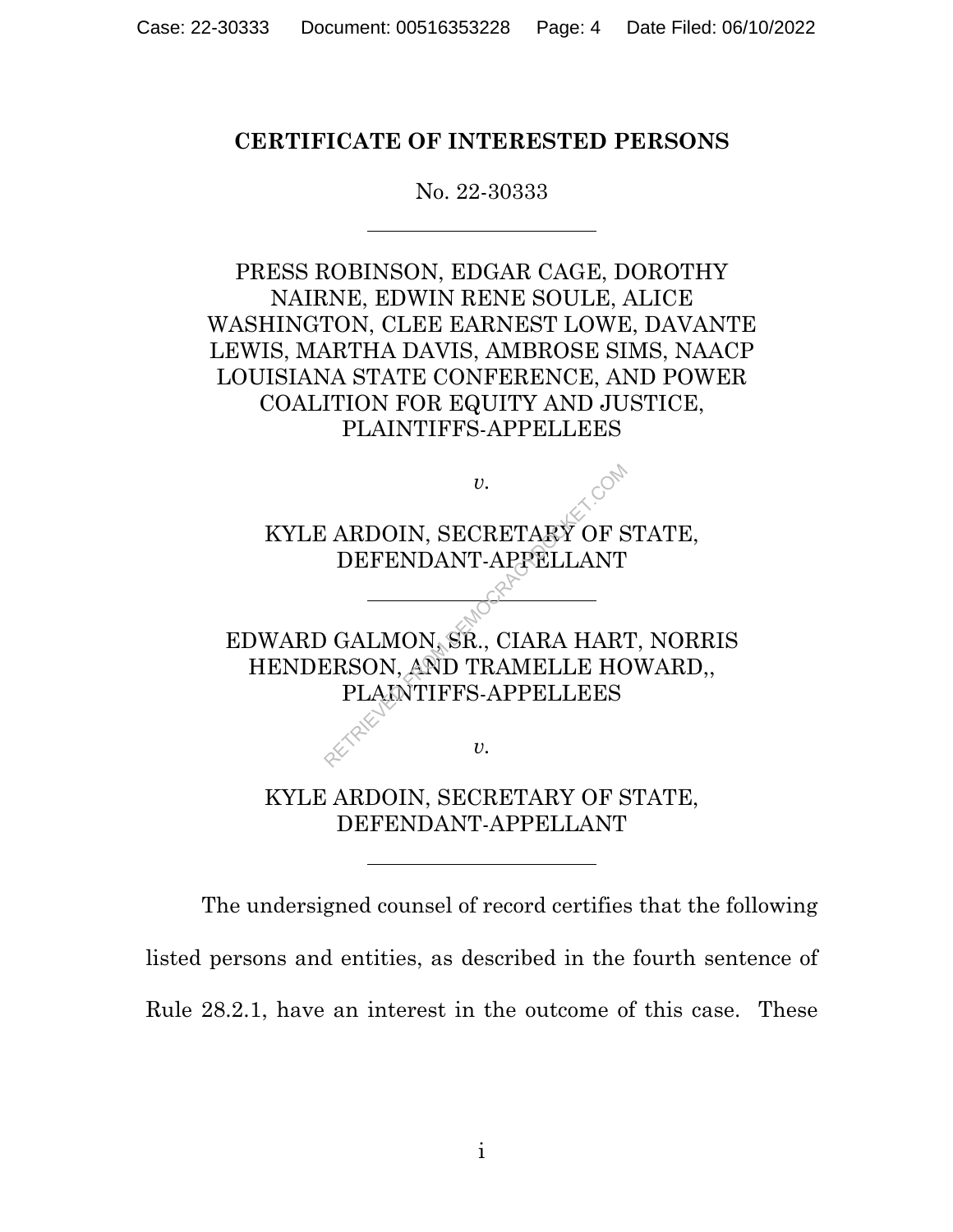representations are made in order that the judges of this Court may evaluate possible disqualification or recusal:

RETRIEVED FROM DEMOCRACYDOCKET.COM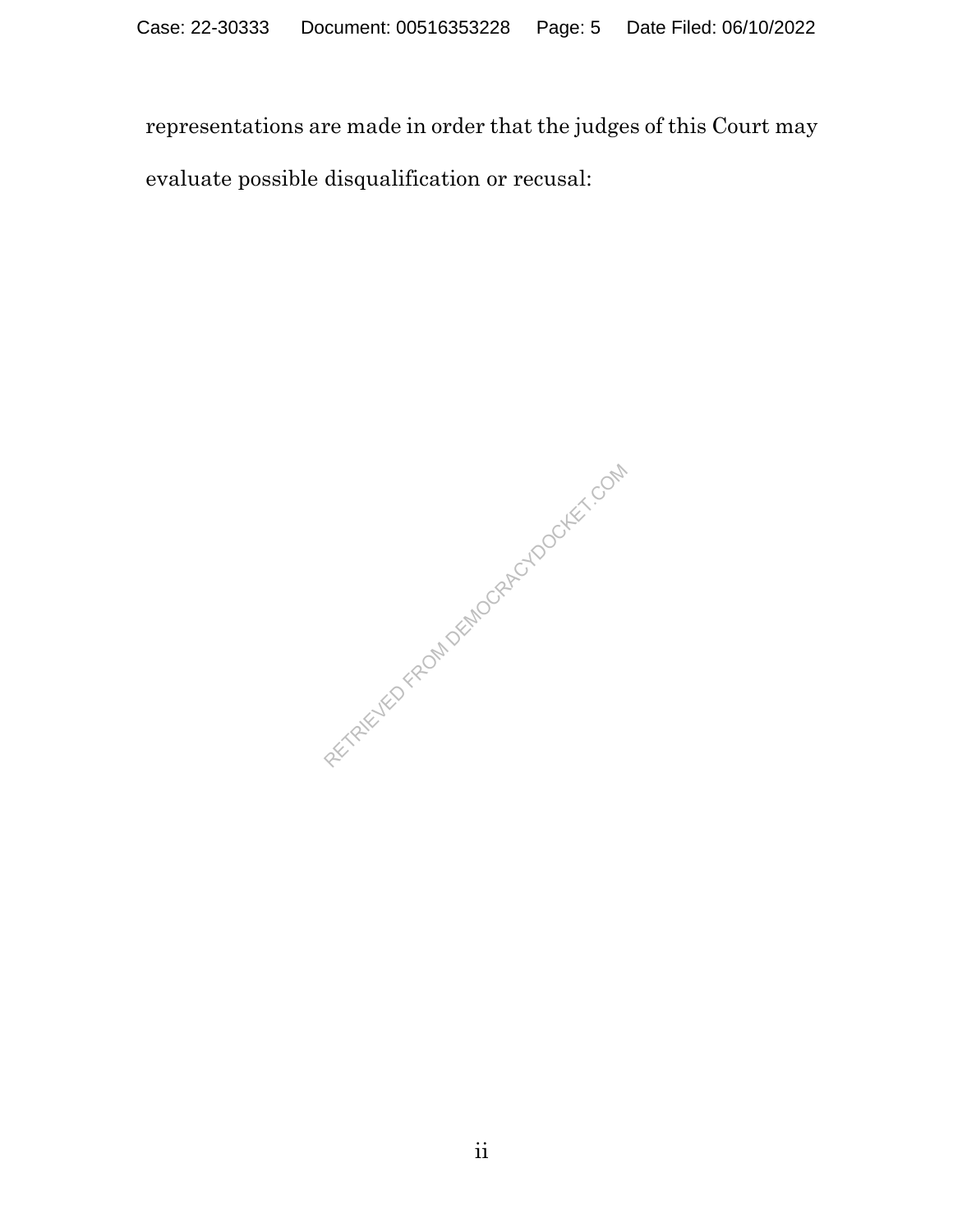National Association for the Advancement of Colored People Louisiana State **Conference Plaintiff – Appellee** also known as: NAACP

Power Coalition for Equity and Justice **Plaintiff – Appellee**

Alice Washington, Ambrose Sims, Clee Earnest Lowe, Edgar Cage, Davante Lewis, Dorothy Nairne, Edwin Rene Soule, Martha Davis, Press Robinson RETRIEVED FROM DES

# **Parties Counsel and Law Firms**

Paul, Weiss, Rifkind, Wharton, & Garrison, L.L.P., Adam P. Savitt, Amitav Chakraborty, Briana Sheridan, Daniel Sinnreich, Jared Evans, Jonathan H. Hurwitz, Robert A. Atkins, Ryan Rizzuto, Yahonnes Cleary

NAACP Legal Defense & Educational Fund, Kathryn. Sadasivan, Leah Aden, Sara Rohani, Stuart Naifeh, Victoria Wenger $\ll$ 

ACLU of Louisiana, Nora Ahmed, Stephanie L. Willis

American Civil Liberties Union Foundation, Inc., Samantha Osaki, Sarah Brannon, Sophia Lin Lakin, Tiffany Alora Thomas

Louisiana Justice Institute Tracie Washington

Adcock Law LLC John Nelson Adcock

ACLU of Louisiana, Megan Snider (Former Counsel)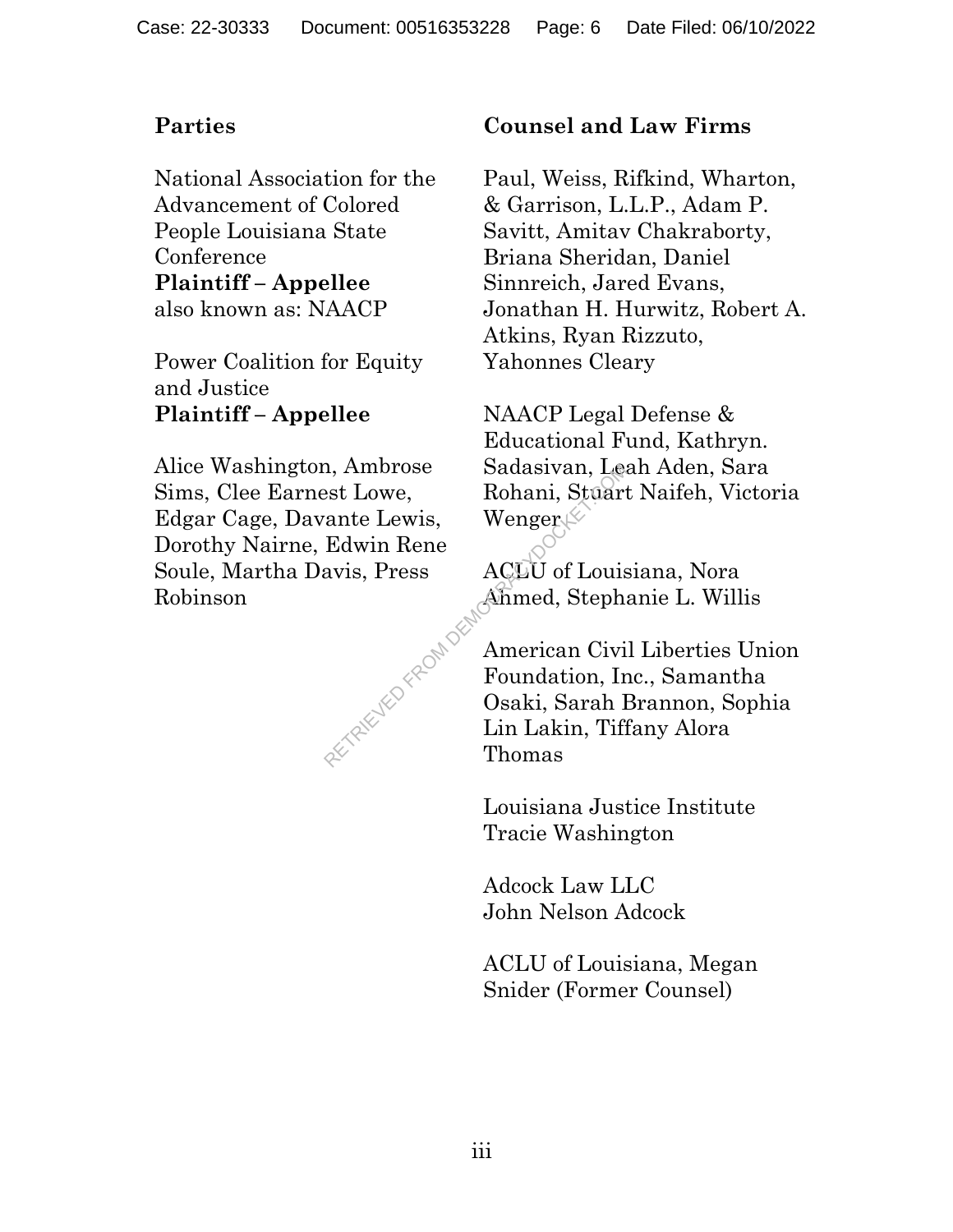Ciara Hart, Edward Galmon, Sr., Norris Henderson, Tramelle Howard. **Plaintiffs – Appellees** 

Kyle Ardoin, in his official capacity as Secretarty of State for Louisiana **Defendant – Appellant** 

Clay Schexnayder Patrick Page Cortez **Intervenor Defendants – Appellants** 

State of Louisiana by and through Attorney General Jeff Landry **Intervenor Defendant – Appellant** 

Walters Papillion Cullens Thomas, L.L.C., , Darrel J. Papillion, Jennifer Wise Moroux, Renee Chabert Crasto

Elias Law Group L.L.P., Abha Khanna, Jacob D. Shelly, Jonathan Patrick Hawley, Lalitha D. Madduri, Olivia Sedwick

Nelson Mullins Riley & Scarborough LLP, Alyssa M. Riggins, Cassie A. Holt, John E. Branch III, Phillip Strach, Thomas A. Farr

Shows, Cali & Walsh, L.L.P., John C. Walsh

BakerHostetler L.L.P., Michael W. Mengis, Richard Bryan Raile, E. Mark Braden, Erika Dackin Prouty, Katherine L. McKnight, Patrick T. Lewis Louisiana's Office of the Attorney General, Elizabeth Baker Murrill, Shae McPhee, Morgan Brungard, Angelique Duhon Freel, Carey T. Jones, Jeffrey Michael Wale REGINS, Casset<br>
Prellant Branch III, Ph<br>
Thomas A. Fan<br>
Shows, Cali &<br>
Shows, Cali &<br>
Com C. Walsh<br>
Predants – Raile, E. Mark<br>
Dackin Prouty<br>
McKnight, Pat

> Holtzman Vogel Baran Torchinsky & Josefiak PLLC, Dallin Holt, Jason B. Torchinsky, Phillip Michael Gordon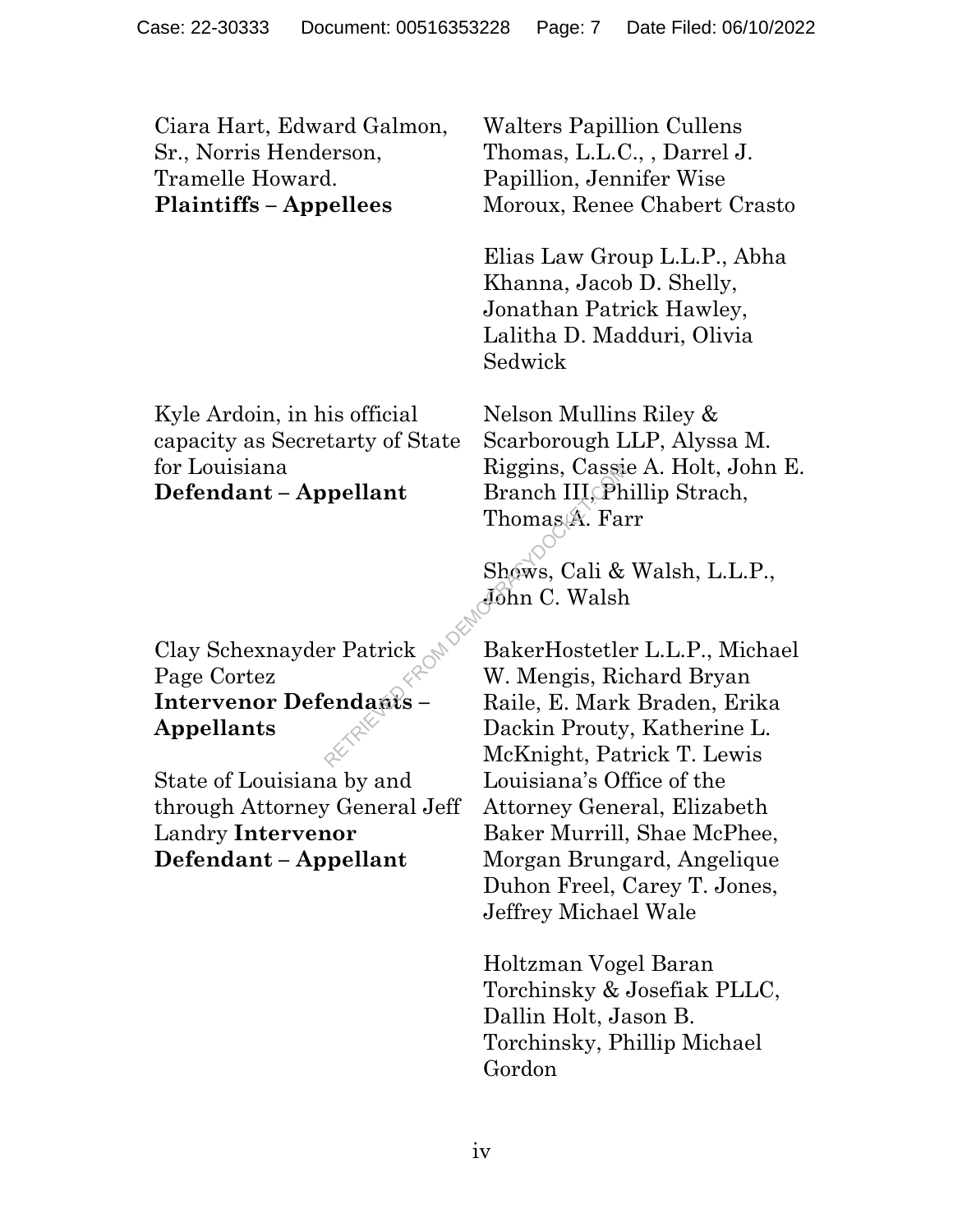Vincent Pierre Chairman LLBC **Movant** 

Louisiana Legislative Black Caucus **Movant** 

Lisa J. Fauci Robert Lipton Nicholas Mattei Michael Mislove **Amicus** 

Arthur Thomas & Associates, Arthur Ray Thomas

Earnest L. Johnson I

Stephen M. Irving

Ernest L. Johnson I

Jenner & Block, LLP, Alex S. Trepp, Andrew J. Plague, Jessica Ring Amunson, Keri L. Holleb Hotaling, Sam Hirsch

Barrasso Usdin Kupperman Freeman & Sarver, L.L.C., Judy Y. Barrasso, Viviana Helen Aldous AL RETRIEVED FROM DEMOCRA

/S/ *John Adcock* JOHN ADCOCK

*Attorney of Record for Appellees* 

JUNE 10, 2022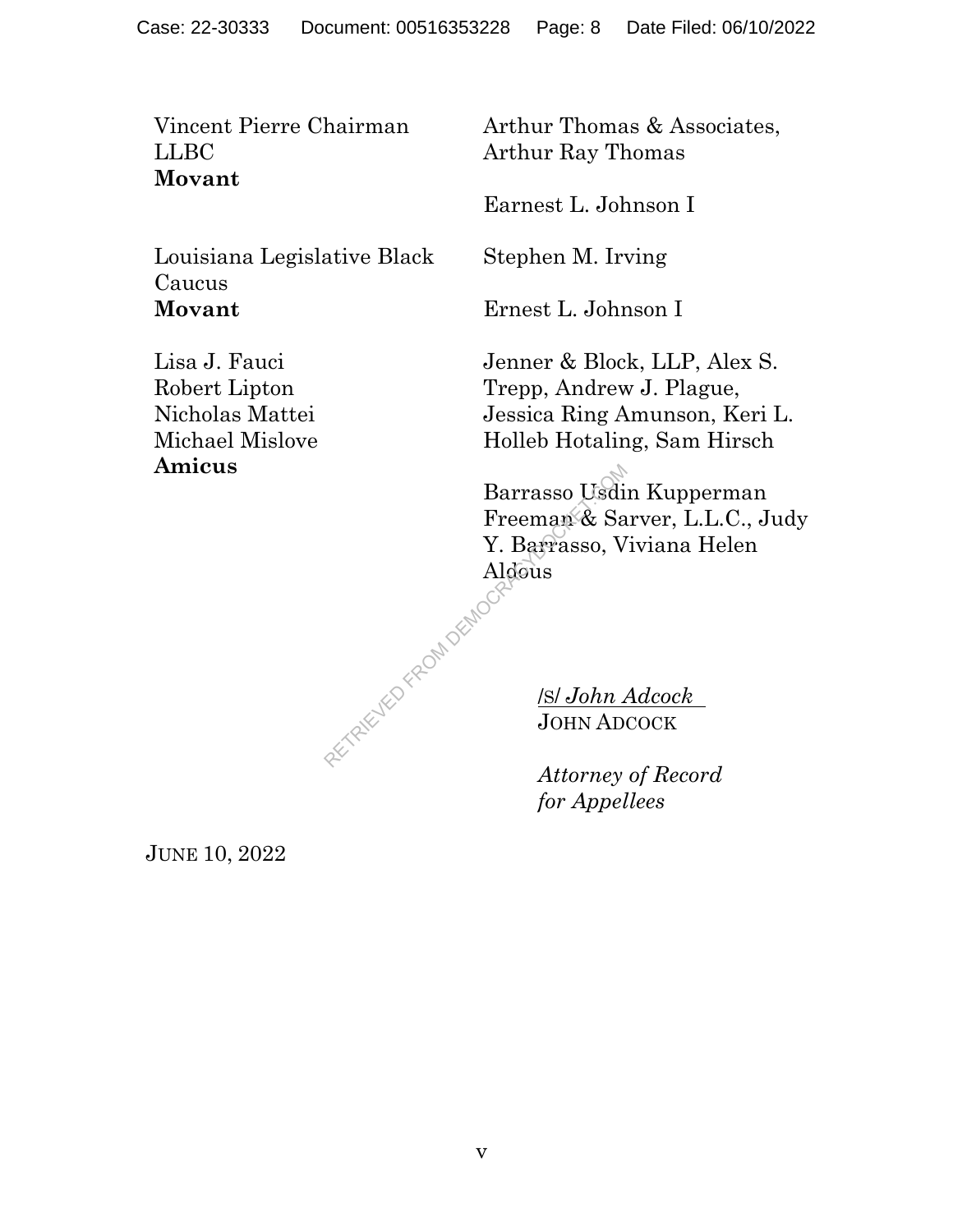# **TABLE OF CONTENTS**

| $I_{\cdot}$ | The District Court's Finding that White Bloc Voting<br>Results in the Usual Defeat of Black-Preferred<br>Candidates Is Supported by Overwhelming and<br>Unrebutted Evidence and is Consistent with Applicable |  |  |
|-------------|---------------------------------------------------------------------------------------------------------------------------------------------------------------------------------------------------------------|--|--|
| $\rm{II}$ . | Plaintiffs Showed It Is Possible to Create an Additional<br>Reasonably Compact District With a Sufficiently Large<br>Black Population to Elect Candidates of Its Choice 22                                    |  |  |
| III.        | The <i>Purcell</i> Principle Does Not Require a Stay  30                                                                                                                                                      |  |  |
|             |                                                                                                                                                                                                               |  |  |
|             | CONCLUSION 30                                                                                                                                                                                                 |  |  |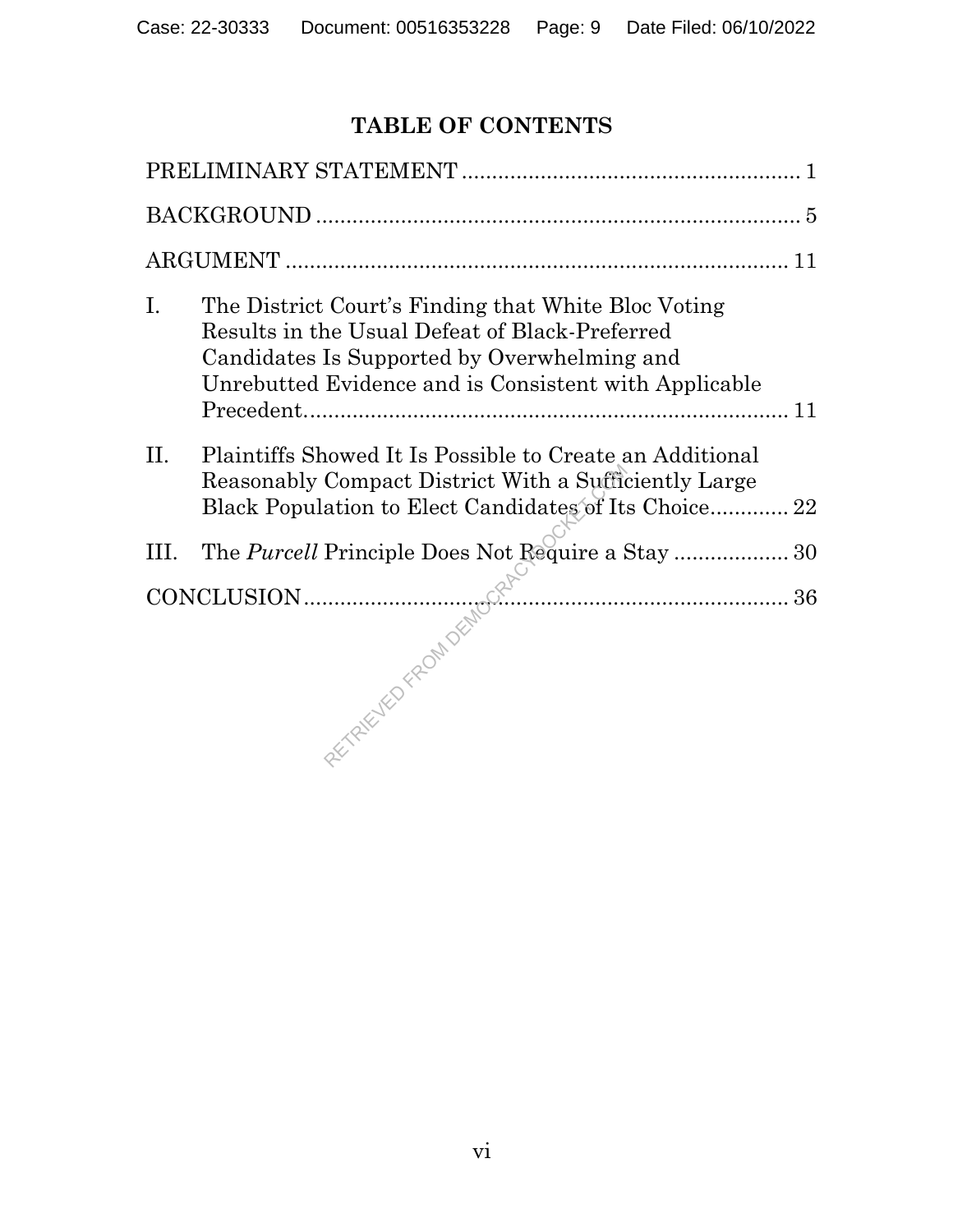# **TABLE OF AUTHORITIES**

| Page(s) |
|---------|
|---------|

# **Cases**

| Abbott v. Perez,                                                                                             |
|--------------------------------------------------------------------------------------------------------------|
| Anne Harding v. County of Dallas, Texas,                                                                     |
| Georgia v. Ashcroft,                                                                                         |
| Baltimore Cnty. Branch of NAACP v. Baltimore County,<br>No. 21-cv-03232-LKG, 2022 WL 888419 (D. Md. Mar. 25, |
| <i>The city of Chicago</i> ,<br>141 F.3d 699 (7th Cir. 1998)<br>Barnett v. City of Chicago,                  |
| Bethune-Hill v. Va. State Bd. of Elections,                                                                  |
| Bullman, et al v. R. Kyte Ardoin,<br>No. C-716690, 2022 WL 769848 (19th Judicial Dist. Ct.)  7               |
| Campos v. City of Baytown,                                                                                   |
| Cooper v. Harris,                                                                                            |
| League of United Latin Am. Citizens v. Abbott,<br>No. 3:21-CV-259, 2022 WL 1631301 (W.D. Tex. May            |
| LULAC v. Perry,                                                                                              |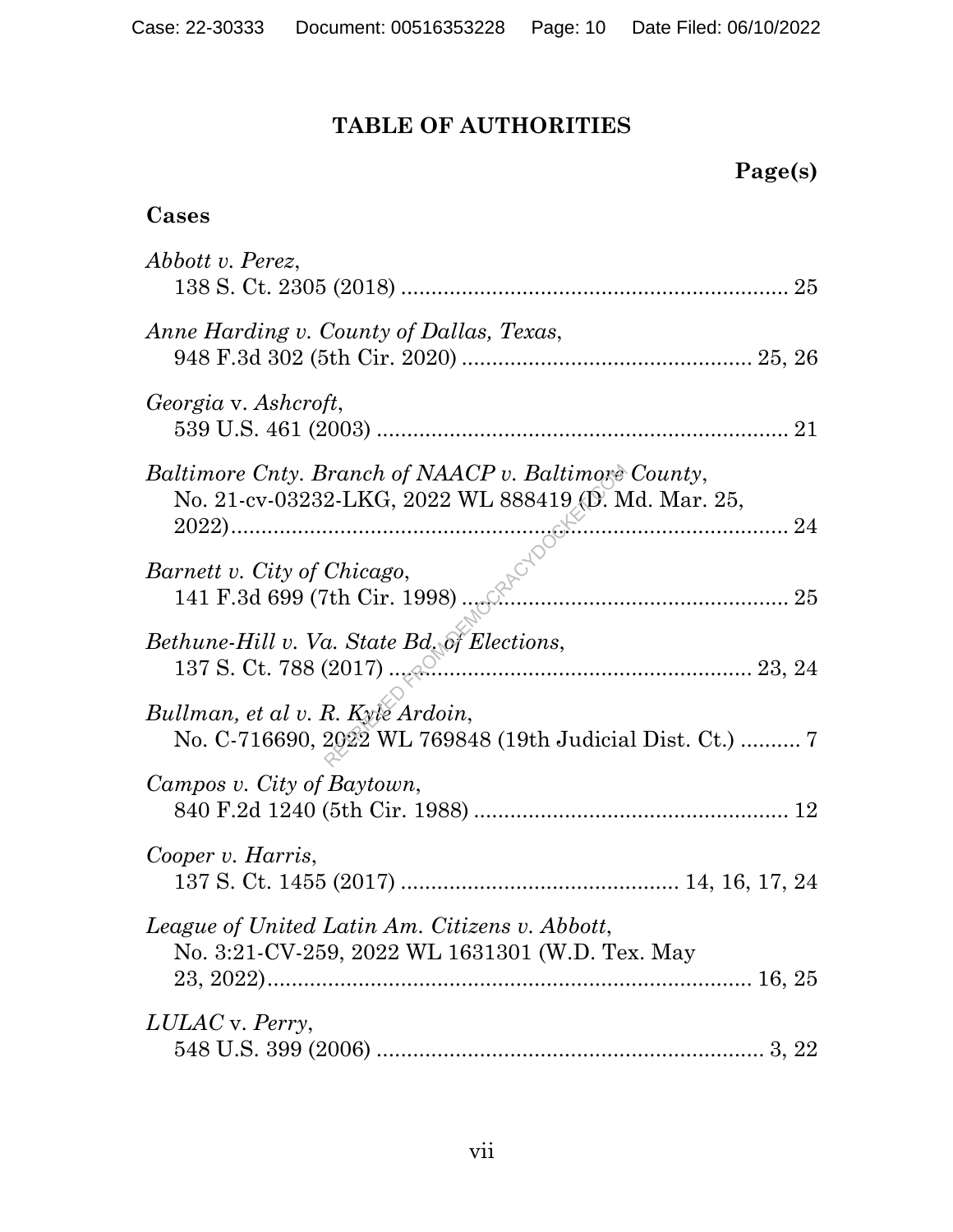| Merrill v. Milligan,                                     |  |
|----------------------------------------------------------|--|
| Moose Lodge No. 107 v. Irvis,                            |  |
| NAACP Louisiana State Conference et al v. Ardoin,        |  |
| <i>Purcell v. Gonzalez,</i>                              |  |
| Shelley v. Kraemer,                                      |  |
| Teague v. Attala County,                                 |  |
| Thornburg v. Gingles,                                    |  |
| Westwego Citizens for Better Gov't v. City of Westwego,  |  |
| $\frac{25}{403}$ U.S. 124 (1971).<br>Whitcomb v. Chavis, |  |
| Wisconsin Legislature v. Wisconsin Elections Comm'n,     |  |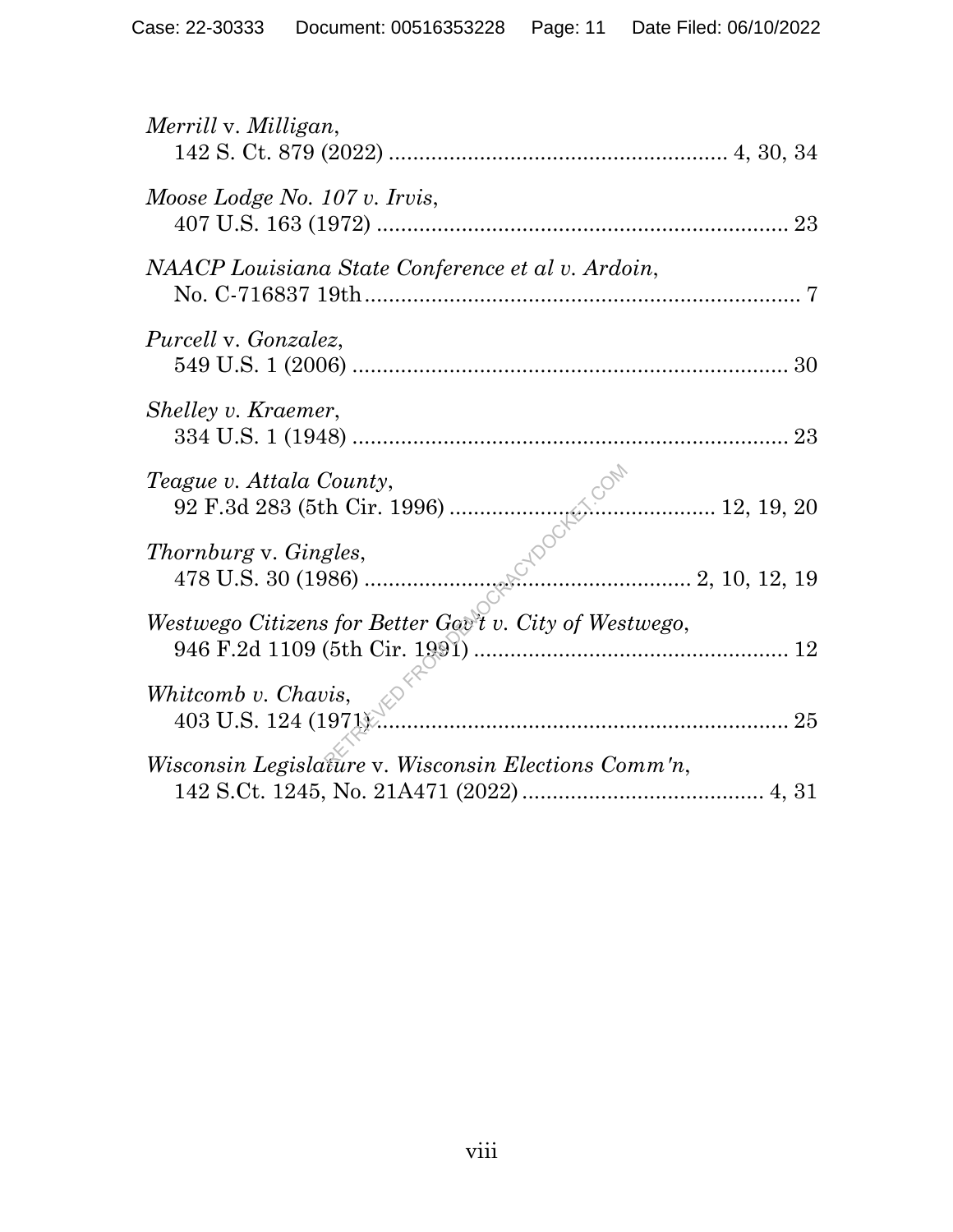#### **PRELIMINARY STATEMENT**

After hearing the testimony of 22 witnesses and reviewing 244 exhibits offered during a five-day in-person evidentiary hearing, and having considered hundreds of pages of briefs, expert reports, and posthearing proposed findings of fact and conclusions of law, the district court concluded that Louisiana's congressional redistricting map dilutes the votes of the State's Black citizens in violation of Section 2 of the Voting Rights Act of 1965. The district court also found that it is administratively feasible to remedy that violation before Election Day. The district court's 152-page preliminary injunction opinion carefully considered the evidence presented at the hearing, set forth its detailed findings of fact and credibility assessments, and comprehensively analyzed appellants' legal arguments in light of well-established legal standards. Those findings are entitled to substantial deference by this court and can only be disturbed if they are clearly erroneous. *See Dennis Melancon, Inc.* v. *City of New Orleans*, 703 F.3d 262, 267 (5th Cir. 2012). 1965. The district court also for<br>ible to remedy that violation b<br>52-page preliminary injunction<br>nce presented at the hearing, s<br>redibility assessments, and con<br>legal arguments in light of wel

Defendants now ask this Court, by three separate emergency motions, to stay the district court's ruling and allow the State to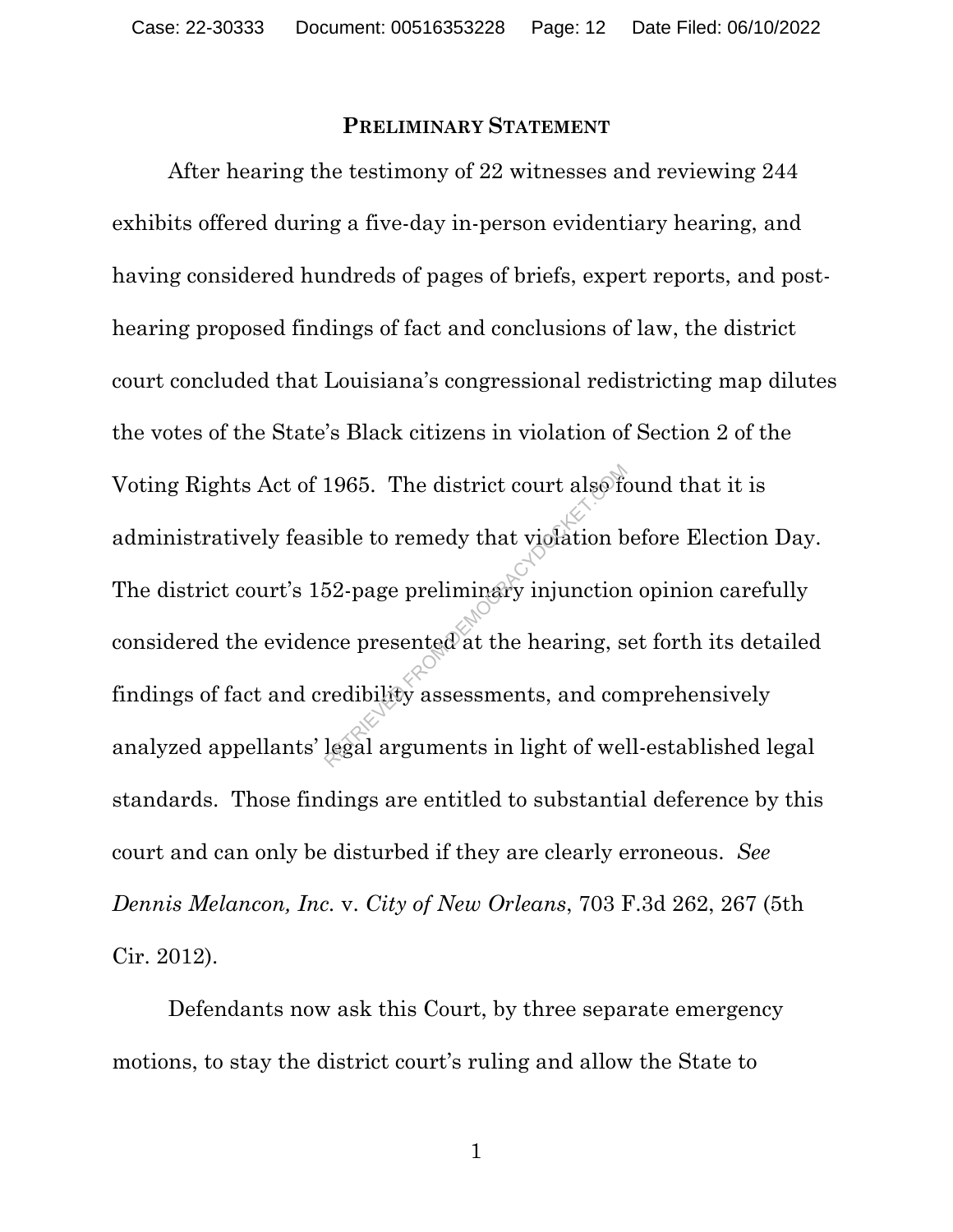conduct the 2022 congressional elections based upon a redistricting plan that the district court held to be illegal. Their motions rest in large part on asking this Court to disregard the district court's findings of fact, ignoring or mischaracterizing the district court's legal analysis and the evidentiary record, and urging arguments that are contrary to binding case law. On the record, there is no basis for allowing the State to conduct the coming election in likely violation of federal law and the rights of the State's Black voters.

*Gingles III.* The legislative intervenors assert that the district court erred in concluding that plaintiffs established, as required by *Thornburg* v. *Gingles*, 478 U.S. 30, 50–51 (1986), that "the white majority votes sufficiently as a bloc to enable it . . . usually to defeat the minority's preferred candidates." *Id.* at 51. The intervenors assert that plaintiffs' "experts admitted their own analyses show its predicates do not exist," and that plaintiffs "failed to prove, or even address, this element." ECF No. 18 at 2, 8. Not so. The district court found, based on the testimony of plaintiffs' highly qualified voting experts, "that White voters consistently bloc vote to defeat the candidates of choice of Black voters." Sec. Mot. Ex. 16 ("Op.") 124. That conclusion was Black voters.<br>
the legislative interveners asset<br>
ding that plaintiffs established<br>
is, 478 U.S. 30, 50–51 (1986), thently as a bloc to enable it ...<br>
candidates." Id. at 51. The inter-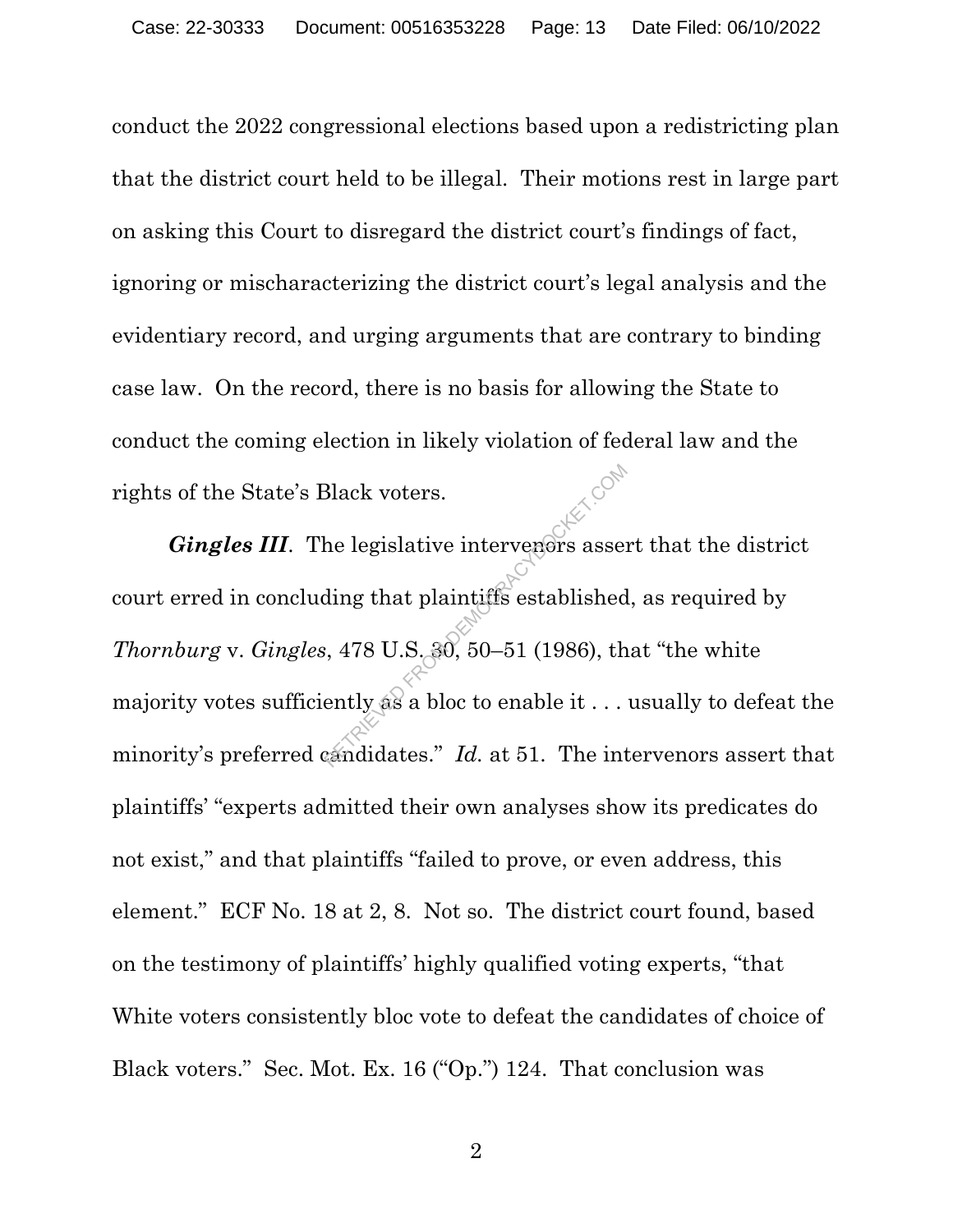undisputed: not one of the nine expert witnesses that defendants called at the hearing testified to the contrary. In reaching that conclusion, the district court properly focused on the ability of Black voters to elect their candidates of choice in the actual congressional districts at issue not on speculation by defendants about unspecified hypothetical districts that the Legislature did not enact into law.

*Gingles I*. No more persuasive are defendants' assertions that plaintiffs' illustrative congressional districting maps, presented to satisfy their burden under *Gingles* to show that it is possible to "create[e] more than the existing number of reasonably compact districts with a sufficiently large minority population to elect candidates of its choice," *LULAC* v. *Perry*, 548 U.S. 399, 430 (2006) (plurality op.) (citing *Gingles*, 478 U.S. at 50–51) were predominantly driven by race and thus constitute unlawful racial gerrymanders. Concerns about racial gerrymandering do not apply to illustrative plans offered to establish a Section 2 violation. *Clark* v. *Calhoun Cty.*, 88 F.3d 1393, 1406-07 (5th Cir. 1996). Even if they did, the district court found that "[t]here is *no factual evidence* that race predominated in the creation of the illustrative maps in this case." Op. 116 (emphasis in original).  $\therefore$  congressional districting map<br>
under *Gingles* to show that it is<br>
the existing number of reasons<br>
iently large minority population<br>  $\therefore$  v. *Perry*, 548 U.S. 399, 430 (2)<br>  $\therefore$  RS. at 50–51) were predominal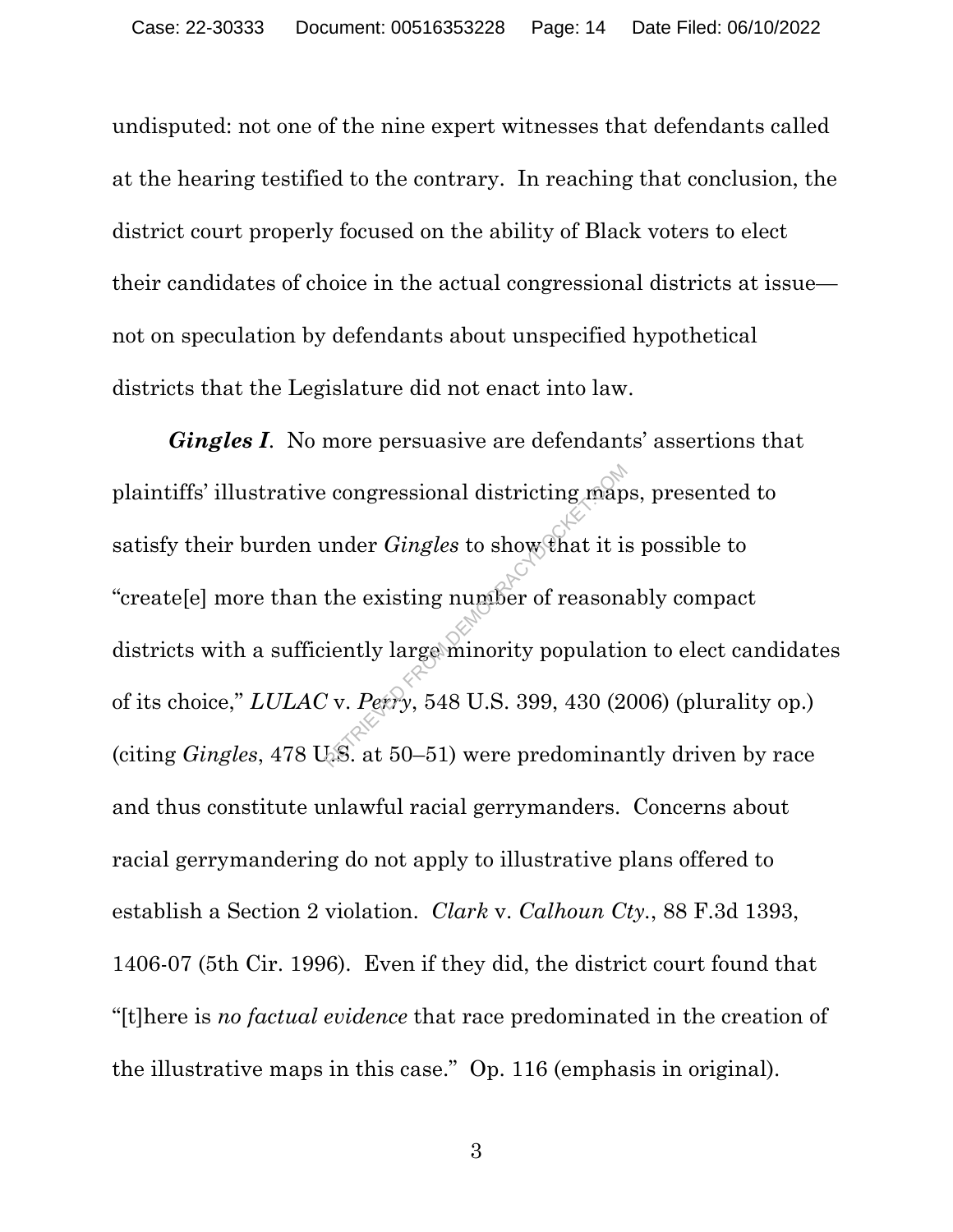Contrary to the intervenors' unsupported assertion that plaintiffs' illustrative plans "link[] distinct locations on the basis of race," Leg. Int. Mot. at 12 (internal quotation and citation omitted), the district court found as a fact that plaintiffs' maps respect existing communities of interest and otherwise comply with traditional redistricting principles and the State Legislature's own redistricting guidelines. Op. 103.1

*Equities and Purcell*. As the district court correctly held, the equities favor a preliminary injunction because "protecting voting rights is quite clearly in the public interest, while allowing elections to proceed under a map that violates federal law most certainly is not." Op. 142. Defendants' reliance on the Supreme Court's stay in *Merrill* v. *Milligan*, 142 S. Ct. 879 (2022), is misplaced because, as the district court noted, the primary elections in that case were scheduled to begin just a few weeks after the Court's ruling. Op. 148. Here, Election Day is five months away. In contrast to their misplaced reliance on *Merrill*, defendants do not even mention the Supreme Court's on-point ruling in *Wisconsin Legislature* v. *Wisconsin Elections Comm'n*, 142 S.Ct. 1245, No. 21A471 (2022) (per curiam), on which the district court heavily minary injunction because (pro<br>
public interest, while allowing<br>
lates federal law most certain<br>
iance on the Supreme Court's s<br>
379 (2022), is misplaced becaus<br>
ary elections in that case were

<sup>&</sup>lt;sup>1</sup> No appellant disputes that plaintiffs have satisfied Gingles II.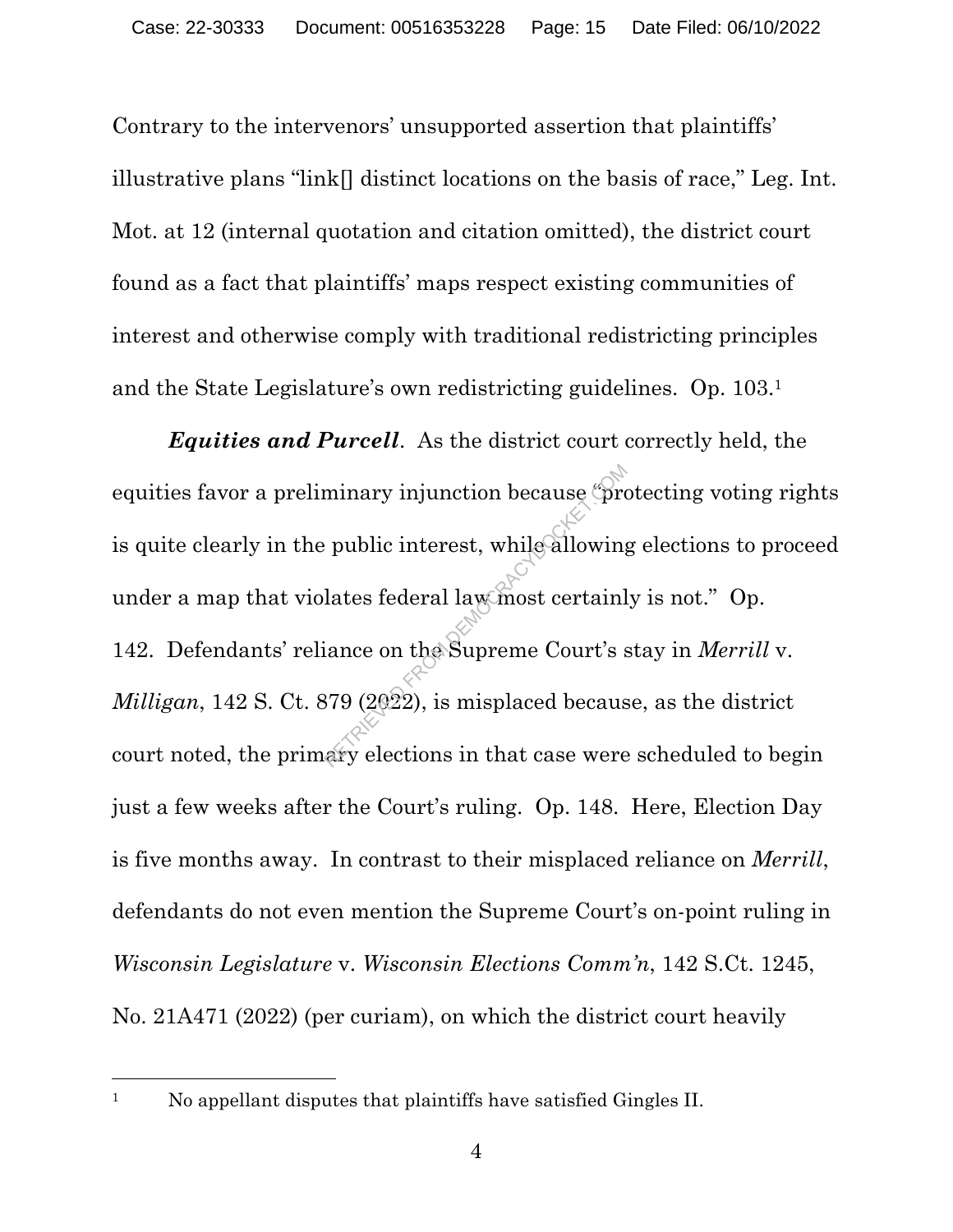relied. *See* Op. 148. There, the Court required the State of Wisconsin to redraw its state legislative maps 139 days before the state's primary—*less* time than the 150 days until Louisiana's election at issue here. *Wisconsin Elections Comm'n*, 142 S.Ct. at 1248. The Court concluded that its order gave the state "sufficient time" to adopt new maps consistent with the Court's ruling and the state's election calendar. *Id*. Defendants' argument also disregards the district court's finding, based on the testimony of the state's senior elections administrator and the Governor's chief counsel, that "a remedial congressional plan can be implemented in advance of the 2022 elections without excessive difficulty or risk of voter confusion." Op. 148. This finding and *Wisconsin Legislature* are fatal to defendants' *Purcell* argument on these motions. testimony of the state's senior<br>e Governor's chief counsel, that<br>in the implemented in advance<br>ficulty or risk of voter confusion<br>a Legislature are fatal to defent<br>priors.

#### **BACKGROUND**

### Factual History

The 2020 U.S. Census confirmed that Louisiana is home to the second-highest percentage of Black citizens in the country. Black Louisianians represent approximately 31.2% of the State's voting age population. Sec. Mot. Ex. 6 at 4. The 2020 census also shows that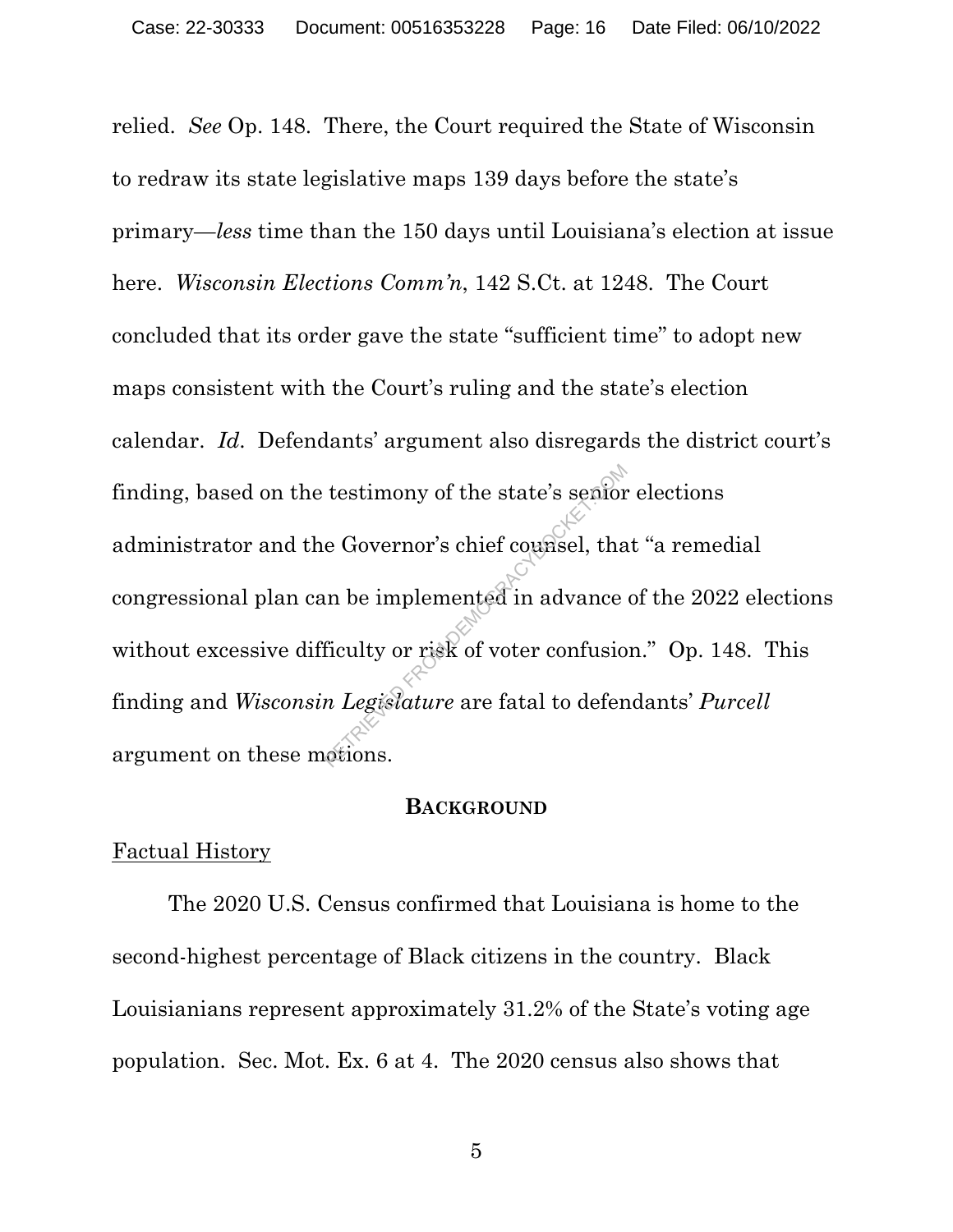Louisiana's population growth over the last decade was driven entirely by growth in minority populations. Sec. Mot. Ex. 1 at 15, Table 1.

Following the delivery of the 2020 census results in April 2021, Op. 3, the Legislature conducted public hearings across the State to solicit the views of the State's citizens about redistricting. Numerous speakers urged the Legislature to enact a plan incorporating two Congressional districts in which the Black voters had an opportunity to elect their candidates of choice. Op. 129-130. Voting rights advocates, including some of the plaintiffs, provided detailed submissions to the Legislature demonstrating that such a plan was required by the Voting Rights Act. Op. 21. Legislators submitted multiple bills providing for congressional redistricting plans with two majority Black districts and that complied with respecting traditional districting principles and the standards established by the Legislature's Joint Rule 21 regarding congressional redistricting. Sec. Mot. Ex. 1 at 24-27; Trial Ex. PR-82. of choice. Op. 129-130. Votin<br>
plaintiffs, provided detailed s<br>
rating that such a plan was red<br>
Legislators submitted multiple<br>
icting plans with two majority<br>
specting traditional districting

On February 18, 2022, the Legislature passed two substantially identical bills adopting congressional plans with only a single majority Black district, and five districts with large white majorities. Op. 4. On March 9, 2022, the Governor vetoed both bills, expressing his "firm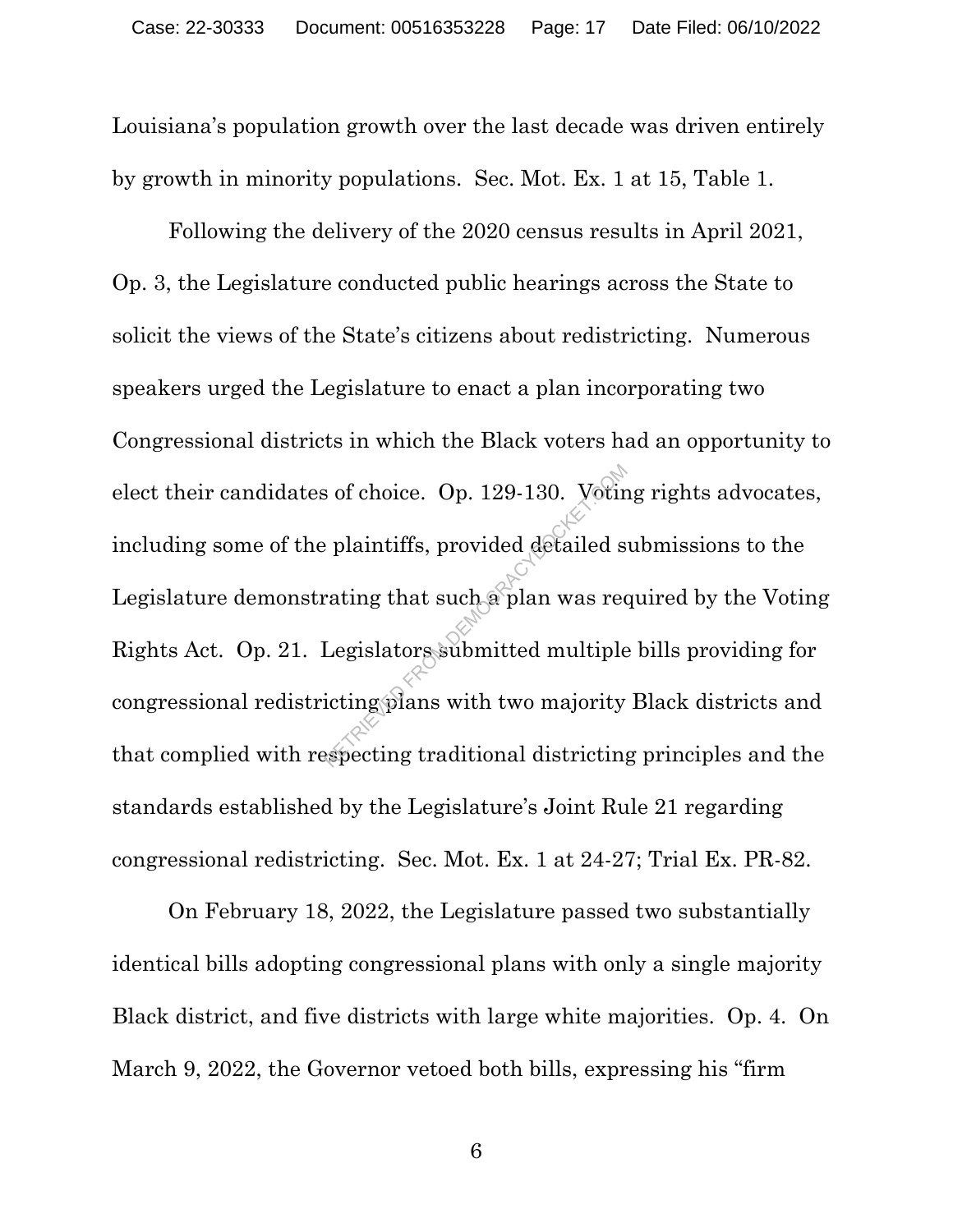belief" that the enacted plan "violates Section 2 of the Voting Rights Act" and "disregard[s] the shifting demographics of the state." Sec. Mot. Ex. 6 at 5-6.

Shortly after the Governor's veto, plaintiffs in these consolidated cases commenced actions in state court against the Secretary of State alleging that the 2010 map in place at the time was malapportioned, and that the state government appeared to be at an impasse. *Bullman, et al v. R. Kyle Ardoin*, No. C-716690, 2022 WL 769848 (19th Judicial Dist. Ct.); *NAACP Louisiana State Conference et al v. Ardoin*, No. C-716837 19th Judicial Dist. Ct.). The Secretary, together with the legislative intervenors and the Attorney General, argued that the actions were premature because the legislative process had not run its course, and accordingly that they should be dismissed. The legislative intervenors specifically argued that there was no need for the state court to address the plaintiffs' claims at that juncture because Louisiana's "election calendar is one of the latest in the nation," "the candidate qualification period could be moved back, if necessary, . . . without impacting voters," and "the election deadlines that actually impact voters do not occur until October 2022." Op. 146.  $R$ , No. C-716690, 2022 WL 789.<br>
wisiana State Conference et al.<br>
Dist. Ct.). The Secretary, togeneral, as<br>
is and the Attorney General, as<br>
ire because the legislative production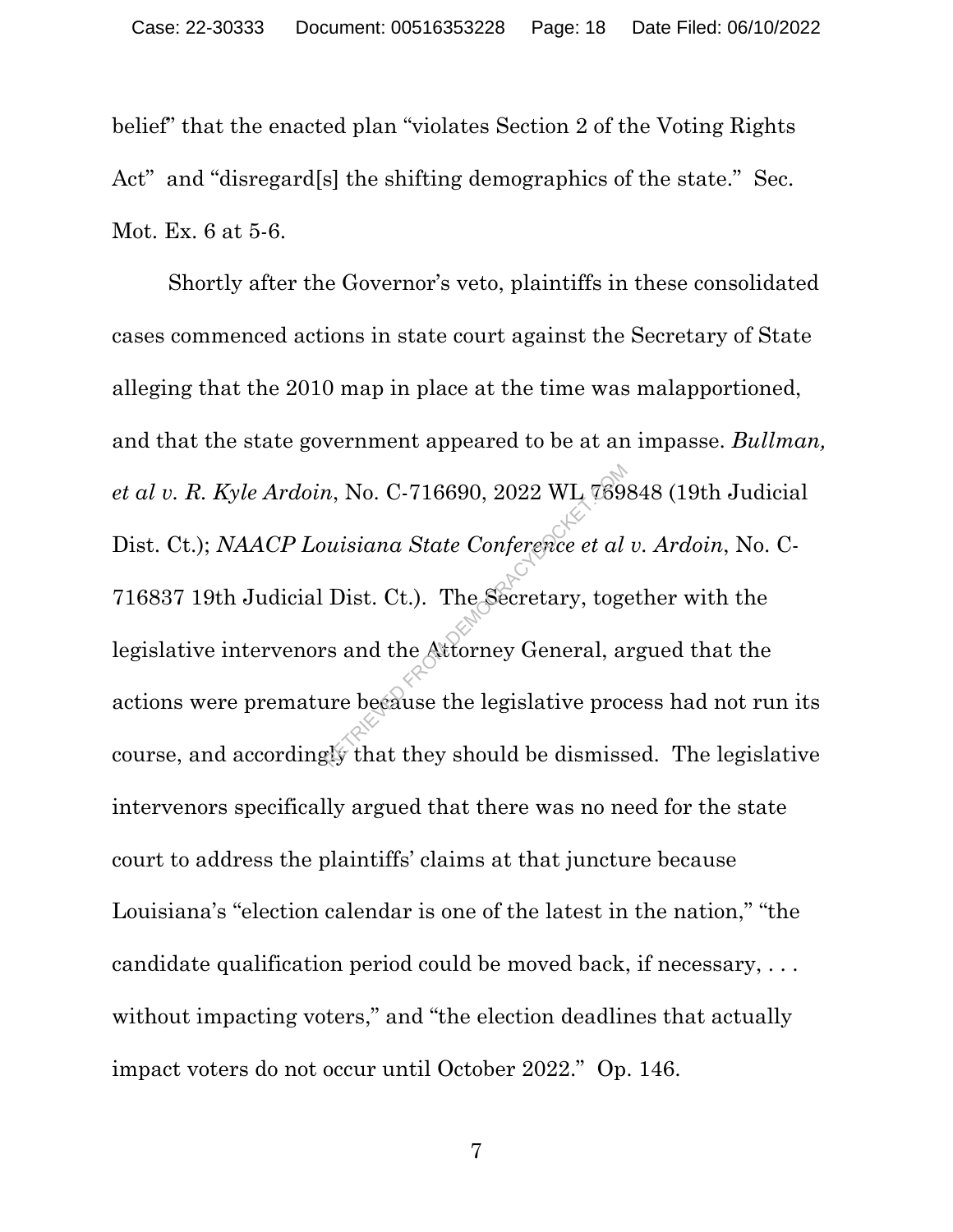On March 30, 2022, the Legislature overrode the Governor's veto, *id.* at 5—the first successful veto override in over a quarter century. Sec. Mot. Ex. 6 at 6. Every Black legislator in both houses voted against the override. *Id.*

As the district court found, the enacted plan dilutes Black voters' influence by "packing" them into one district (CD 2) and "cracking" them among the State's five remaining districts. These district lines, coupled with bloc voting by Black voters for their candidates of choice and high levels of white bloc voting against candidates preferred by Black voters, dilute the ability of the State's Black voters to elect their candidates of choice. The State's history dramatically illustrates the point. State voters have elected only four Black members of Congress since Reconstruction—all from majority Black districts. Sec. Mot. Ex. 6 at 19. No majority white congressional district has ever elected a Black representative in the State's history. Louisiana has not had a Black Governor or Lieutenant Governor since Reconstruction. It has never had a Black U.S. Senator, Secretary of State, or Attorney General. Black people are persistently underrepresented at every level and in every branch of the State's government. Sec. Mot. Ex. 12 at 84-85. ing by Black voters for their can<br>ite bloc voting against candida<br>he ability of the State's Black<br>The State's history dramatica<br>ave elected only four Black me<br>all from majority Black distr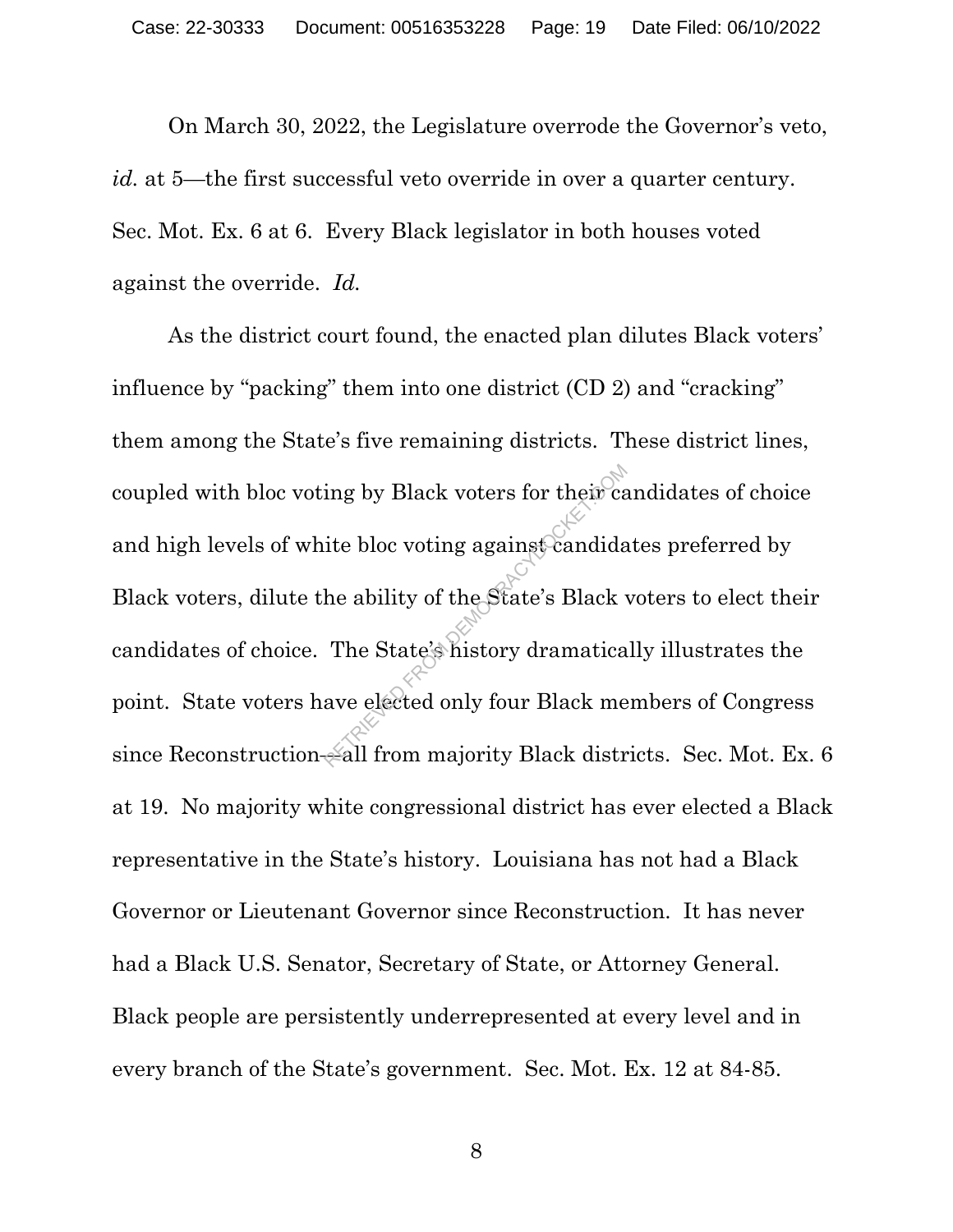### **Procedural History**

Plaintiffs commenced these actions against the Secretary of State the same day that the plan became law. They alleged that the plan violated Section 2 of the Voting Rights Act, 52. U.S.C. § 10301, and sought preliminary and permanent injunctive relief and the adoption of a congressional redistricting plan that included two districts in which Black voters would have an opportunity to elect candidates of their choice. Sec. Mot. Ex. 1. Thereafter, the Legislative Intervenors, the Attorney General, and the Legislative Black Caucus were granted leave to intervene. Sec. Mot. Ex. 16 at 5. 1. Thereafter, the Legislative<br>d the Legislative Black Caucu<br>ot. Ex. 16 at 5.<br> $\epsilon$ <br>ference on April 13, the Court s<br>tion for preliminary injunction<br>nsistence of the Secretary and

At a status conference on April 13, the Court set a putative hearing date on a motion for preliminary injunction on April 25, 2022. ECF No. 33. At the insistence of the Secretary and the Legislative and State intervenors that the original schedule did not provide adequate time for them to prepare, the court subsequently adjourned the hearing by 2 weeks, to May 9. Sec. Mot. Ex. 16 at 6; ECF No. 35. On April 15, 2022, plaintiffs moved for a preliminary injunction.

Over the course of the five day hearings, the court reviewed 244 exhibits and heard testimony from 22 witnesses, including 15 expert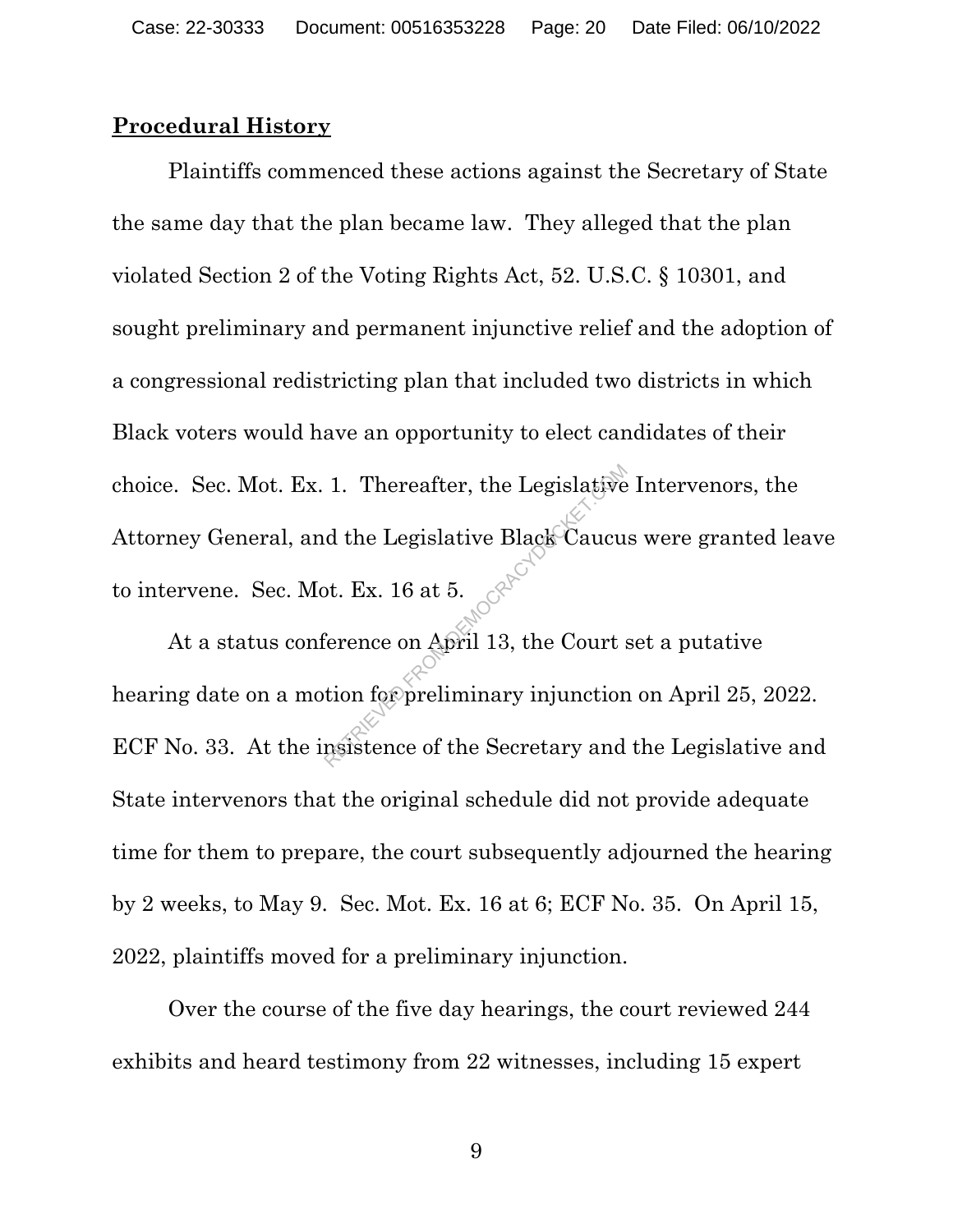witnesses and seven fact witnesses. *See generally* Sec. Mot. Ex. 18-24. At the conclusion of the hearing on May 13, the court set a deadline of May 18, 2022, for post-trial briefs and proposed findings of fact and conclusions of law. The parties submitted post-hearing briefs and proposed findings of fact and conclusions of law on May 18, 2022.

On June 6, 2022, two and one half weeks after the parties' posthearing submissions, the court issued a 152-page Ruling and Order granting plaintiffs' motion for a preliminary injunction. The court held that plaintiffs were substantially likely to prevail on the merits of their claim under Section 2 and that there was sufficient time before the election to enact a new redistricting plan compliant with the VRA. *See generally* Op. The court further found that plaintiffs will suffer irreparable harm through the dilution of their votes absent injunctive relief. *Id.* at 149. The court provided the Legislature with an opportunity to enact a new map compliant with Section 2 by June 20, 2022, and stated that if the Legislature was unable to pass a remedial plan by that date "the Court will issue additional orders to enact a remedial plan compliant with the laws and Constitution of the United States." *Id.* at 2, 152. Notion for a preliminary injunct<br>
ubstantially likely to prevail of<br>
2 and that there was sufficient<br>
w redistricting plan compliant<br>
urt further found that plaintifier<br>
exgh the dilution of their votes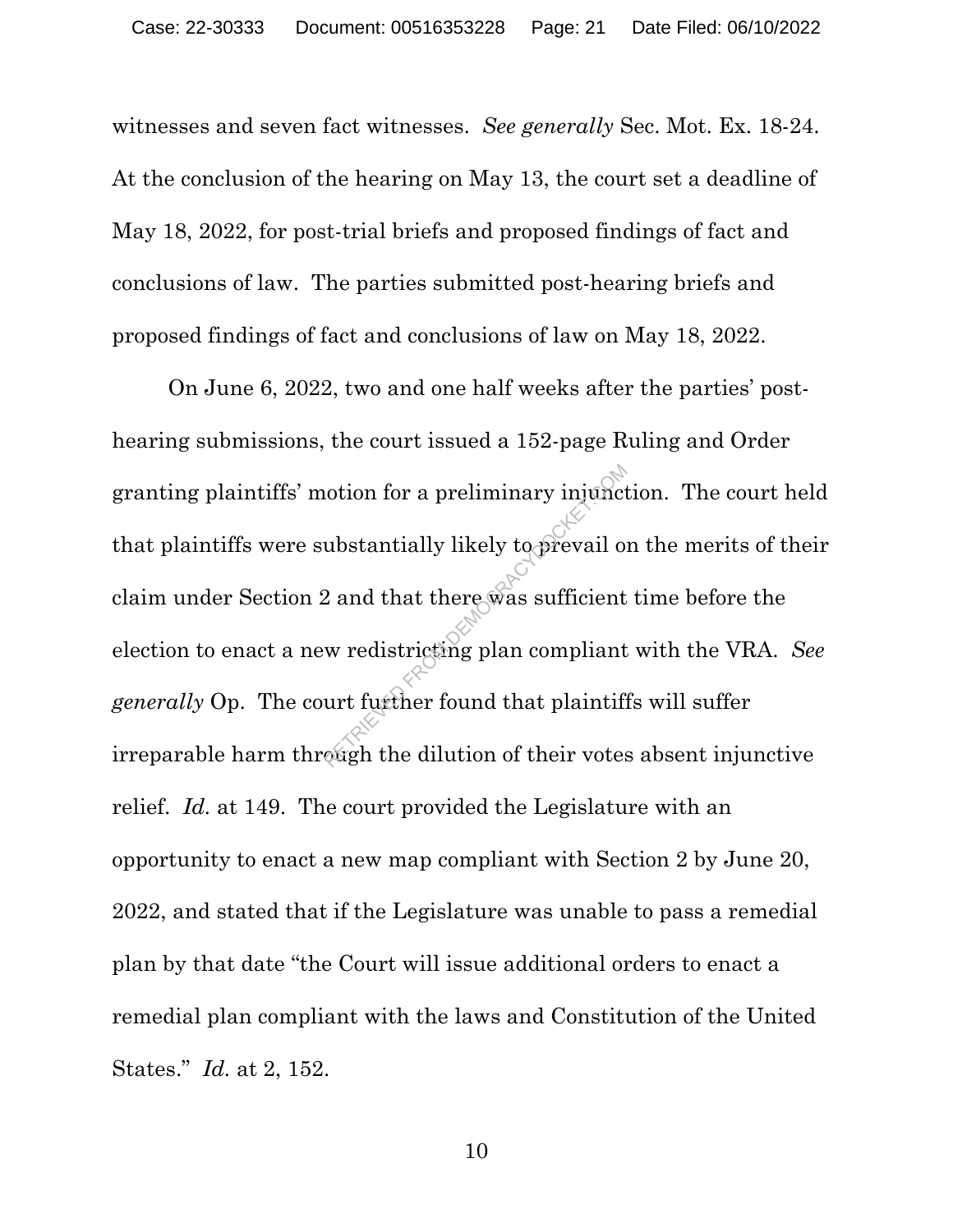In accordance with the court's order, on June 7, 2022, the

Governor called for an extraordinary session of the Legislature to run

from June 15 to 20 to consider a new congressional redistricting plan.

*See* Gov. Edwards Issues Call for Special Session, Office of the Governor

(Jun. 7, 2022),

https://gov.louisiana.gov/index.cfm/newsroom/detail/3703.

## **ARGUMENT**

# **I. The District Court's Finding that White Bloc Voting Results in the Usual Defeat of Black-Preferred Candidates Is Supported by Overwhelming and Unrebutted Evidence and is Consistent with Applicable Precedent.**

The third *Gingles* precondition requires Section 2 plaintiffs to show "legally significant" white bloc voting by demonstrating that "the white majority votes sufficiently as a bloc to enable it . . . usually to defeat the minority's preferred candidates." *Gingles*, 478 U.S. at 51. Here, the district court found, based on an extensive review of the record, that plaintiffs were substantially likely to satisfy this standard. The court made no error in finding ample evidence that in the plan drawn by the legislature, white voters would have, almost without exception, defeated the candidate preferred by Black voters in every Louisiana congressional district that does not have a majority-Black voting age population. Op. 123. One of plaintiffs' experts, Dr. Handley Court's Finding that White  $\Gamma$ <br>
Defeat of Black-Preferr<br>
Overwhelming and Unrebu<br>
with Applicable Precedent.<br>
Les precondition requires Section<br>
ant" white bloc voting by demotes and the section of the sufficiently as a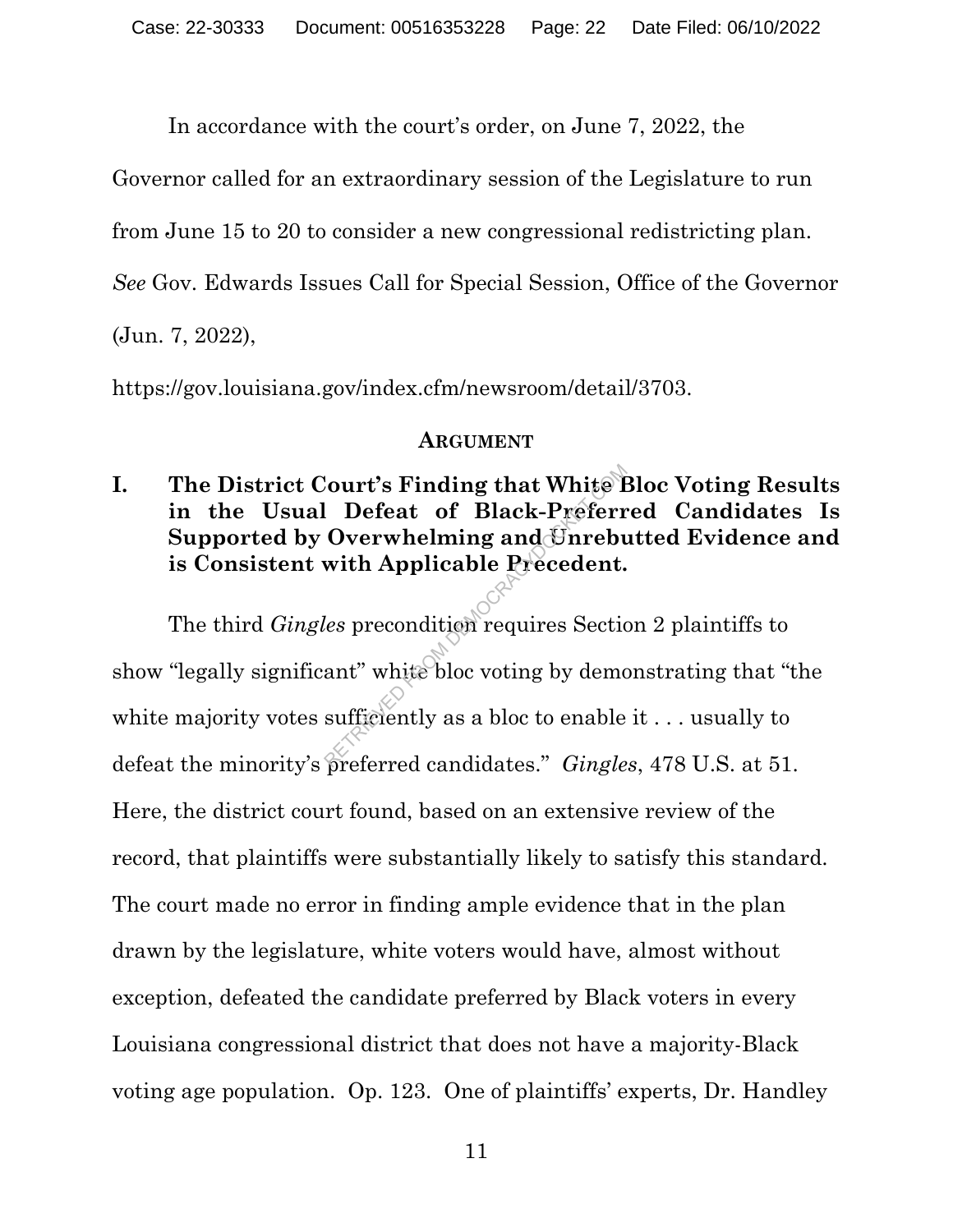found, based on an analysis of recompiled election results, that the Black-preferred candidate was defeated by white voters in every district except CD2 in every one of the 15 statewide elections she analyzed, as well as in all six congressional elections she reviewed that occurred in districts other than CD2. *Id.* at 58-59, 123; Trial Exs. PR-12, PR-87. Dr. Palmer found similar results, Sec. Mot. Ex. 16 at 123; Trial Ex. GX-2, while Appellants offered no contrary evidence. Based on this robust record, the court concluded that, unlike in *Covington*, "white voters consistently bloc vote to defeat the candidates of choice of Black voters," and that Appellees had therefore satisfied the third *Gingles* precondition. Op. 124, 127 (citing *Covington* v. *North Carolina*, 315 F.R.D. 117, 167 (M.D.N.C. 2016), *aff'd*, 137 S. Ct. 2211 (2017)). This factual finding cannot be overturned absent clear error. *See Dennis Melancon, Inc.*, 703 F.3d at 267. Eluded that, unlike in Covingto:<br>
it to defeat the candidates of change of the distributed the third<br>
4, 127 (citing Covington v. Nor<br>  $N.C. 2016$ ), aff'd, 137 S. Ct. 2:<br>
it be overturned absent clear exception<br>
it is a 26

Mischaracterizing the case law, the evidence, and the district court's findings, the Appellants argue, incorrectly, that the existence of limited white crossover voting in parts of the state conclusively establishes that white bloc voting is not "legally significant" and overcomes Appellees' *Gingles* III showing. Leg.Mot. at 8-12. Appellants' contention that the existence of any amount of crossover voting invariably defeats a finding that *Gingles* III is satisfied is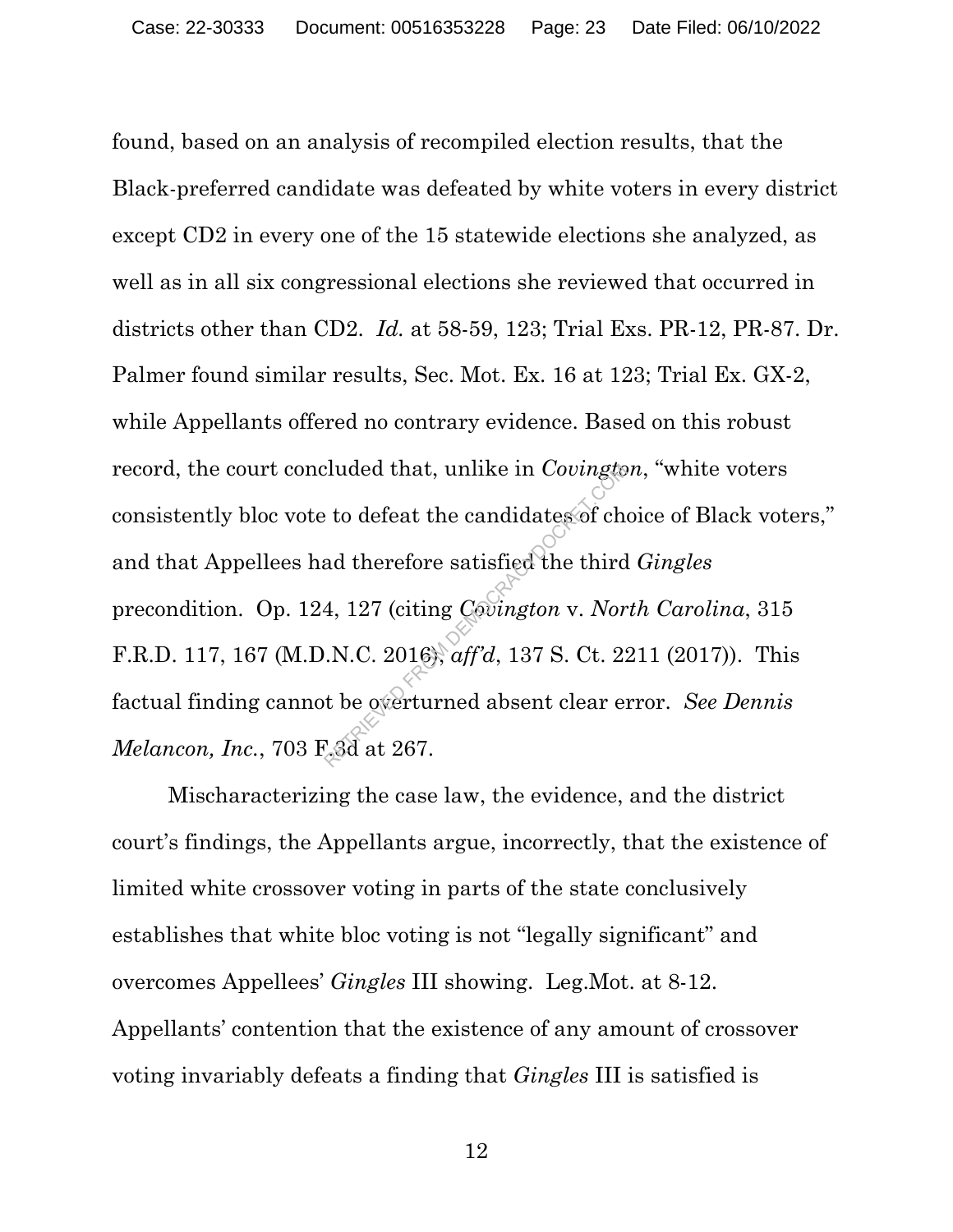contrary to the plain language of *Gingles* itself and would effectively preclude relief under Section 2 in virtually all cases.2 As the district court concluded, that is not the law. Op. 123-24. On the contrary, *Gingles* held that "a white bloc vote that normally will defeat the combined strength of minority support plus white 'crossover' votes rises to the level of legally significant white bloc voting." *Gingles*, 478 U.S. at 31 (emphasis added). This standard recognizes that the existence of some white crossover voting can coexist with "legally significant" white bloc voting. *See id.* at 58-59 (finding legally significant white bloc voting where crossover voting was as high as 50%); *see also Teague* v. *Attala County*, 92 F.3d 283, 291-92 (5th Cir. 1996); *Westwego Citizens for Better Gov't* v. *City of Westwego*, 946 F.2d 1109, 1118-20 (5th Cir. 1991); *Campos* v. *City of Baytown*, 840 F.2d 1240, 1249 (5th Cir. 1988) (all finding a Section 2 violation despite evidence of crossover voting). The question *Gingles* III poses is thus not whether any crossover voting exists but whether, under the actually enacted plan, white bloc voting usually results in the defeat of the minority-preferred candidate. voting can coexist with "legate"<br>  $58-59$  (finding legally signification<br>
1986); see als<br>  $291-92$  (5th Circ 1996); Westwe<br>  $\frac{8}{3}$  Westwego 946 F.2d 1109, 111<br>  $\frac{8}{3}$  Westwego 946 F.2d 1109, 111<br>
olation despite evi

<sup>2</sup> The AG's contention that "Plaintiffs must prove that *extreme* white bloc voting renders a majority-minority district the only way to ensure that a minority community has an equal opportunity to elect the candidate of that community's choice" is also unsupported by any citation and is contrary to the law. AG Mot. at 25 (emphasis in original).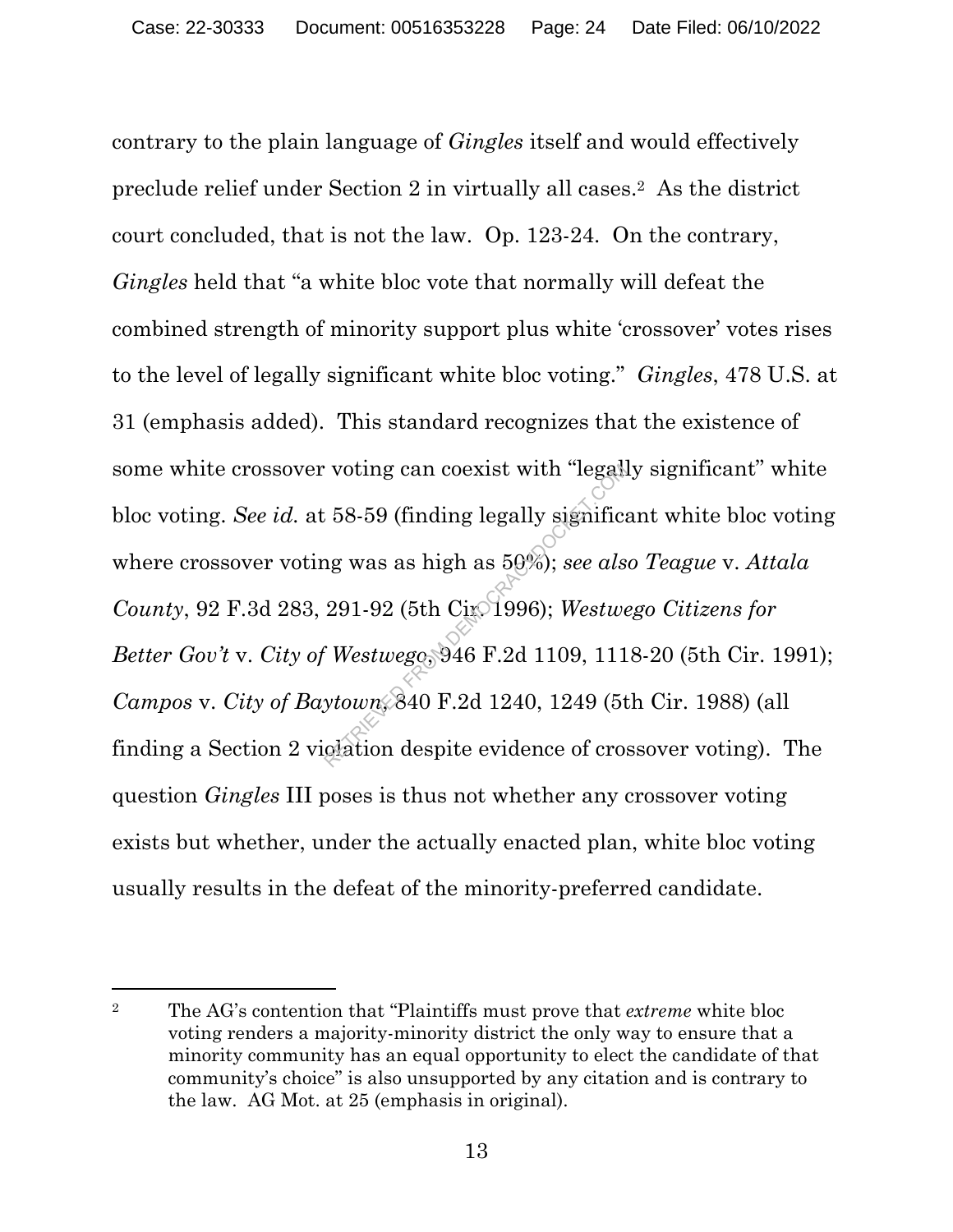The precedents Appellants rely on only emphasize this point. For example, *Covington*, on which Appellants principally rely (*see* Leg. Mot. at 9-12), recognizes that the touchstone under the third *Gingles* precondition is whether the "majority [group] votes sufficiently as a bloc to enable it ... usually to defeat the minority's preferred candidate." *Covington*, 316 F.R.D. at 167. The district court found that standard easily satisfied here, because Appellees' evidence showed that Blackpreferred candidates would usually be defeated in the enacted districts other than CD2. By contrast, in *Covington*, "in thirty-three out of the fifty-three elections studied, African-American and non-African-American voters preferred the same candidate. . . . That is, in thirtythree of the elections, a majority of non-African-American voters preferred the African-American voters' candidate of choice." *Covington*, 316 F.R.D. at 170-71. Likewise, in *Abrams*, the district court correctly found a lack of "legally significant" bloc voting not because of the existence of crossover voting per se, but because, due to the composition of the district at issue, Black-preferred candidates were winning elections with support from white voters despite high levels of racially polarized voting ("RPV"). *Abrams* v. *Johnson*, 521 U.S. 74, 92 (1997). Here, by contrast, Black preferred candidates are not winning and, "if no remedial district [is] drawn," *Covington*, 316 F.R.D. at 168, will not would usually be defeated in the contrast, in *Covington*, "in thirt udied, African-American and erred the same candidate....<br>a majority of non-African-American American voters' candidate of the same candidate of the Ameri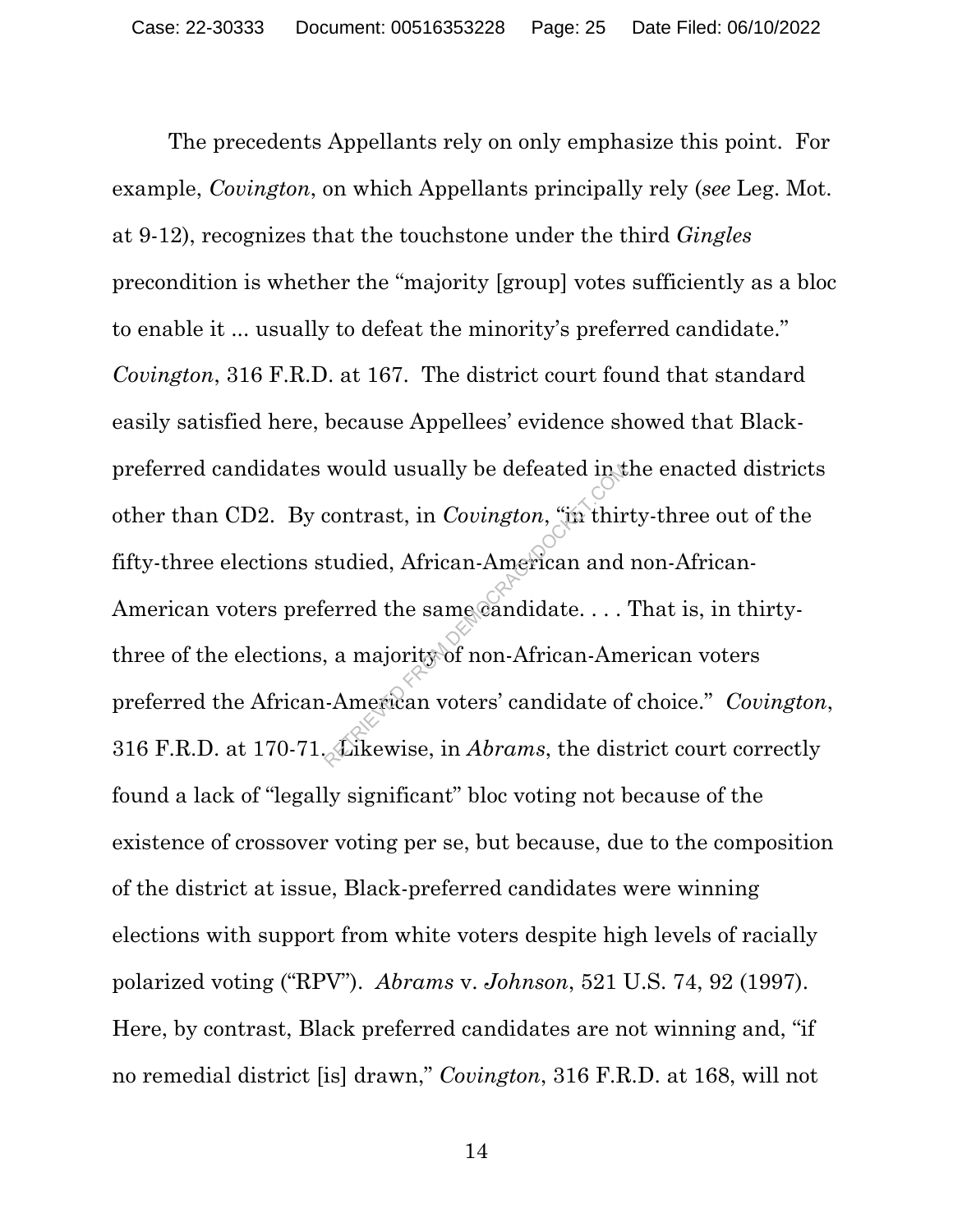win. Accordingly, the district court did not clearly err in finding legally significant white bloc voting.

Contrary to Appellants' assertions, Leg. Mot. at 11-12, the district court expressly considered whether there was "legally significant" white bloc voting sufficient to satisfy *Gingles* III, and recognized that "high levels" of white crossover voting could undermine a finding of legally significant polarized voting. Op. 123–24. However, crossover voting defeats *Gingles* III only where there is evidence that minority voters could *in fact* elect their candidates of choice in the districts that have actually been drawn in which they are not the majority. *See*, *e.g.*, *Cooper* v. *Harris*, 137 S. Ct. 1455, 1471-72 (2017). Here, the district court credited the uncontested testimony by Drs. Palmer and Handley that white crossover voting was "insufficient to swing the election for the Black-preferred candidate in any of the contests they examined," and thus, it was insufficient to overcome Appellees' *Gingles* III showing. Op. 126.3 Fir candidates of choice in the computer of the major in which they are not the major S. Ct. 1455, 1471-72 (2017). I<br>contested gestimony by Drs. Particularly by Drs. Particularly was "insufficient to switch and date in an

<sup>&</sup>lt;sup>3</sup> Appellants take out of context the district court's comment that "white crossover voting was inherently included in the analysis performed by Dr. Palmer and Dr. Handley" to argue that the court "failed to ask the correct legal question." Leg. Mot. at 11-12. In fact, the court's complete conclusion was that, even after taking crossover voting into account, Black-preferred candidates were still consistently defeated by white voters voting as a bloc. Op. 126. That is exactly the question *Gingles* III asks, and the district court's findings on that question are not clearly erroneous and are therefore entitled to deference. *Dennis Melancon, Inc.*, 703 F.3d at 267.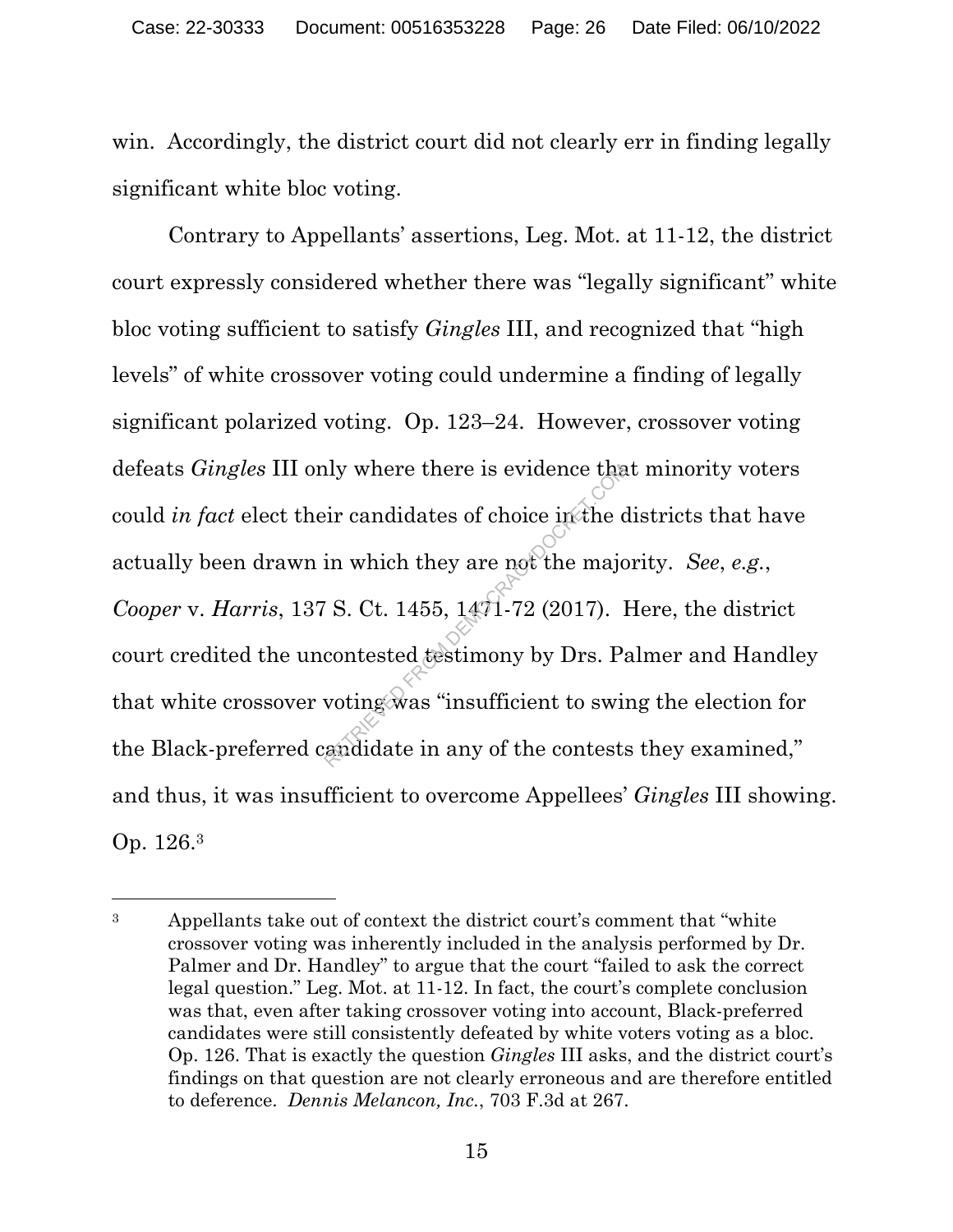Appellants point to testimony from Appellees' experts indicating that a hypothetical district (the contours of which Appellants nowhere specified) with a BVAP below 50% could be drawn that would allow Black voters the opportunity to elect candidates of the choice and argue that this hypothetical possibility means that Appellees cannot, as a matter of law, establish the third *Gingles* precondition.4 In essence, Appellants' argument amounts to an assertion that if they could have satisfied their VRA obligations by drawing a crossover district, they cannot be liable for a violation of the VRA even when they choose not to draw that district and even if all of the *Gingles* preconditions are satisfied. However, Appellants identify no case holding that the possibility of a purely hypothetical plan that includes an opportunity district in which the minority voting age population is below 50% vitiates *Gingles* III. On the contrary, the law is clear that appropriate plan to analyze for purposes of *Gingles* III is the plan that is being challenged, not the illustrative plan or a hypothetical plan that could bligations by drawing a crosse<br>violation of the VRA even where<br>d even if all of the *Gingles* preced<br>popellants identify no case hole<br>popellants identify no case hole<br>popellants identify no case hole<br>population<br>minority vo

<sup>&</sup>lt;sup>4</sup> Appellants' assertion that Dr. Handley "concede<sup>[d]</sup> that the success of the Black preferred candidates in [in the illustrative plans] occurs only with white cooperation" is false. First, Dr. Handley was referring to crossover voting in elections that occurred in the prior enacted districts, not in any illustrative district. And more importantly, Dr. Handley said nothing whatsoever about crossover votes being required for the Black preferred candidate to win. She merely acknowledged that crossover voting occurred in CD2, the lone existing majority-Black district.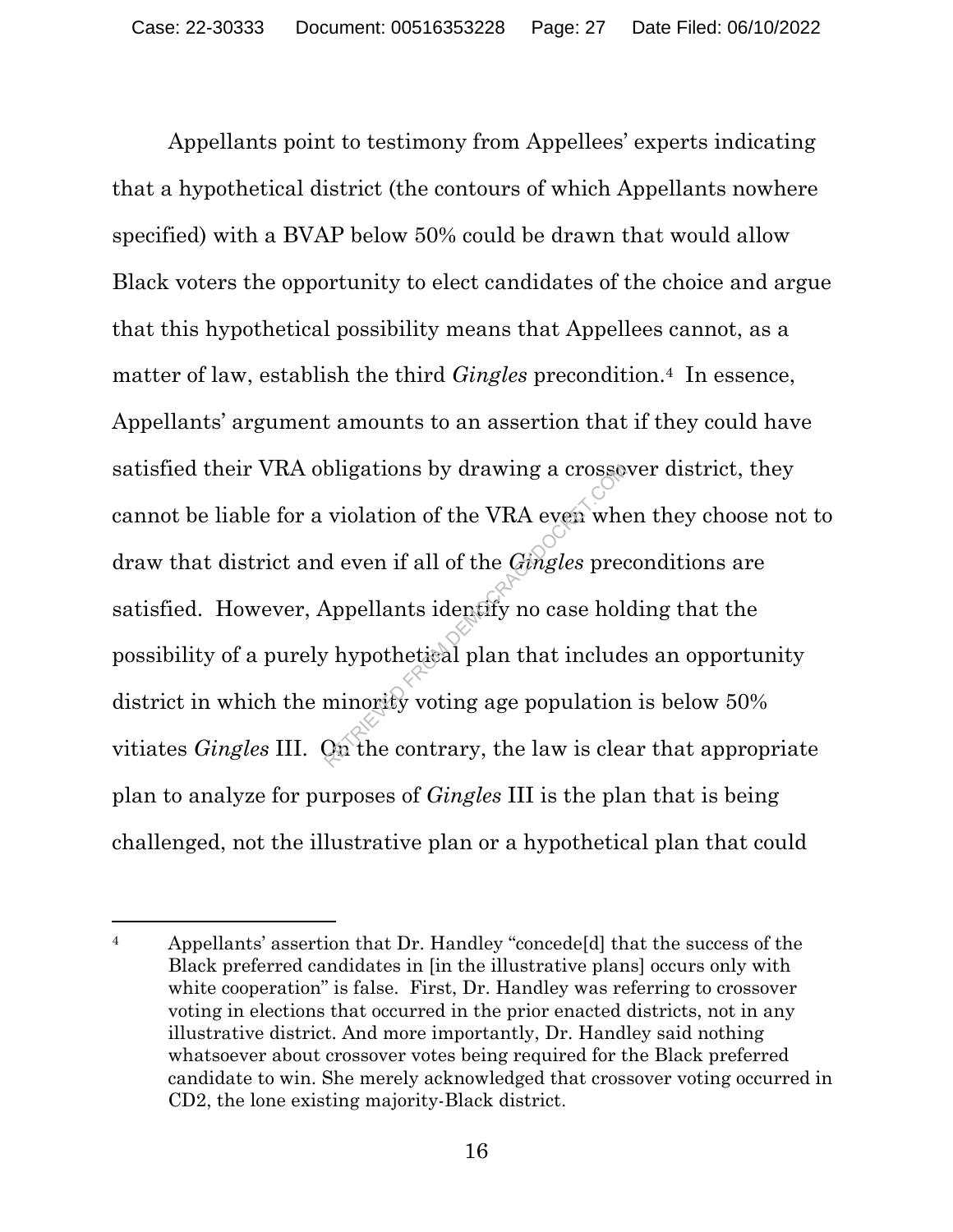have been drawn. *See*, *e.g.*, *League of United Latin Am. Citizens v. Abbott*, No. 3:21-CV-259, 2022 WL 1631301, at \*15 (W.D. Tex. May 23, 2022) ("the third precondition must be established for the challenged district[s]") (citing *Cooper*, 137 S. Ct. at 1470; *LULAC*, 548 U.S. at 427; *Growe*, 507 U.S. at 40) (emphasis added). In *Cooper*, for example, the Supreme Court found that the third *Gingles* precondition could not be met because Black voters were *already* electing their candidates of choice in the existing districts with despite comprising less than 50% pf the black voting age population. 137 S. Ct. at  $1465-66$ , 1471-72.<sup>5</sup> Accordingly, as the court held here, "[t]he fact that Plaintiffs' experts agreed, hypothetically, that a sub-50% BVAP district *could* perform under unspecified circumstances, is not sufficient to overcome the conclusions reached by their robust statistical analysis" showing that white bloc voting usually results in the defeat of Black-preferred candidates. Op. 126.6 districts with despite comprispopulation. 137 S. Ct. at  $1465$ <br>population. 137 S. Ct. at  $1465$ <br>cumstances, is not sufficient to<br>cumstances, is not sufficient to<br>by their robust statistical analy<br>ally results in the defea

<sup>&</sup>lt;sup>5</sup> In addition, in the testimony Appellants cite, Dr. Handley stated that an opportunity district with a BVAP below 50% could possibly be drawn in the area of CD2, where the Legislative Appellants themselves have asserted that the VRA requires a district with over 50% BVAP.

<sup>&</sup>lt;sup>6</sup> For the same reason, the amicus brief filed by the Tulane and LSU math and science professors is irrelevant to the question whether *Gingles* III has been satisfied. It proposes a hypothetical remedy that would create two crossover districts, but has no bearing on whether white bloc voting is sufficient to usually defeat Black-preferred candidates in the plan actually enacted by the legislature. The district court found that it is, and this Court should defer to that finding.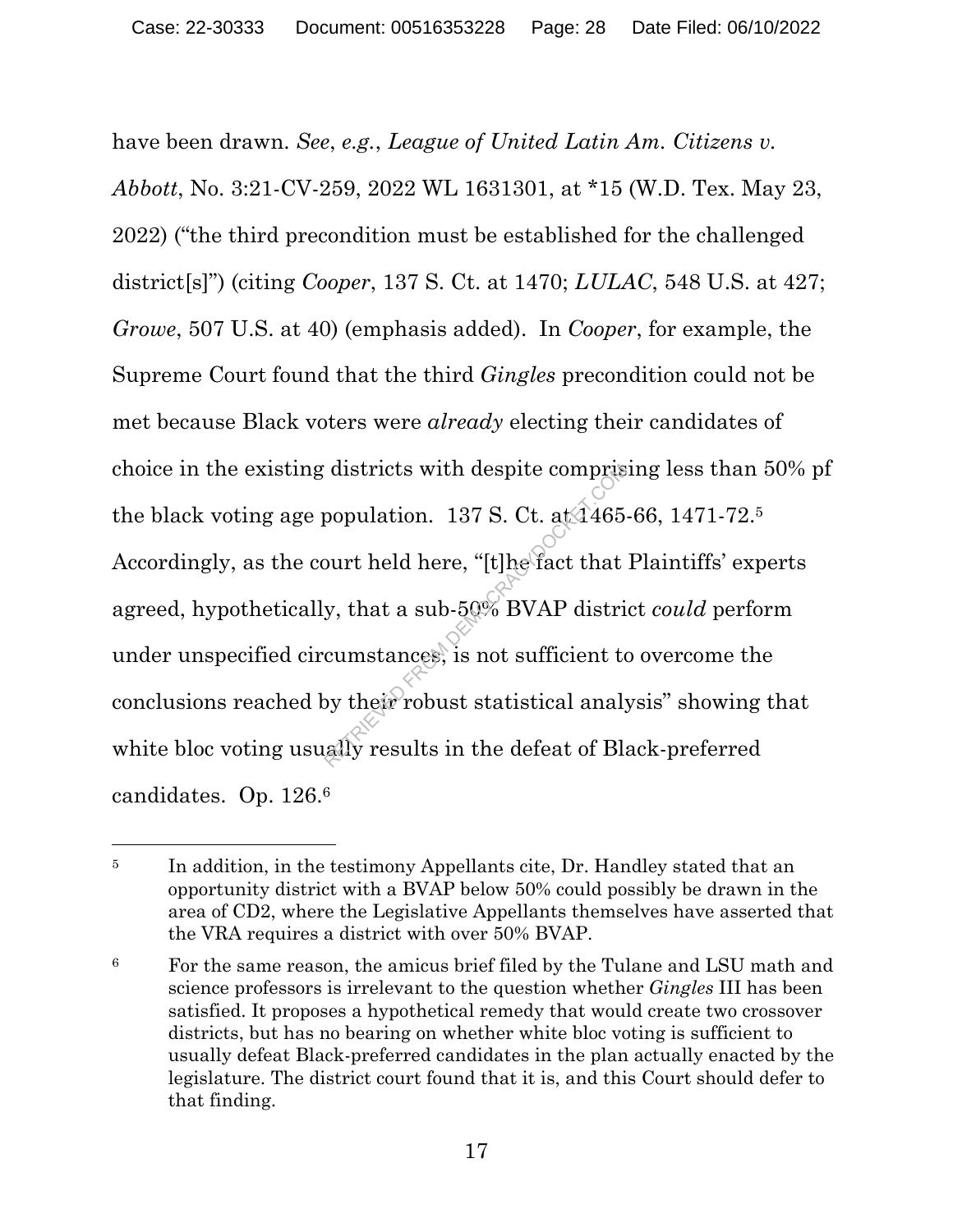Appellants next argue, citing *Covington*, that "white bloc voting becomes legally significant only if it 'exist[s] at such a level that the candidate of choice of African-American voters would usually be defeated without a VRA remedy.'" Leg. Mot. at 9. To this restatement of the standard announced by the Supreme Court in *Gingles*, the Appellants attempt to add a new requirement: that a "VRA remedy is a 50% minority voting-age population … district." *Id.* In so doing, they conflate the requirements for VRA liability with the scope of a possible VRA remedy, a distinction explained by the Supreme Court in *Cooper*. The *Cooper* court explained that while *Bartlett* had held that a Section 2 does not *require* a crossover district (and thus, a crossover district cannot be used to establish liability), it may nevertheless be *satisfied* by one. *See Cooper*, 137 S. Ct. at 1461 (citing *Bartlett*, 556 U.S. at 13 (2009)). In other words, to show that Section 2 has been violated, a plaintiff must demonstrate that a reasonably compact district can be drawn in which the minority voting age population exceeds 50% (*Gingles* I), and that without a remedy, the candidates in support of whom the minority group votes cohesively (*Gingles* II) will usually be defeated (*Gingles* III). *Cooper* does not change that standard. Nor does it stand for the proposition that Section 2 liability does not lie when a hypothetical district could be (but has not been) drawn where Black Next for VRA hability with the<br>
netion explained by the Suprem<br>
lained that while *Bartlett* had<br>
next district (and thus, a cro<br>
ablish liability), it may nevertl<br>
S. Ct at 1461 (citing *Bartlett*,<br>
ds, to show that Secti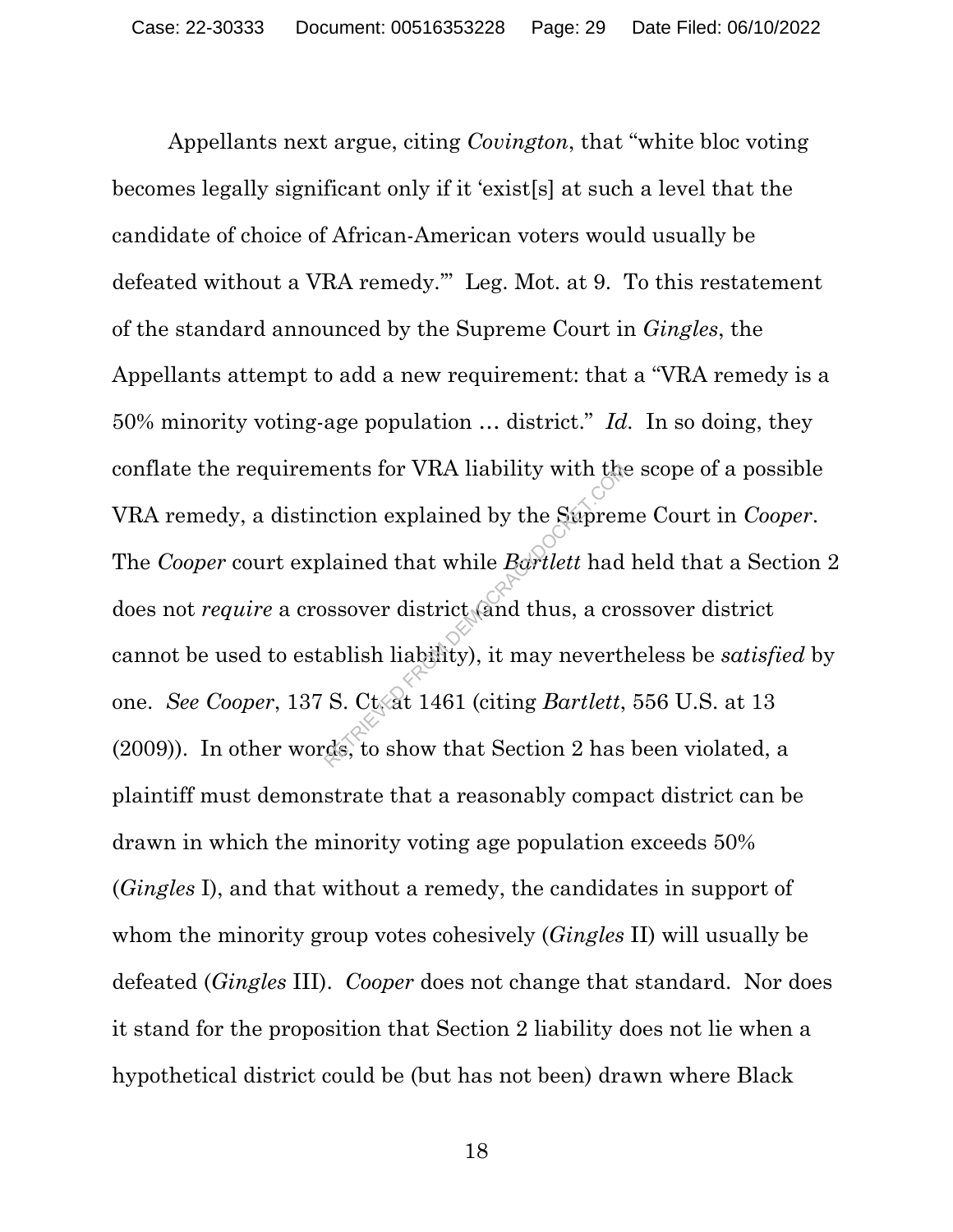voters are able to elect candidates of choice as a result of some crossover voting. Instead, it merely makes clear that once a Section 2 violation is established, the minority voting age population of the remedial district need not exceed 50% if a crossover district can be created that provides minority voters the ability to elect their preferred candidates.

The nature of any remedial plan is not at issue on these motions. Having found that "if no remedial district [is] drawn," *Covington*, 316 F.R.D. at 168, white bloc voting will continue to prevent Black-preferred candidates from being elected outside of CD2, the district court gave the legislature the first opportunity to craft a remedial plan that complies with Section 2. Op. 152. Under *Cooper*, the legislature is free to develop a plan, taking account of crossover voting, in which Black voters have the opportunity to elect their candidates of choice.  $\epsilon$ g elected outside of CD2 the d<br>pportunity to craft a remedial<br>52. Under *Cooper*, the legislar<br>g account of crossover voting, if<br>tunity to elect their candidate<br>ds that legally significant bloc

The AG contends that legally significant bloc voting does not exist where RPV can be explained by party affiliation. To the extent party preference is relevant to the Section 2 inquiry, it comes in in the analysis of the "totality of the circumstances," not in the assessment of racially polarized voting under *Gingles* II and III. *Teague*, 92 F.3d at 292 ("A defendant may try to rebut plaintiff's claim of vote dilution via evidence of objective, nonracial factors under the totality of the circumstances standard.") (cleaned up). Here, in analyzing the totality of the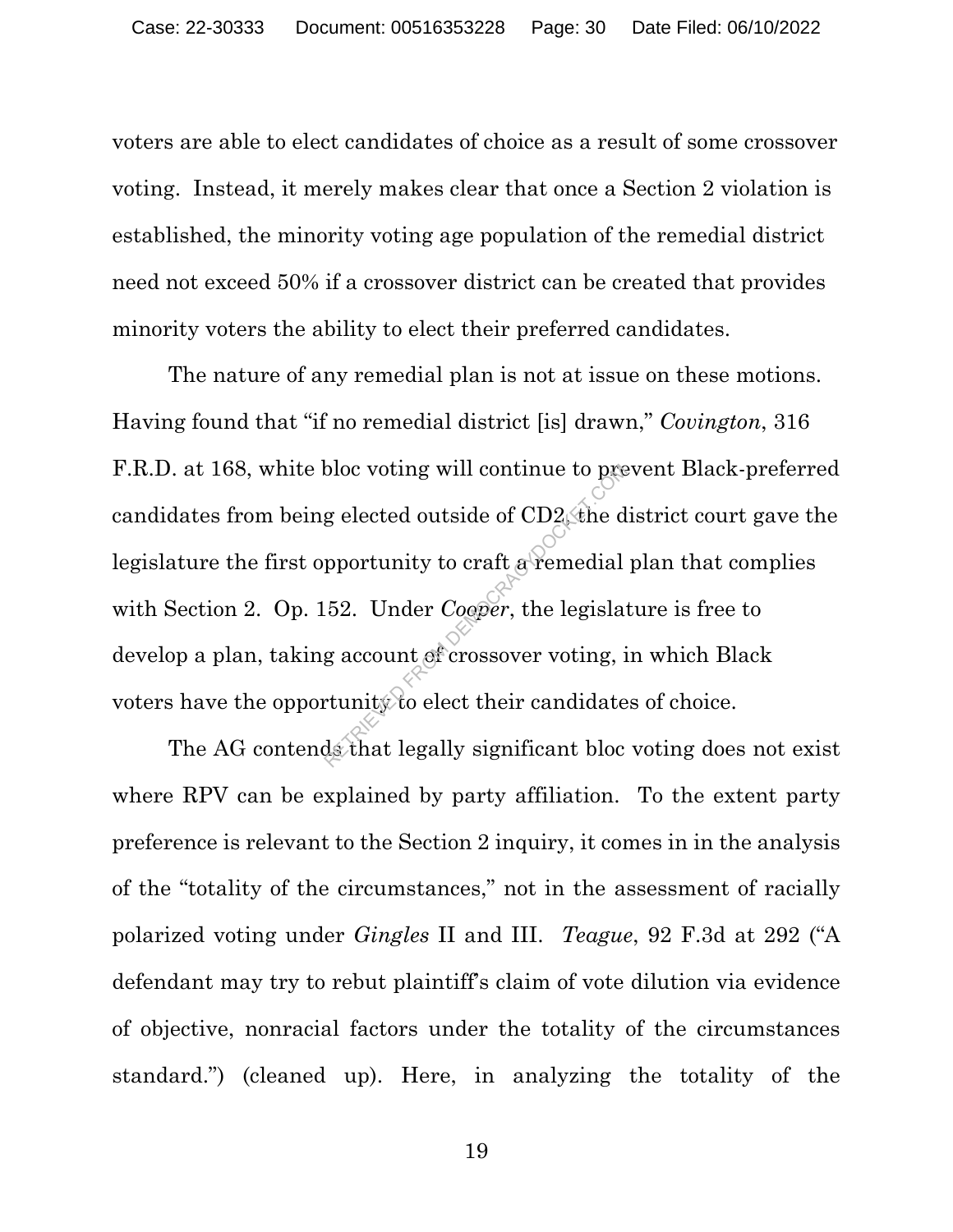circumstances, the court credited Appellees' evidence that race explained party alignment rather than the other way around. *See* Op. 128. Appellees have failed to carry their burden to rebut Appellees' showing that legally significant white bloc voting exists and that, in the totality of the circumstances, Black voters have less opportunity than others to participate in the political process and elect candidates of choice. The district court's findings on this issue are well supported and this Court should not disturb them.

In making this argument, the AG ignores that the district court rejected the expert evidence on which it is based. Specifically, the court found that "Dr. Alford's opinions [that party rather than race better explains RPV in Louisiana] border on ipse dixit," and were "unsupported by meaningful substantive analysis and [were] not the result of commonly accepted methodology in the field." *Id.* at 121. The court credited "Dr. Palmer's well-accepted ecological inference analysis [which] demonstrated that [contrary to Dr. Alford's opinion] Black voters support Black candidates more often in a statistically observable way." *Id.* em.<br>
argument, the AG ignores that<br>
vidence on which it is based. S<br>
d's opinions [that party rather<br>
isiana] border on ipse dixit," ar<br>
mingful substantive analysis a<br>
ccepted methodology in the fie.

Moreover, the AG is wrong on the law. In *Gingles*, the Supreme Court plurality made clear that "[i]t is the difference between the choices made by blacks and whites—not the reasons for that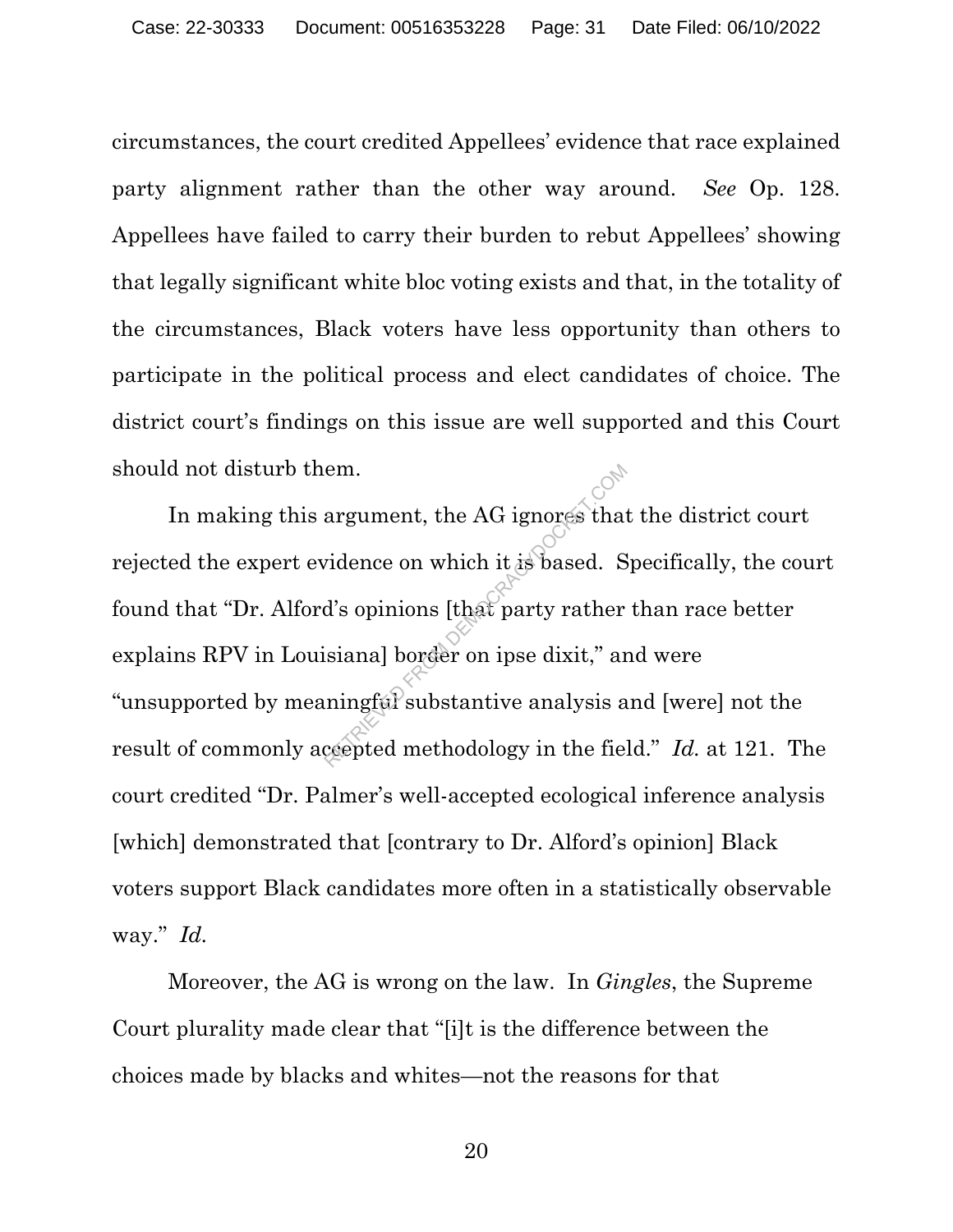difference—that results in blacks having less opportunity than whites to elect their preferred representatives." 478 U.S. at 63. That holding is consistent with the purpose of the Voting Rights Act and the *Gingles* doctrine—to give minority voters the same opportunity as white voters to elect the candidates they believe are most likely to further their interests and address their concerns. Moreover, it is error to place the burden on Section 2 plaintiffs to disprove that factors other than race account for RPV, *see Teague*, 92 F.3d at 290, as the AG suggests, see AG Mot. at 27. On the contrary, once Appellees had demonstrated the existence of RPV, it was Appellants' burden to rebut that showing. The district court found Appellants' evidence insufficient to carry that burden. Op. 121. Teague, 92 F.3d at 290, as the<br>pontrary, once Appellees had de<br>vas Appellants' burden to rebu<br>ppellants' evidence insufficien<br>pellants argue that the district<br>them to prove the lack of whit

Finally, the Appellants argue that the district court improperly shifted the burden to them to prove the lack of white bloc voting. Leg. Mot. at 12. The district court in fact did nothing of the kind. It found that Appellees had offered "hard evidence" demonstrating that "*Gingles*  III is met even by the high standard imposed in Covington," and that Appellants had failed to offer any substantial evidence in rebuttal. Op. 127. Finding a failure to rebut a plaintiffs strong evidentiary showing does not constitute improperly shifting the burden.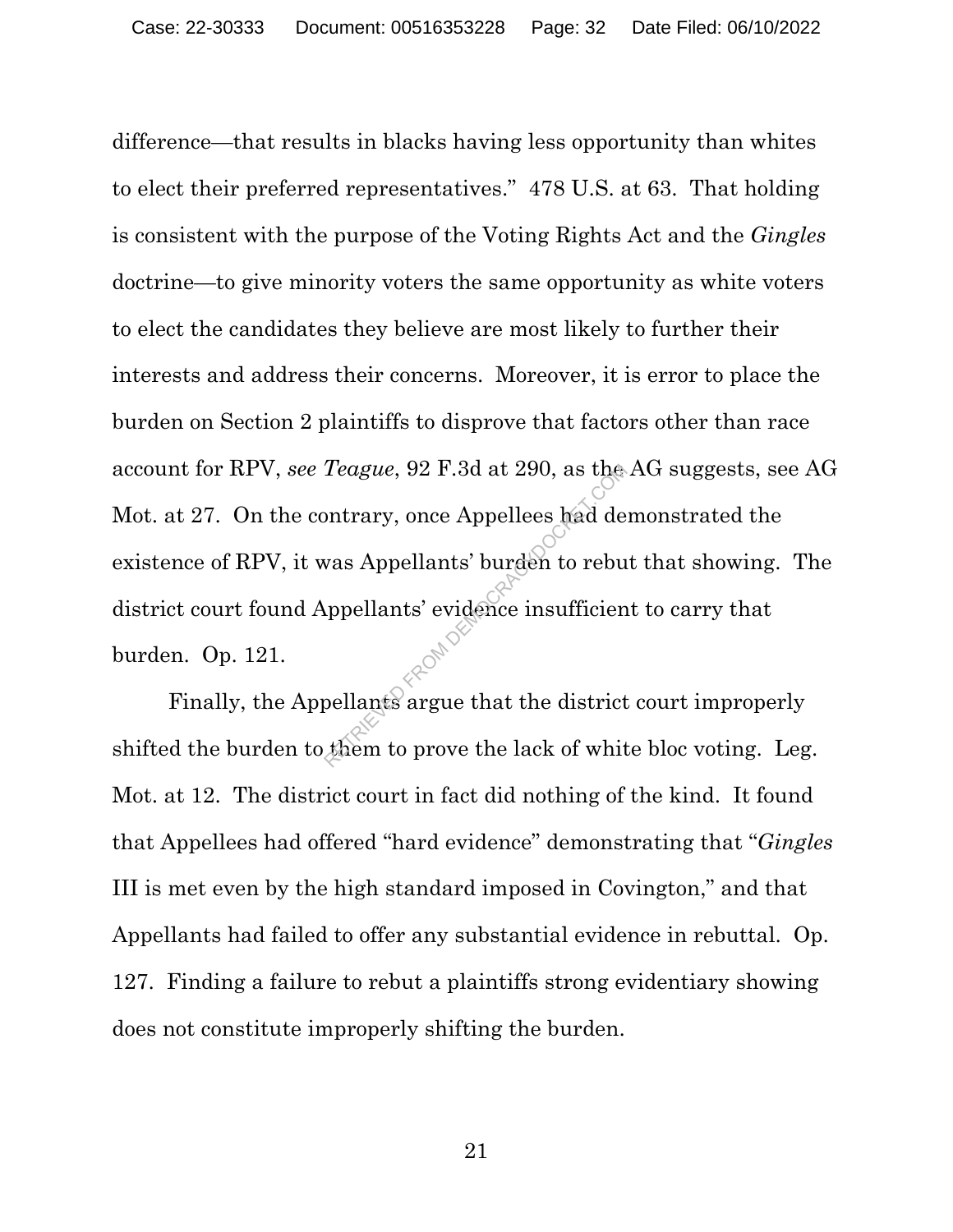Appellees have failed to carry their burden on these motions to rebut Appellees' showing that legally significant white bloc voting exists and that, in the totality of the circumstances, Black voters have less opportunity than others to participate in the political process and elect candidates of choice. The district court's findings on this issue are well supported and this Court should not disturb them.

# **II. Plaintiffs Showed It Is Possible to Create an Additional Reasonably Compact District With a Sufficiently Large Black Population to Elect Candidates of Its Choice**

The first prong of *Gingles* requires "a party asserting § 2 liability [to] show by a preponderance of the evidence that the minority population in the potential election district is greater than 50 percent." *Bartlett*, 556 U.S. at 19-20. *Gingles* I also requires Section 2 plaintiffs demonstrate the compactness of the minority population. *LULAC*, 548 U.S. at 433. As the district court correctly noted, "[w]hile no precise rule has emerged governing § 2 compactness, the inquiry should take into account traditional districting principles such as maintaining communities of interest and traditional boundaries." Op. 18-19. From to Elect Candidates of<br>
of *Gingles* requires "a party a<br>
derance of the evidence that the<br>
on district is greater than 50 p<br>
les I also requires Section 2 p<br>
is a minority population.  $LULA$ <br>
rectly noted, "[w]hile n

The court correctly concluded that plaintiffs satisfied their *Gingles* I burden. The court found that the six illustrative maps presented by plaintiffs' experts established that, consistent with traditional redistricting principles, the Black population of Louisiana is sufficiently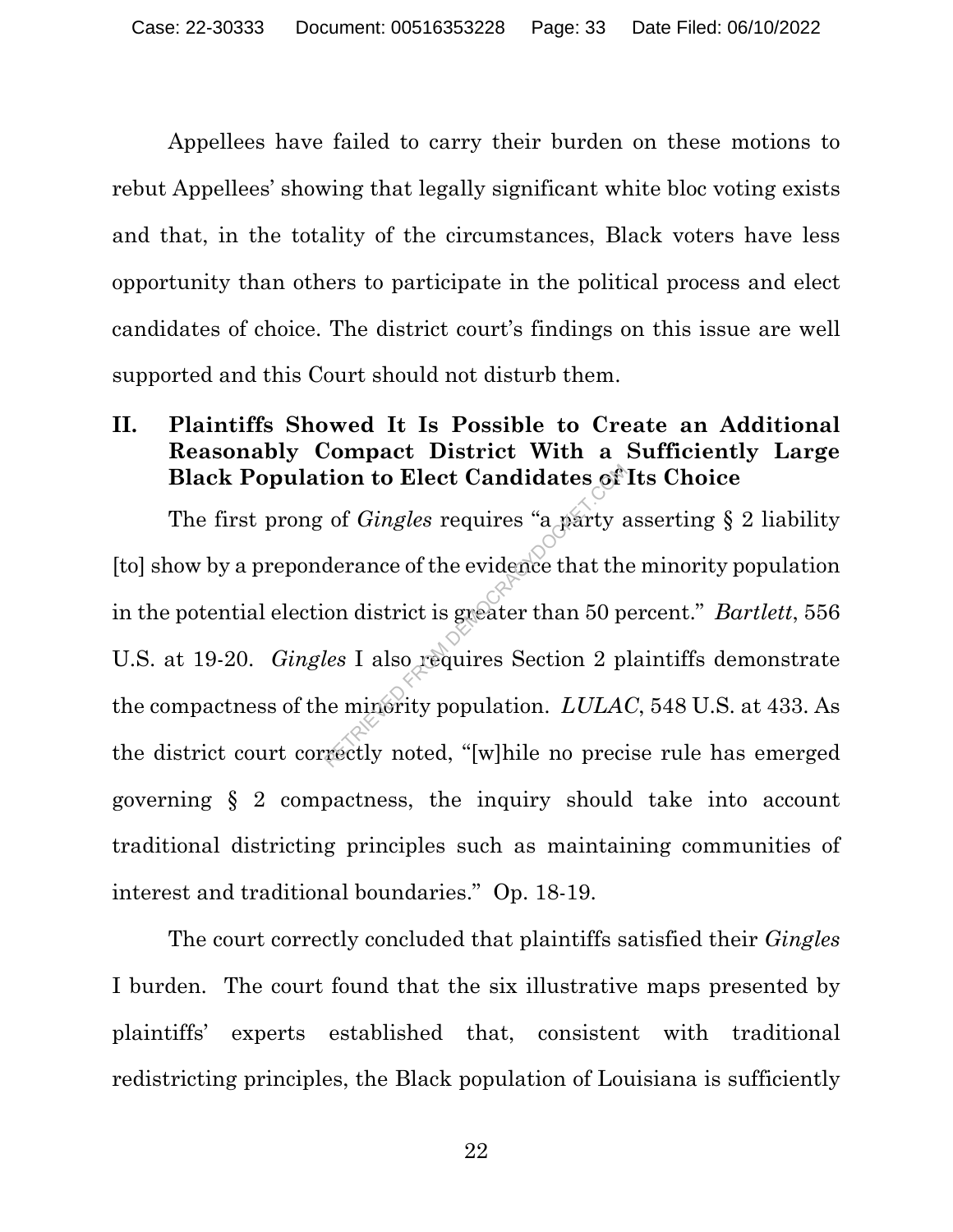large and geographically compact to constitute a majority in two reasonably compact, majority Black congressional districts. Op. 4-7. Again, this evidence is undisputed. None of defendants' experts testified that plaintiffs' illustrative maps were not majority Black under the methodology approved by the Supreme Court in *Georgia* v. *Ashcroft*, 539 U.S. 461 (2003), or that the maps were not reasonably compact both visually and using standard and well-accepted compactness measures.

Defendants' argue that plaintiffs' illustrative maps "qualify as racial gerrymanders," because they link "distinct locations" on the basis of race. AG Mot. at 15. But defendants mischaracterize settled law and disregard the district court's meticulous factual findings when they argue that "racial predominance in the illustrative map … is evidence of a lack of compactness of the minority population," because "if the minority community was sufficiently compact, then there would be no need for race to predominate in the drawing of the illustrative plans," AG Mot. at 23. The district court considered these hollow claims and found no evidence to support defendants' claim that race was the predominant consideration of plaintiffs' mapmakers in drawing the illustrative plans. Instead, the court found, plaintiffs' illustrative plans adhered to traditional and the state's own redistricting criteria as well or better than the State's enacted plan. Op. 105-06. gue that plaintiffs' illustrative<br>
"because they link "distinct low"<br>
5. But defendants mischaract<br>
court's meticulous factual find<br>
nance in the illustrative map ...<br>
ne misority population," because it is not be a signal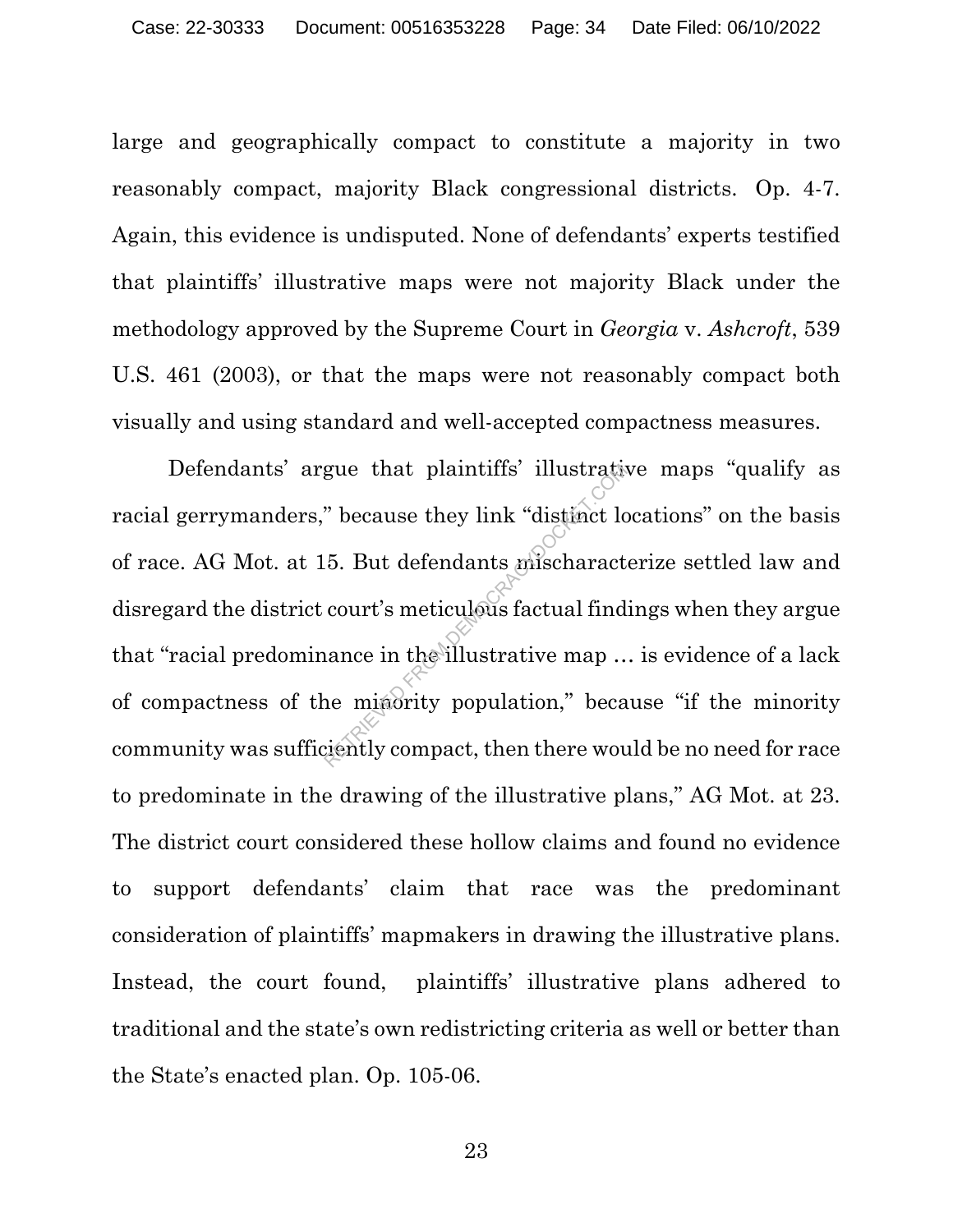*First*, by faulting Appellants for using a threshold of 50% Black voting age population in drawing their illustrative districts, defendants ignore that this threshold was established by the Supreme Court: For purposes of satisfying the first Gingles precondition, the minority voting age population of an illustrative district must be "greater than 50 percent." *Bartlett*, 556 U.S. at 20 (2009).

*Second,* defendants mischaracterize settled law. The racial predominance standard the Supreme Court extended to redistricting schemes in *Shaw v. Reno* under the Equal Protection Clause of the Fourteenth Amendment does not apply to *Gingles* I illustrative maps because the Equal Protection Clause is only implicated where there is state action. *Bethune-Hill v. Va. State Bd. of Elections*, 137 S. Ct. 788, 797 (2017) ("The Equal Protection Clause prohibits *a State*, without sufficient justification, from separat[ing] its citizens into different voting districts on the basis of race." (emphasis added) (cleaned up)). As the district court found, the "Defendants' insistence that illustrative maps drawn by experts for private parties are subject to Equal Protection scrutiny is legally imprecise and incorrect." Op. 116. ard the Supreme Court external<br>
Reno under the Equal Prot<br>
ent does not apply to *Gingle*<br>
rotection Clause is only impli<br>
e-Hill v. V& State Bd. of Elect<br>
rual Protection Clause prohib<br>
a from separat[ing] its citizens

Defendants also improperly conflate the requirements applicable to illustrative and remedial maps under Section 2, claiming that *LULAC* erased any distinction between those two categories of maps.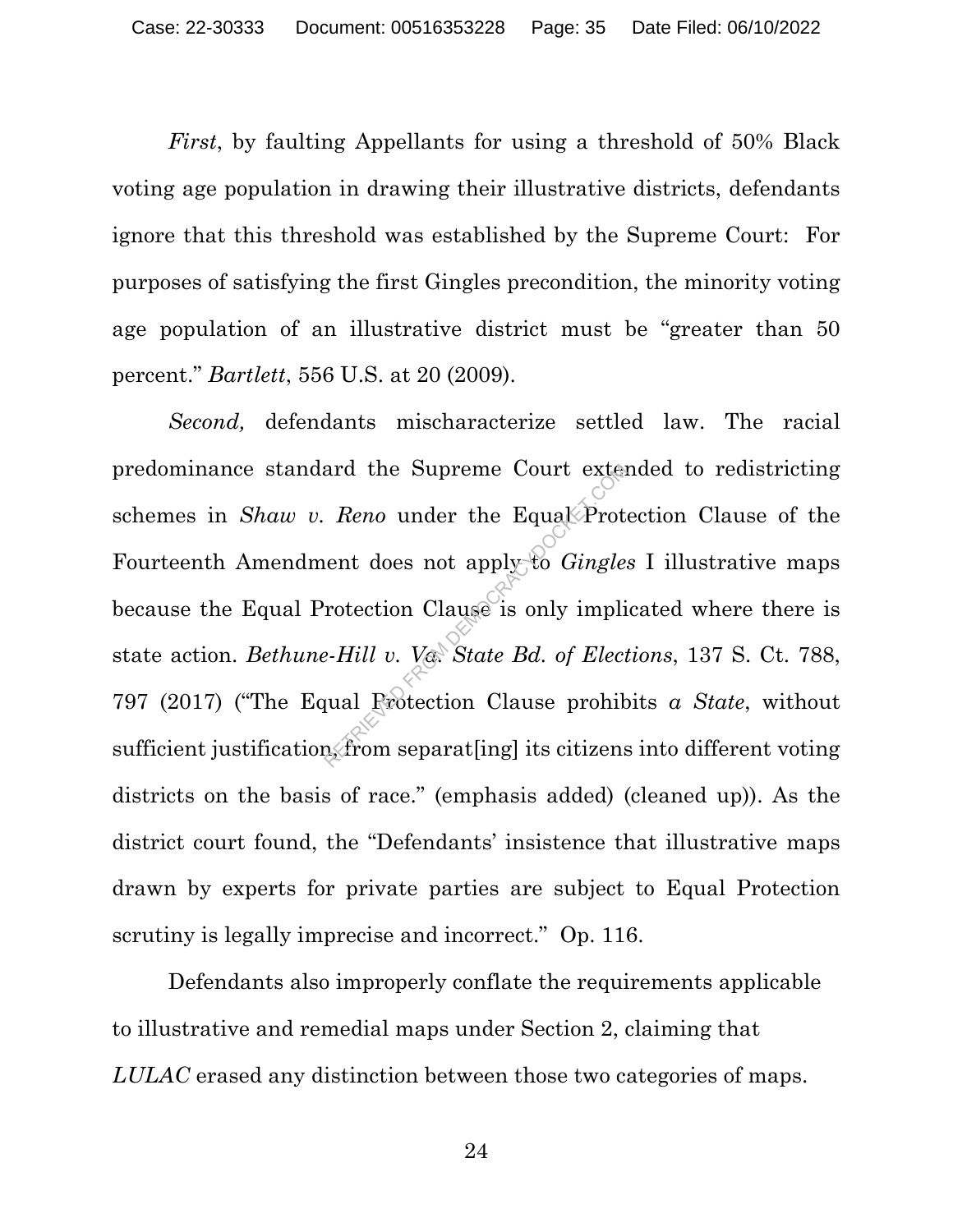But there is little reason to assess the constitutionality of a  $\S 2$ plaintiff's illustrative districts before the remedial phase because, as explained above, defendants need not remedy a § 2 violation with a plaintiff's proposed single-member district or any other single-member or majority-minority district. *See, e.g., Baltimore Cnty. Branch of NAACP v. Baltimore County*, No. 21-cv-03232-LKG, 2022 WL 888419, at \*4 (D. Md. Mar. 25, 2022) (approving remedial plan with reconfigured district where Black voters would not constitute numerical majority but would still "have an opportunity to elect a representative of their choice"); *Cooper*, 174 S. Ct. at 1461; *Whitcomb v. Chavis*, 403 U.S. 124, 160-161 (1971); *Barnett v. City of Chicago*, 141 F.3d 699, 702 (7th Cir. 1998) (Posner, C.J.) ("The plaintiff is not required to propose an alternative map that is  $\{$ inal' in the 'final offer' arbitration sense, ... the fine-tuning of the alternative can be left to the remedial stage of the litigation."). where Black voters would not<br>till "have an opportunity to ele<br>per, 174 S. Ct. at 1461; Whitcon<br> $(971)$ ; Barnett v. City of Chicago<br>er, C.J.) ("The plaintiff is not r<br>hat is final' in the 'final offer' at<br>alternative can b

The other cases on which defendants rely likewise did not alter this standard. In *Abbott* v. *Perez*, 138 S. Ct. 2305 (2018), the Supreme Court invalidated a lower court's decision to "defer[] a final decision on the § 2 issue and advise[] the plaintiffs to consider [it] at the remedial phase of the case" because, as the *Abbott* court pointed out, the lower Court's erred in deferring part of the Section 2 liability inquiry to the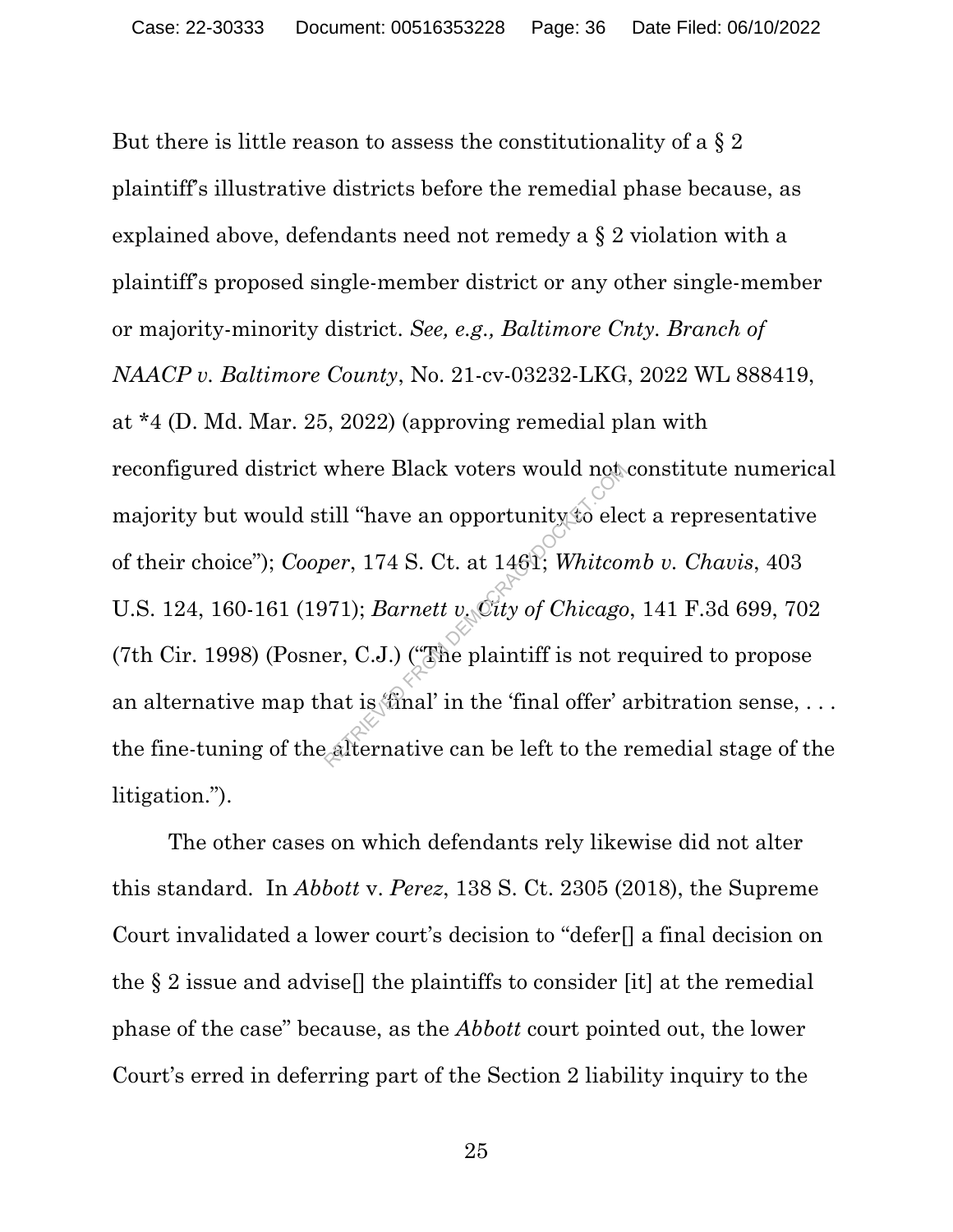remedial phase based on speculation that the plaintiff might succeed on its § 2 claim. *Abbott*, 138 S. Ct. at 2333. As the district court noted, "[t]his is no more than a recognition of the hornbook legal principle that liability must be decided before a remedy can be ordered." Op. 114. Likewise, in *Anne Harding v. County of Dallas, Texas*, the Fifth Circuit did not hold generally that liability and remedy are collapsed into one inquiry but only "that it was inappropriate to move to the remedy phase without a clear showing of liability." Op. 115, n. 313; 948 F.3d 302, 310 (5th Cir. 2020).

*Third,* the district court found, based on the testimony and written reports of the plaintiffs' experts and lay witnesses and its assessment of their credibility, that plaintiffs' *Gingles* I experts "both offered persuasive testimony regarding how they balanced all of the relevant [traditional redistricting] principles, including the Legislature's Joint Rule 21, without letting any one of the criteria dominate their drawing process" and that "Plaintiffs made a strong showing that their maps respect [communities of interest] and even unite communities of interest that are not drawn together in the enacted map." Op. 103, 106. The defendants' hollow appeals to *LULAC* and reiteration of the standard that "a district that combines two farflung segments of a racial group with disparate interests" is belied by redibility." Op. 115, n. 34.<br>ict court found, based on the top plaintiffs' experts and lay with<br>redibility, that plaintiffs' *Ging*<br>stimony regarding how they based<br>redistricting] principles, include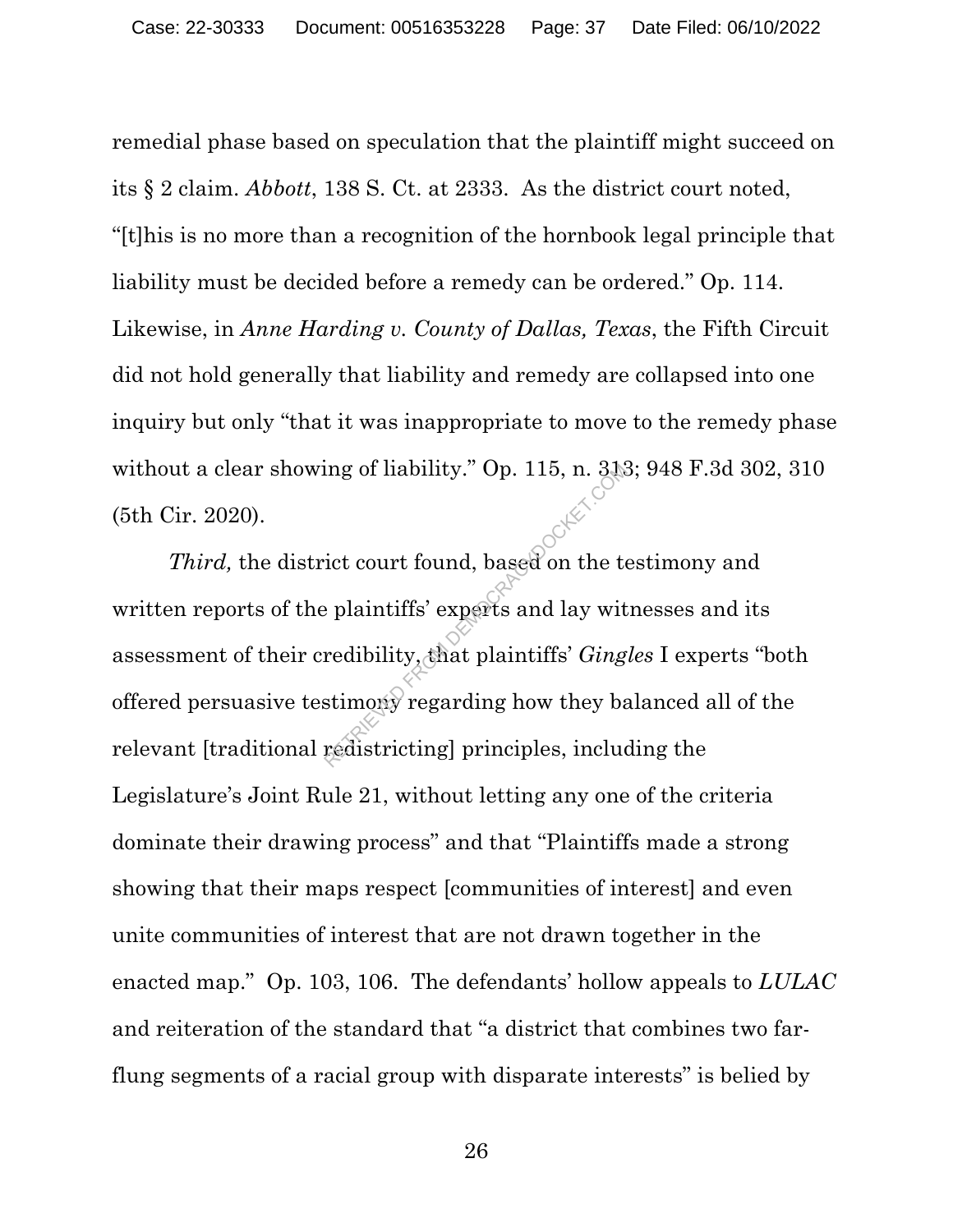the evidence admitted in this case. Here, plaintiffs proffered, and the district court credited, significant testimony demonstrating that, unlike in *LULAC*, the communities joined in plaintiffs' illustrative district 5 share characteristics, needs, and interests, which are reflected in the lay testimony presented at the preliminary injunction hearing and publicly available socio-economic data relied upon by plaintiffs' experts in drawing the illustrative plans.

For example, the court credited the testimony of Mr. Fairfax, one of plaintiffs' experts, "that he used census places and landmark areas to gauge how often his maps split communities of interest, as well as socioeconomic data and roadshow testimony from community members for insight into local ideas about communities of interest." Op. 101. The court also found Mr. Fairfax considered "socioeconomic data extensively in deciding where to draw his lines." Op. 117; Op. 34 ("He … used the mapping software's capabilities to overlay data onto his proposed districts related to, for example, median household income, educational attainment, food stamp percentage, poverty level, percentage of renter households, and community resilience estimates. This information led him to conclude that areas in Ouachita Parish, Rapides Parish, Evangeline Parish, Baton Rouge, and Lafayette could be appropriately grouped together. For example, by overlaying data related to the e court credited the testimony<br>
"that he used census places an<br>
maps split communities of inte<br>
nd roadshow testimony from co<br>
ideas about communities of int<br>
Fairfax considered "socioecono<br>
draw his lines." Op. 117; Op. 3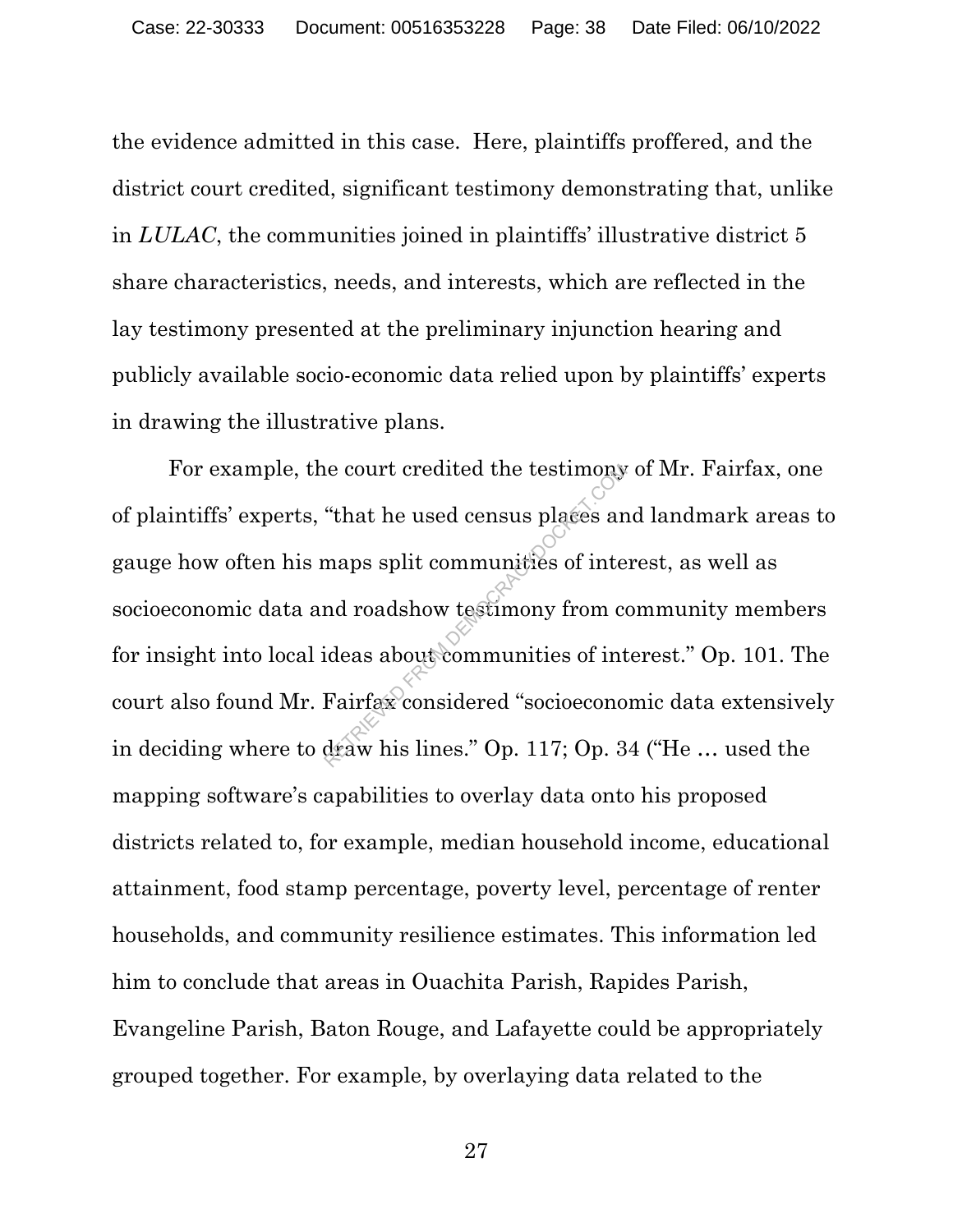percentage of the population with no high school education in a given area, it was easy to see that the areas shaded red and orange in the map below, indicative of more people with no high school education, followed a pattern that "clearly define[d] the boundaries of District 5").

The district court also considered testimony from lay witnesses who spoke to the shared interests, history, and connections between East Baton Rouge Parish and two areas included together with it in plaintiffs' illustrative CD 5. Op. 37 ("Tyson testified, explaining that the strong historical connection between East Baton Rouge and the Delta parishes makes combining them in the same congressional district natural. Tyson testified that he and other Black people in Baton Rouge have strong ties to the Delta region through faith, family, and culture."); *Id.* at 39-40 ("The enacted map pairs St. Landry with Shreveport, which Cravins says disenfranchises Black voters, noting that to his recollection, congresspeople from North Louisiana have typically not visited or taken an interest in St. Landry Parish…. Overall, Cravins testified, the illustrative maps prepared by William Cooper, which link St. Landry with Lafayette and Baton Rouge, would allow St. Landry to maintain connections with the centers of influence that are important to making their voice heard."). RETRIEVED 5. Op. 37 ("Tyson testified connection between East Bator")<br>s combining them in the same<br>on testified that the and other B<br>es to the Delta region through<br>0 ("The enacted map pairs St."<br>givins says disenfranchises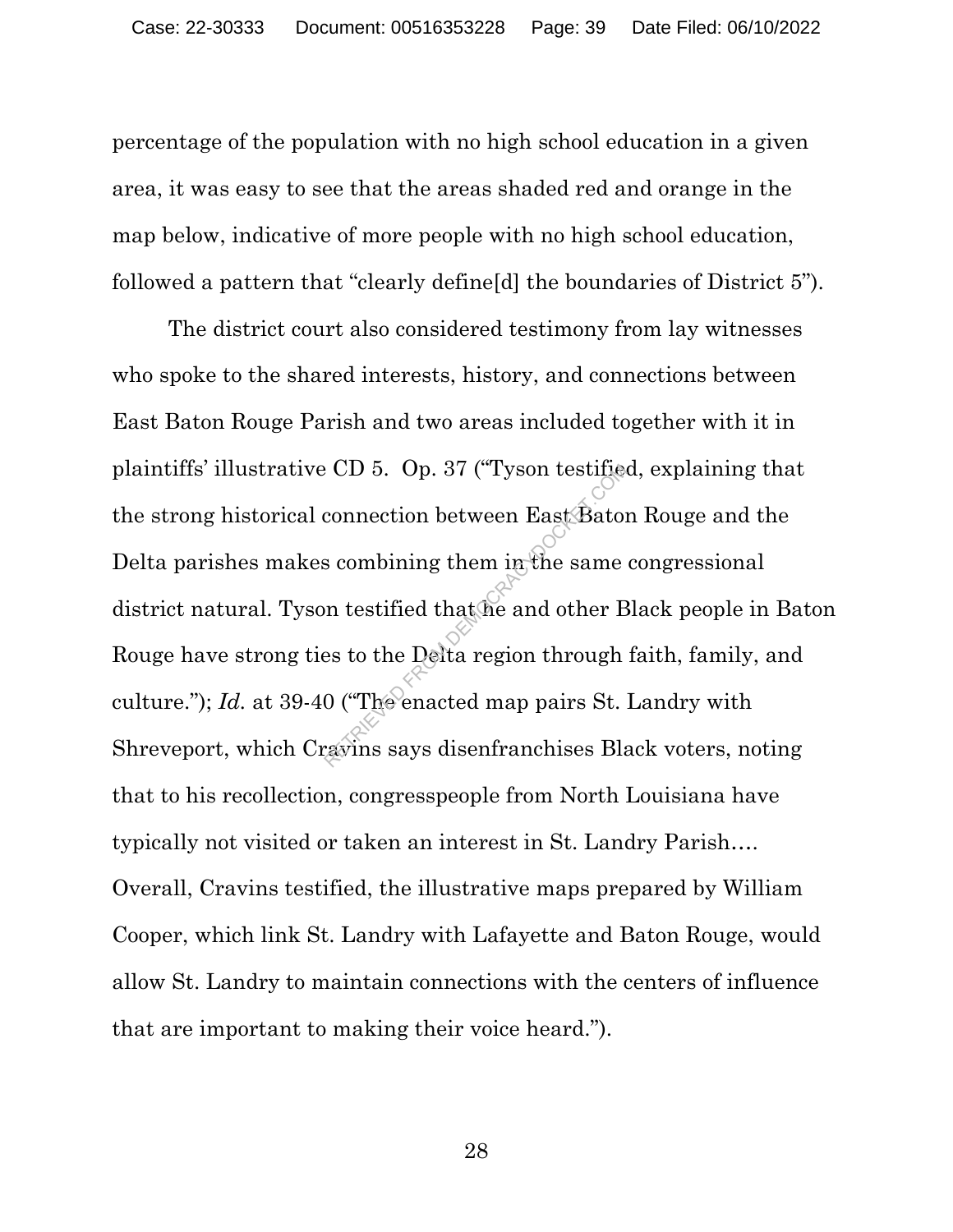The court found, based on her assessments of the demeanor and credibility of plaintiffs' map-drawing experts and the substance of the illustrative maps they presented, that race was not the predominant factor in creating plaintiffs' illustrative maps. On the contrary, the court found that "[t]here is no factual evidence that race predominated in the creation of the illustrative maps in this case." Op. 116 (emphasis in original). As the court explained, "Defendants' purported evidence of racial predomination amounts to nothing more than their misconstruing any mention of race by Plaintiffs' expert witnesses as evidence of racial predomination." *Id.* In contrast, the court noted, defendants offered no testimony at the hearing about communities of interest. As the court noted, this is "a glaring omission, given that Joint Rule 21 requires communities of interest to be prioritized over and above preservation of political subdivisions." *Id.* at 101. amounts to nothing more that<br>ention of race by Plaintiffs' exprediction." Id. In contrast,<br>b testimony at the hearing about interest to be prior<br>interest to be prior<br>folitical subdivisions." Id. at

Defendants' attempts to appeal to the irrelevant testimony of their experts should also be given little weight, as it was given in the district court. As the district court found, "Dr. Blunt agreed that the simulations do not provide a valid comparison if traditional redistricting principles are not part of the constraints" *Id.* at 47. Accordingly, the district court considered the evidence presented by Dr. Blunt but gave his opinions "little weight" because "the simulations he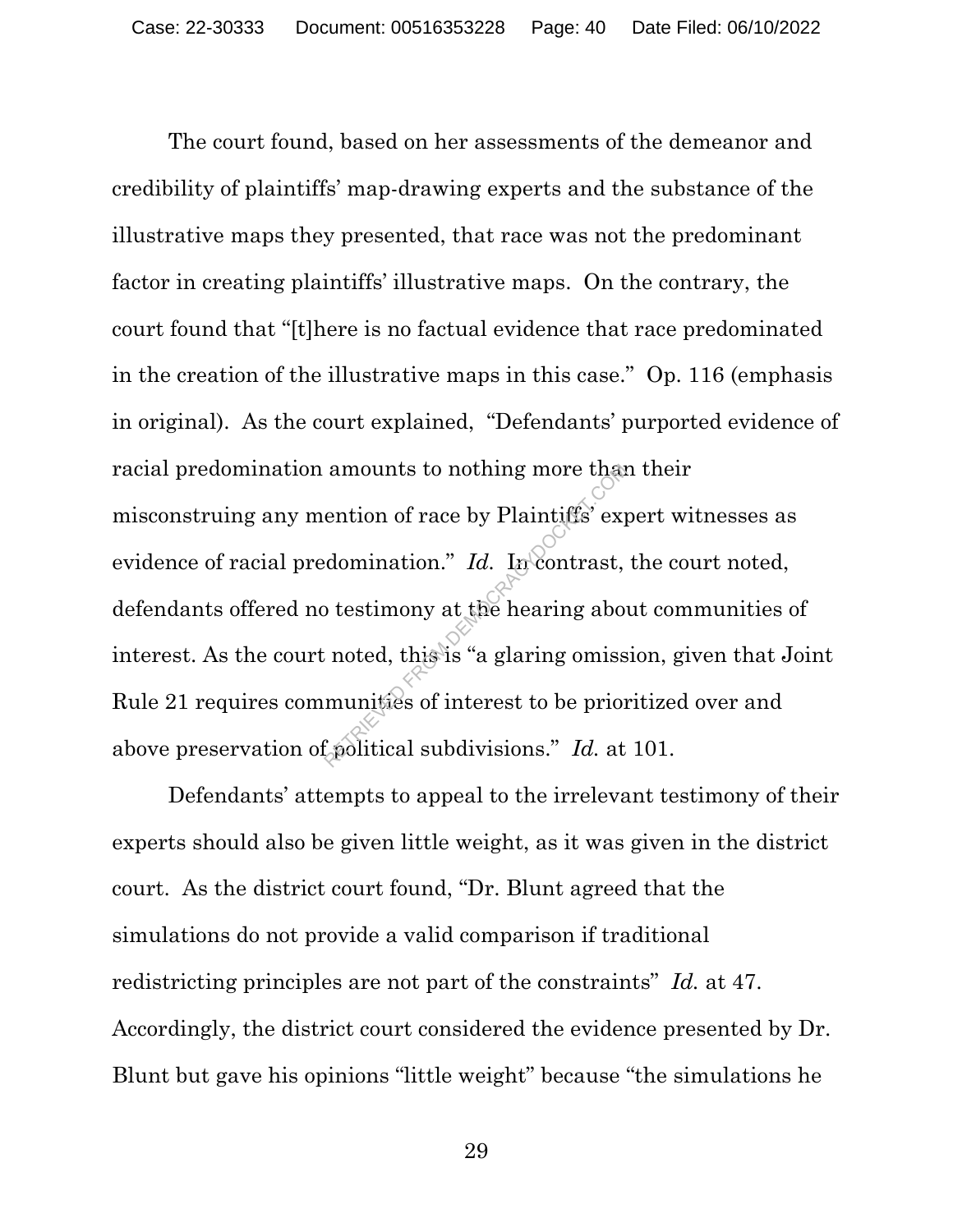ran did not incorporate the traditional principles of redistricting required by law." *Id.* at 95. And Dr. Murray stated on crossexamination "that he had no basis to disagree with the opinions offered by any of Plaintiffs' experts," and "that he has no opinion on whether two majority-minority districts can be drawn consistent with traditional redistricting principles." *Id.* at 50. Moreover, as the plaintiffs proved and the district court found "Plaintiffs' plans outperformed the enacted plan on every relevant [redistricting] criteria." *Id.* 

## **III. The** *Purcell* **Principle Does Not Require a Stay**

The district court was correct to distinguish *Purcell* v. *Gonzalez*, 549 U.S. 1 (2006). The Supreme Court in *Milligan* v. *Merrill* stayed an injunction issued by a three-judge panel of the Eleventh Circuit, which would have enjoined Alabama's 2021 U.S. Congressional districting plan as a violation of Section 2 of the Voting Rights Act, on February 7, 2022. *Merrill* v. *Milligan*, 595 U.S. \_\_\_\_ (2022). The application for a stay or injunctive relief was presented to Justice Thomas and granted. Justice Kavanaugh, with whom Justice Alito joined, wrote a concurrence in the grant of the applications for stays to explain the majority's vote. *Id.* (Kavanaugh, J., concurring). Justice Kavanaugh explained that, contrary to the principal dissent's criticism, "[t]he stay order does not make or signal any change to voting rights law. The stay Inciple Does Not Require<br>
rinciple Does Not Require<br>
rt was correct to distinguish P<br>
ne Supreme Court in *Milligan*<br>
a three-judge panel of the Elev<br>
Alabama's 2021 U.S. Congress<br>
Section 2 of the Voting Rights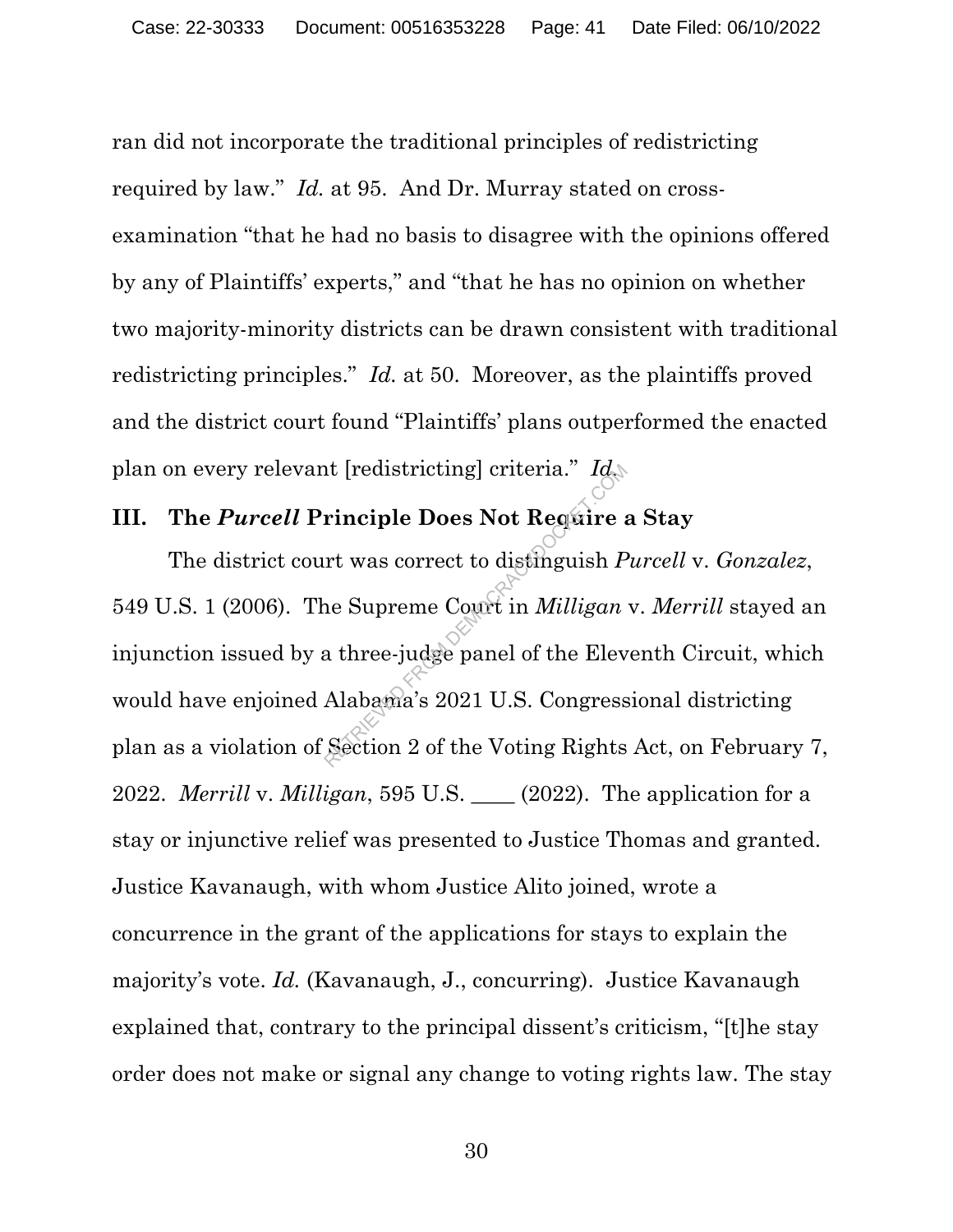order is not a ruling on the merits, but instead simply stays the district court's injunction pending a ruling on the merit." *Id.* The stay instead was meant to effectuate existing "election-law precedents, which establish (i) that federal district courts ordinarily should not enjoin state election laws in the period close to an election, and (ii) that federal appellate courts should stay injunctions when, as here, lower federal courts contravene that principle." *Id.* (citing *Purcell* v. *Gonzalez*, 549 U.S. 1 (2006) (*per curiam*).

Here, Louisiana is not "close to an election." *Id.* Election Day will not occur for another five months. As the district court found, there is ample time for the State to adopt and implement a congressional map that complies with the Voting Rights Act. Op. 148.7 From Details and implement and implement and implement and implement are Voting Rights Act. Op. 148.<br>The Voting Rights Act. Op. 148.<br>The Voting Rights Act. Op. 148.<br>The Section Details are squarely outside.

The district court's order lies squarely outside the outer limits of *Purcell* set by the Supreme Court in *Wis. Legislature* v. *Wis. Elections Comm'n.*, 142 S. Ct. 1245 (2022) (per curiam). There, the Wisconsin governor and legislature reached an impasse in the redistricting process,

<sup>7</sup> On May 24, 2022, a district court sitting in the Fifth Circuit denied a motion seeking a stay in a similar matter based on the Supreme Court's merits decision in *Merrill v. Milligan*. *See* May 24, 2022 Order, *United States of America* v. *Galveston County*, Case 3:22-cv-00093, (S.D.TX)(Doc. 28). That court allowed the case to proceed, choosing not to "speculate" whether the Supreme Court will alter the standard; and noted that there was no precedent for staying on-going litigation before the court "simply because a higher court may substantially change its own precedent." *Id.* at 1–2. This Court should similarly not grant a stay based on speculation about future changes in the standard.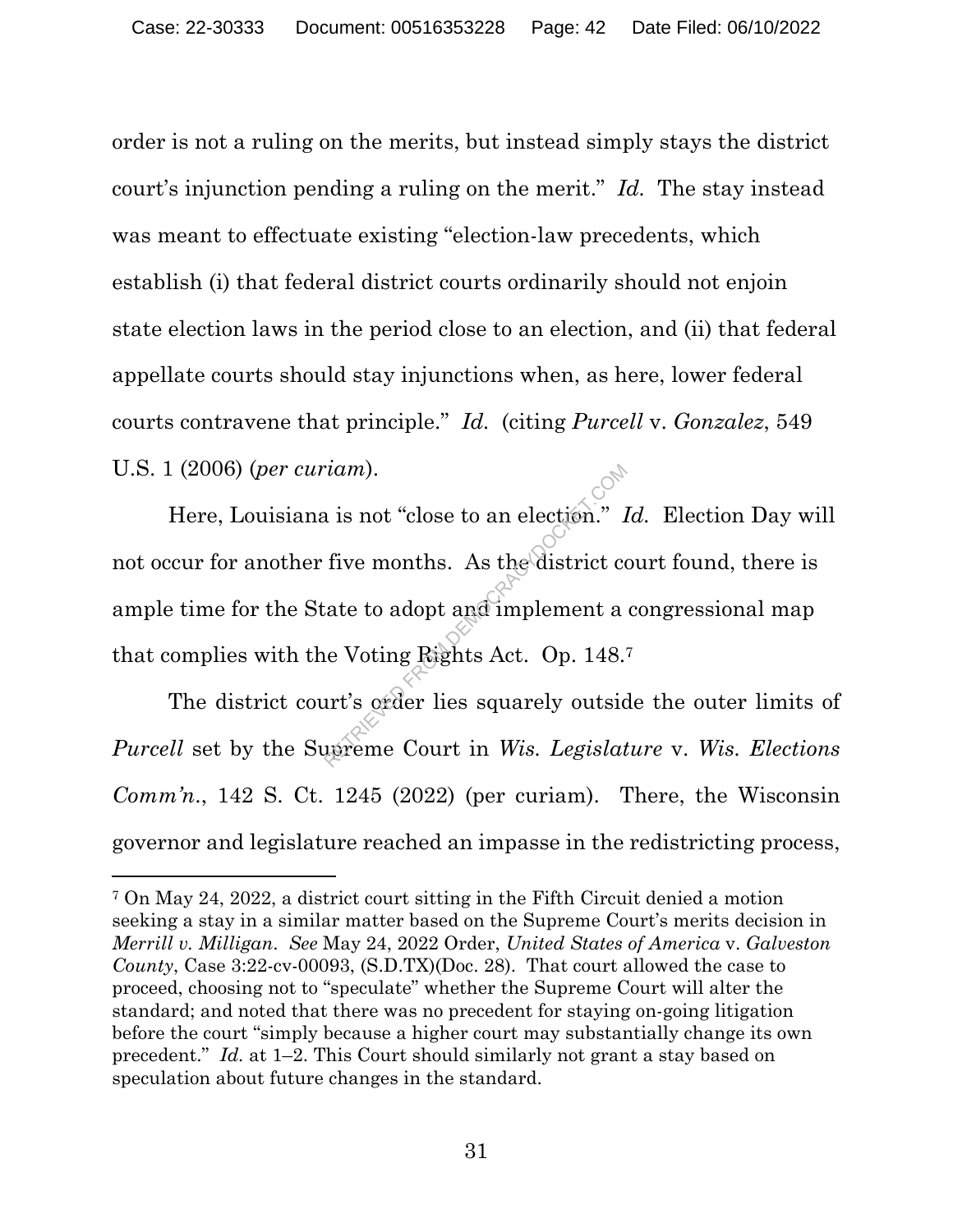leading the Wisconsin Supreme Court to adopt a new map of state legislative districts. *Id.* at 1247. On appeal, in an order entered approximately five months before the coming primary election, the Supreme Court required the State to redraw its maps. The Court concluded that its order gave the State "sufficient time to adopt maps consistent with the timetable" for the primary. *Id.* at 1248 (2022) (per curiam).

*Wisconsin* should be dispositive here. As the district court noted, the amount of time before the Louisiana election is *more* than that between the Supreme Court's ruling in *Wisconsin Legislature* and the Wisconsin primary. Op. 148 (Louisiana does not conduct separate primaries before the November election.) For similar reasons, defendants' reliance on *Milligan* is misplaced. AG Mot. at 12-13 (citing *Merrill*, 142 S. Ct. at 881); Leg. Mot. at 17. The primary elections in Alabama at issue were scheduled to begin four months from the district court's ruling, *id.* at 879; here the district court's decision was issued more than five months before Election Day. *See* Op. 148. Id be dispositive here. As they<br>efore the Louisiana election is<br>e Court's ruling in Wisconsin L<br>Op. 148 (Louisiana does not co<br>November election.) For simil<br>on *Milligan* is misplaced. AG l<br>881); Leg. Mot. at 17. The pri

Defendants contest the district court's factual finding that adopting and implementing a new congressional district map would be "realistically attainable well before the 2022 November elections." AG Mot. at 10 (citing ECF 173 at 142–44). But they do not come close to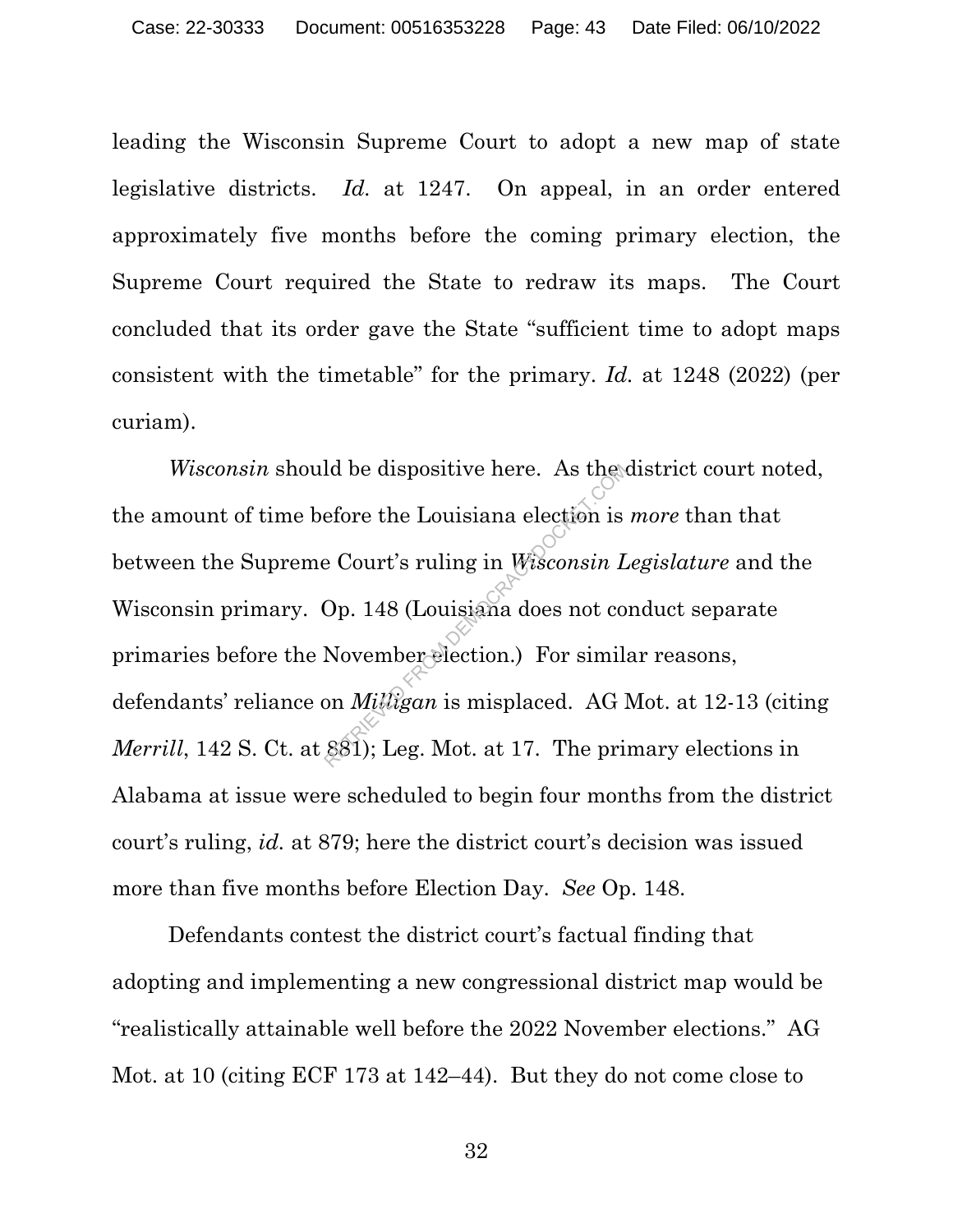establishing, as they must, that the district court committed clear error. That an election administrator was "extremely concerned" about timely implementation does not—without more—defeat the court's finding, particularly in light of fact that, as the district court noted, the administrator "did not provide any specific reasons why this task cannot be completed in sufficient time for November elections." Op. 144. Defendants point to the administrator's testimony regarding the State's computerized voter registration system, AG Mot. 19, but the administrator simply described how the program worked; neither the administrator nor defendants gave any indication of why it would be burdensome to change district plans in that system. *Id.* voter registration system, AG<br>
described how the program w<br>
fendants gave any indication of<br>
ge district plans on that system<br>
district court had ample evide<br>
ibed by the administrator did if<br>
rethe same election administr

In contrast, the district court had ample evidence that the few inconveniences described by the administrator did not amount to real burden. In particular, the same election administrator testified that her office "was able to update their records and send out mailings to all impacted voters in less than three weeks" after the Legislature overrode Governor Edwards's veto. Op. 145. The district court rightly found and defendants provide no reason to doubt—that five months was ample time to make the corresponding updates after a remedial map is enacted by the Legislature or district court. *Id.* In addition, defendants' contention that there is insufficient time to enact a new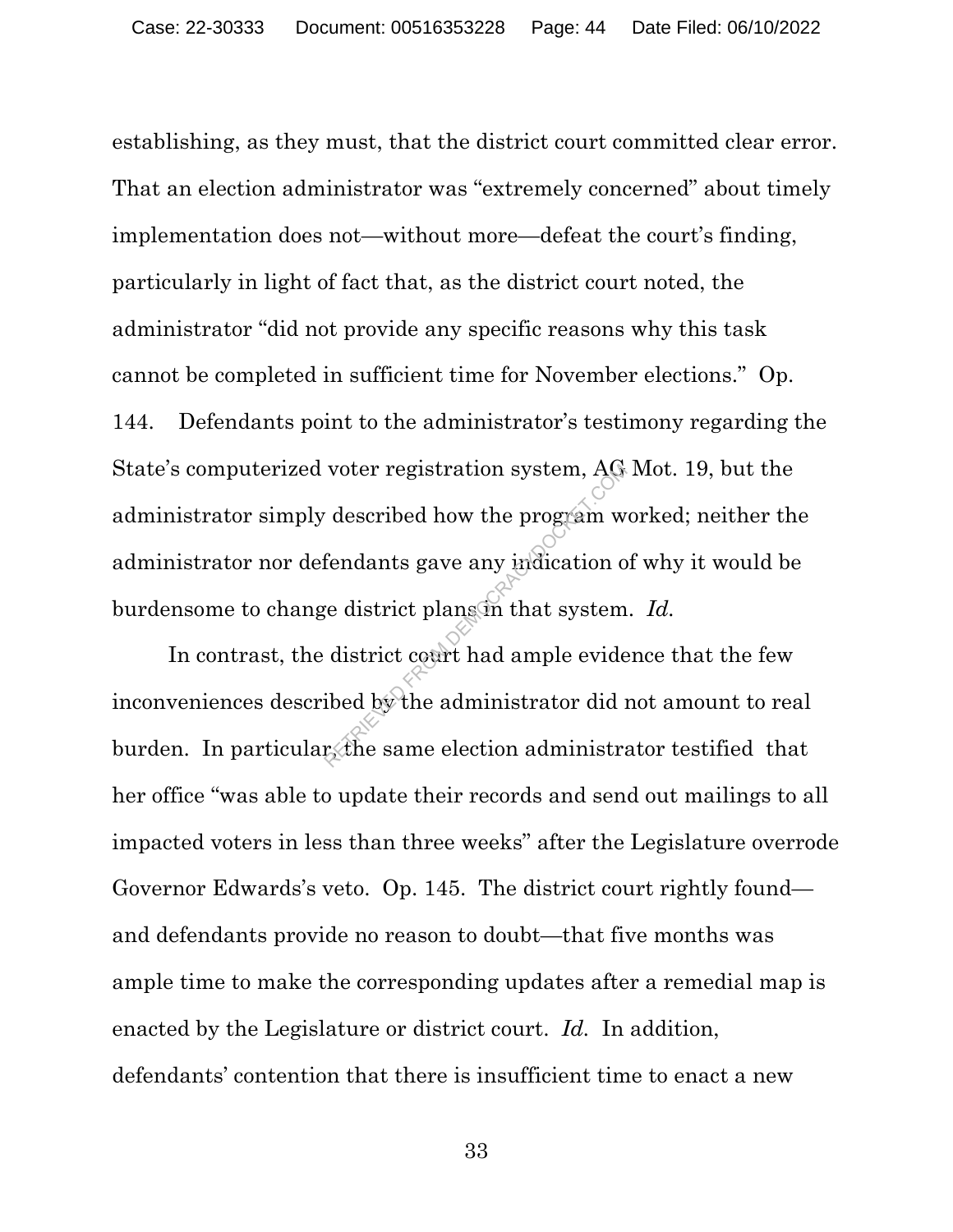map ignores the district court's invitation to them to request additional time, and its statement that it would look favorably on such a request. In light of the district court's statement, defendants' complaint about the amount of time available to enact a new map rings hollow.

As the district court also noted, defendants' contention that there is insufficient time to adopt and implement a new map before Election Day is also contrary to the representations the Legislative Intervenors and the Attorney General made to the state court in the prior impasse case that "there remains several months on Louisiana's election calendar to complete the [redistricting] process."  $O_{p}$  145–46 (quoting Trial Ex. GX 32, at 8). Defendants try to harmonize that and similar statements they made to the state court with their current position by asserting that the statements were made in March 2022 and that impasse litigation is a "different animal." Leg. Mot. at 19 n.2. But no judicial map-drawing was underway when defendants made those representations to the state court. To the contrary, defendants made those representations in support of their argument that the plaintiffs' claims in those cases were *too early* (in their words, "unripe" and "nonjusticiable") and that the state court need not take up any challenge to 2022 redistricting until some unspecified time after the legislative session that ended on June 6 was complete. Trial Ex. GX 32 at 5–8. Now, in this case—commenced the I made to the state court in the<br>several months on Louisiana's<br>icting] process." Op. 145–46 (<br>is try to harmonize that and sin<br>urt with their current position<br>de in March 2022 and that in<br>eg. Mot. at 19 n.2. But no judic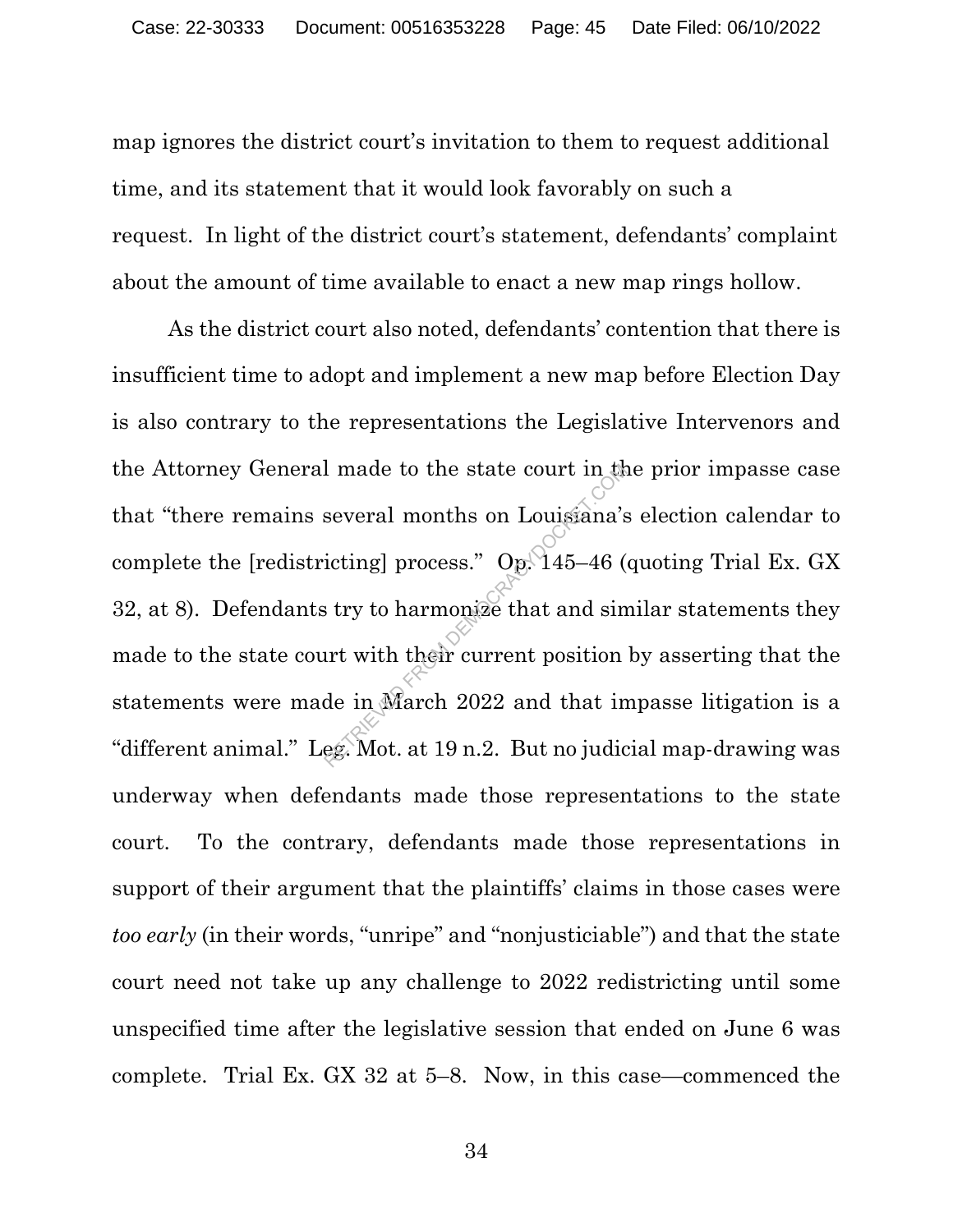same day after the Legislature's veto override vote—defendants argue that plaintiffs' challenge is *too late*. The district court properly concluded that defendants cannot have it both ways. Op. 145.

The factors Justice Kavanaugh identified in his concurrence in *Merrill*, 142 S. Ct. at 881 (Kavanaugh, J., concurring), also do not justify a stay. As the district court's opinion demonstrates, the underlying merits overwhelmingly favor plaintiffs, and plaintiffs will suffer irreparable harm absent an injunction from the dilution of their votes.

Nor have plaintiffs "unduly delayed bringing the complaint to court." *Merrill*, 142 S. Ct. at 881. On the contrary, as noted, plaintiffs filed their complaints the same day that the challenged maps were enacted. By contrast, it was defendants who repeatedly sought to delay this litigation, first successfully urging the court to adjourn the hearing date it originally set by 2 weeks; then unsuccessfully moving three weeks later for a stay of the proceedings; and now seeking a stay of the district court's order. Defendants' repeated complaints that the district court took over 20 days from the close of the hearing to issue its opinion is overstated, because it ignores the need for the court to consider the parties' hundreds of pages of post-hearing submissions, and ignores that the hearing was adjourned at defendants' request. More fundamentally, defendants' complaint about the timing of the Court's From the districts iffs "unduly delayed bringing<br>S. Ct. at 881. On the contrary,<br>is the same day that the challer<br>it was defendants who repeat<br>uccessfully urging the court to<br>by 2 weeks; then unsuccessfull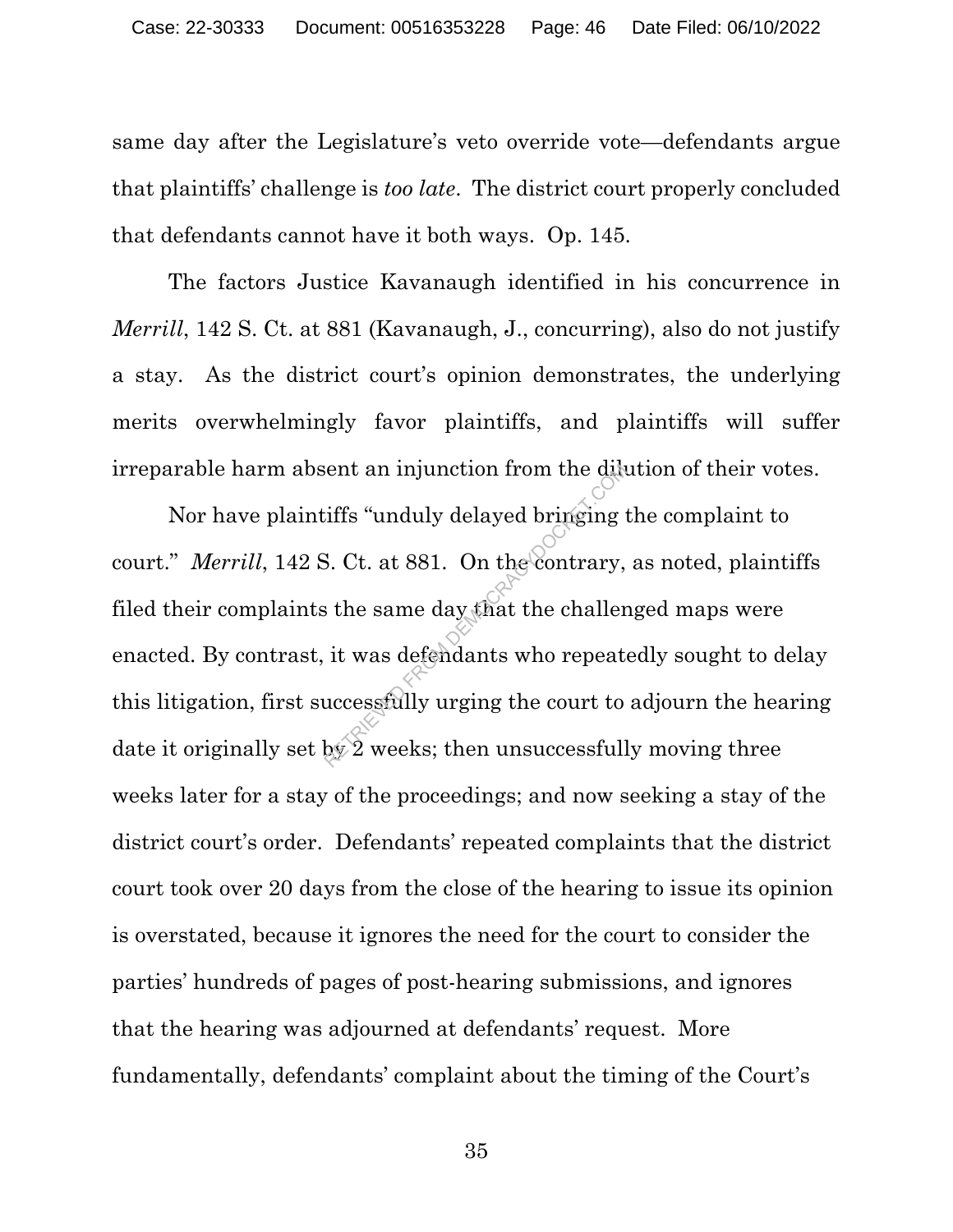order are hollow in view of the fact that, as the district court noted in its Opinion, defendants had been on notice for at least six months before enacting the challenged plan that a congressional map with only one majority-Black district would become the subject of litigation. Op. 126 n. 350.

### **CONCLUSION**

This Court should deny defendants' motion.

RETRIEVED FROM DEMOCRACYDOCKET.COM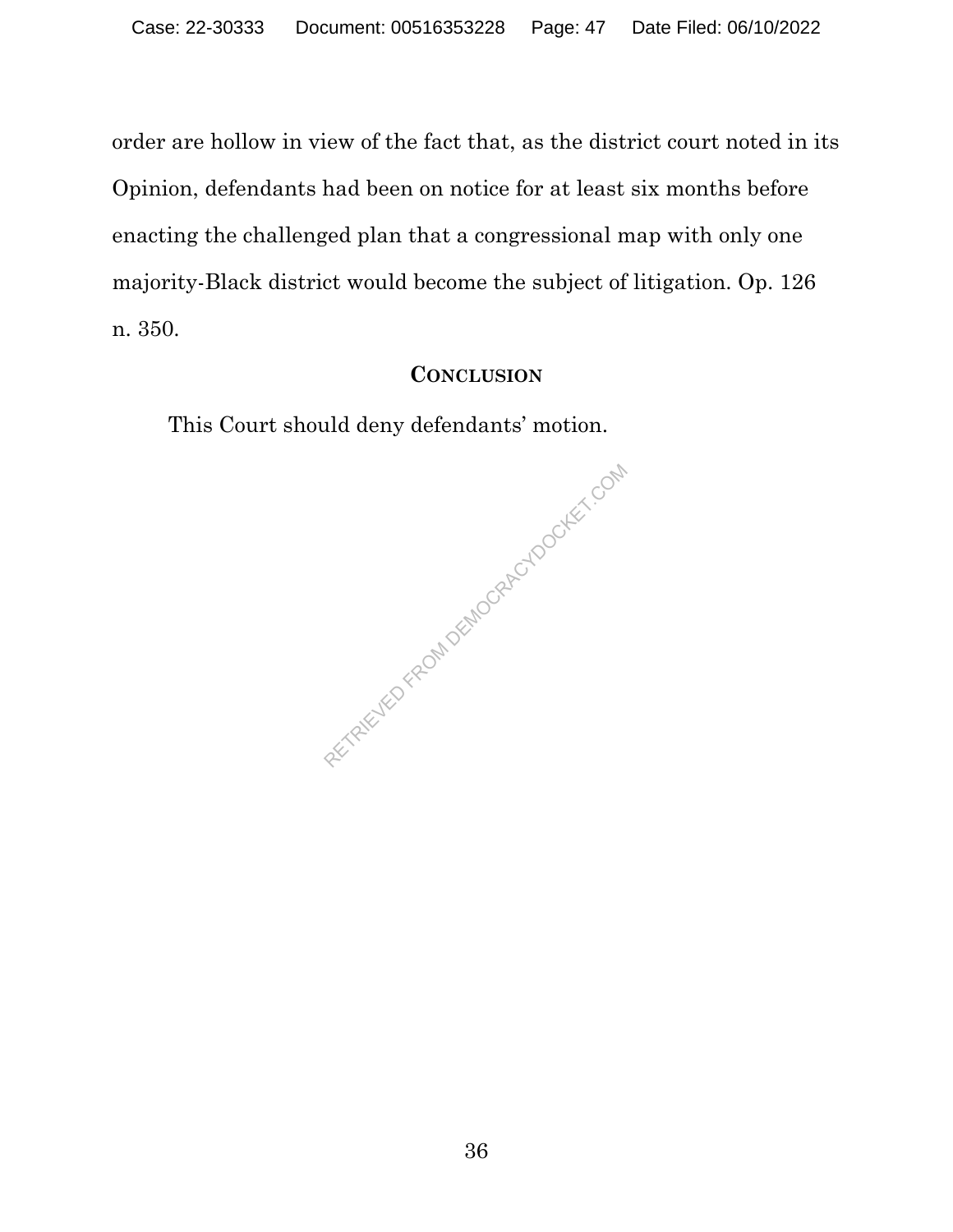LEAH ADEN STUART NAIFEH KATHRYN SADASIVAN VICTORIA WENGER NAACP LEGAL DEFENSE AND EDUCATIONAL FUND, INC. *40 Rector Street, 5th Floor New York, NY 10006 Tel: (212) 965-2200 laden@naacplef.org snaifeh@naacpldf.org ksadasivan@naacpldf.org vwenger@naacpldf.org* 

R. JARED EVANS SARA ROHANI NAACP LEGAL DEFENSE AND EDUCATIONAL FUND, INC. *700 14th Street N.W. Ste. 600 Washington, DC 20005 Tel: (202) 682-1300 jevans@naacpldf.org srohani@naacpldf.org* 

NORA AHMED MEGAN E. SNIDER ACLU FOUNDATION OF LOUISIANA *1340 Poydras St, Ste. 2160 New Orleans, LA 70112 Tel: (504) 522-0628 nahmed@laaclu.org msnider@laaclu.org* 

TRACIE WASHINGTON LOUISIANA JUSTICE INSTITUTE Respectfully submitted,

/S/ *John Adcock*

JOHN ADCOCK ADCOCK LAW LLC *3110 Canal Street New Orleans, LA 70119 Tel: (504) 233-3125 Fax: (504) 308-1266 jnadcock@gmail.com* 

ROBERT A. ATKINS YAHONNES CLEARY JONATHAN H. HURWITZ AMITAV CHAKRABORTY ADAM P. SAVITT PAUL, WEISS, RIFKIND, WHARTON & GARRISON LLP *1285 Avenue Of The Americas, New York, NY 10019 Tel.: (212) 373-3000 Fax: (212) 757-3990 ratkins@paulweiss.com ycleary@paulweiss.com jhurwitz@paulweiss.com dsinnreich@paulweiss.com achakraborty@paulweiss.com asavitt@paulweiss.com*   $\begin{array}{lll} \mathcal{R}^{[1]} \mathcal{R}^{[1]} \mathcal{R}^{[2]} & \mathcal{R}^{[1]} \mathcal{R}^{[1]} & \mathcal{R}^{[1]} \mathcal{R}^{[1]} & \mathcal{R}^{[1]} \mathcal{R}^{[1]} & \mathcal{R}^{[1]} \mathcal{R}^{[1]} & \mathcal{R}^{[1]} \mathcal{R}^{[1]} & \mathcal{R}^{[1]} \mathcal{R}^{[1]} & \mathcal{R}^{[1]} \mathcal{R}^{[1]} & \mathcal{R}^{[1]} \mathcal{R}^{[1]} & \mathcal{R}^{[1]} \mathcal$ 

> T. ALORA THOMAS SOPHIA LIN LAKIN SAMANTHA OSAKI AMERICAN CIVIL LIBERTIES UNION FOUNDATION *125 Broad Street, 18th Floor New York, NY 10004 athomas@aclu.org*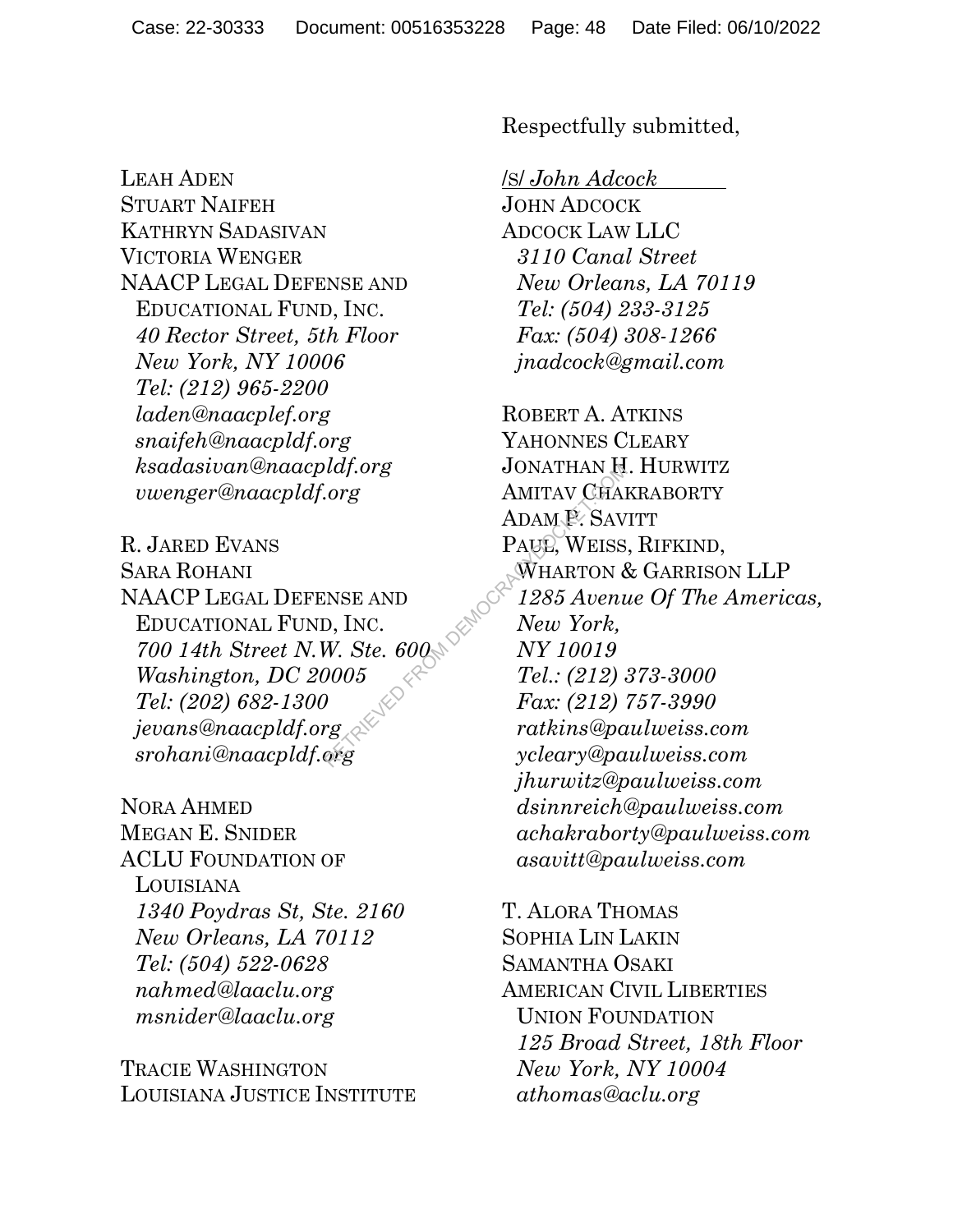*Suite 132 3157 Gentilly Blvd New Orleans LA, 70122 Tel: (504) 872-9134 tracie.washington.esq@gmail.com*  *slakin@aclu.org sosaki@aclu.org* 

SARAH BRANNON AMERICAN CIVIL LIBERTIES UNION FOUNDATION *915 15th St., NW Washington, DC 20005 sbrannon@aclu.org* 

JUNE 10, 2022

RECTAIRD FROM DEMOCRACYDOCKET.COM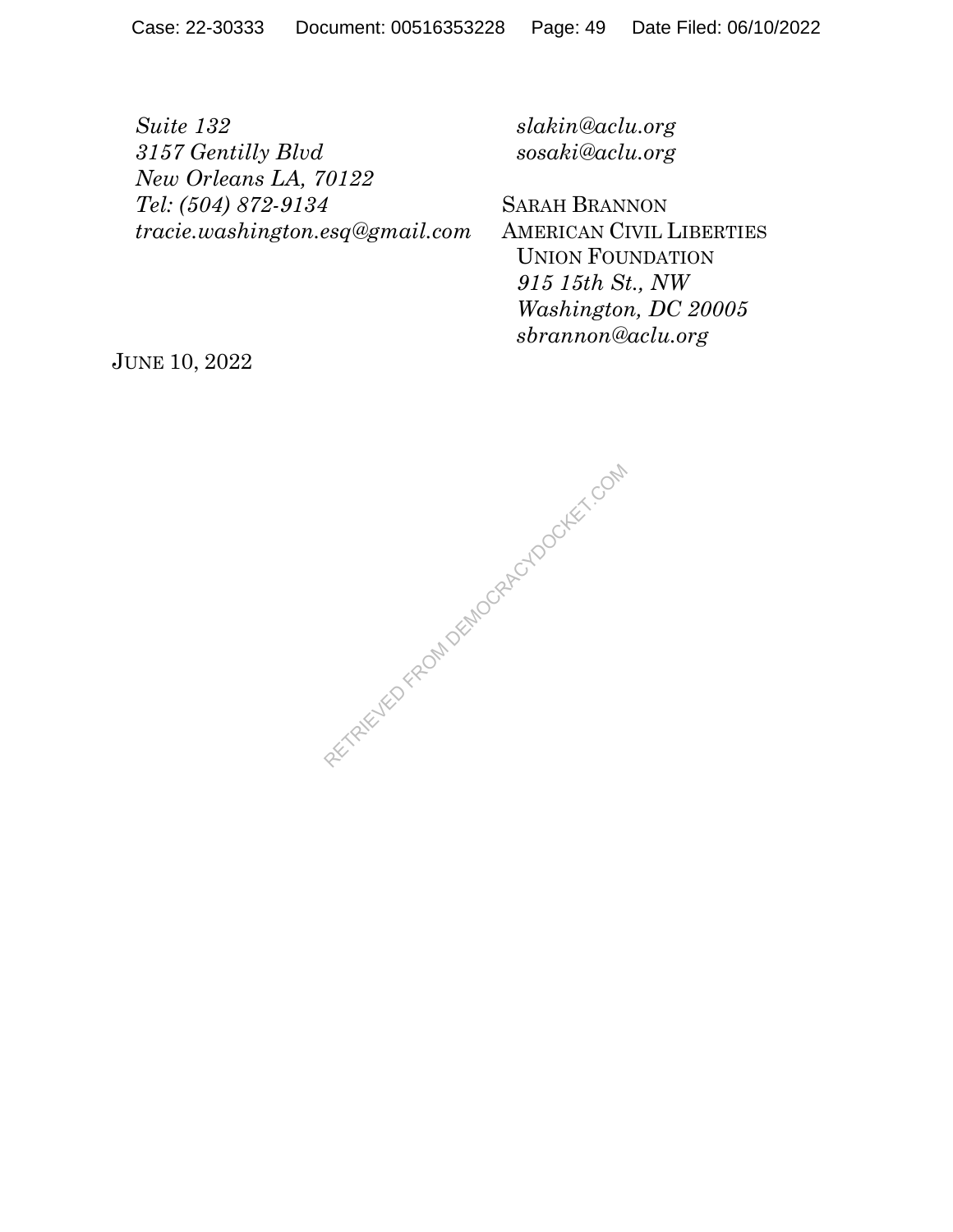## **CERTIFICATE OF SERVICE**

I, John Adcock, a member of the Bar of this Court and counsel for appellees certify that, on June 10, 2022, a copy of Appellees' Response in Opposition to Appellant's Motion to Stay Preliminary Injunction was filed with the Clerk through the Court's electronic filing system. I further certify that all parties required to be served have been served.

 /S/ *John Adcock* JOHN ADCOCK RETRIEVED FROM DEMOCRACYDOCKET.COM